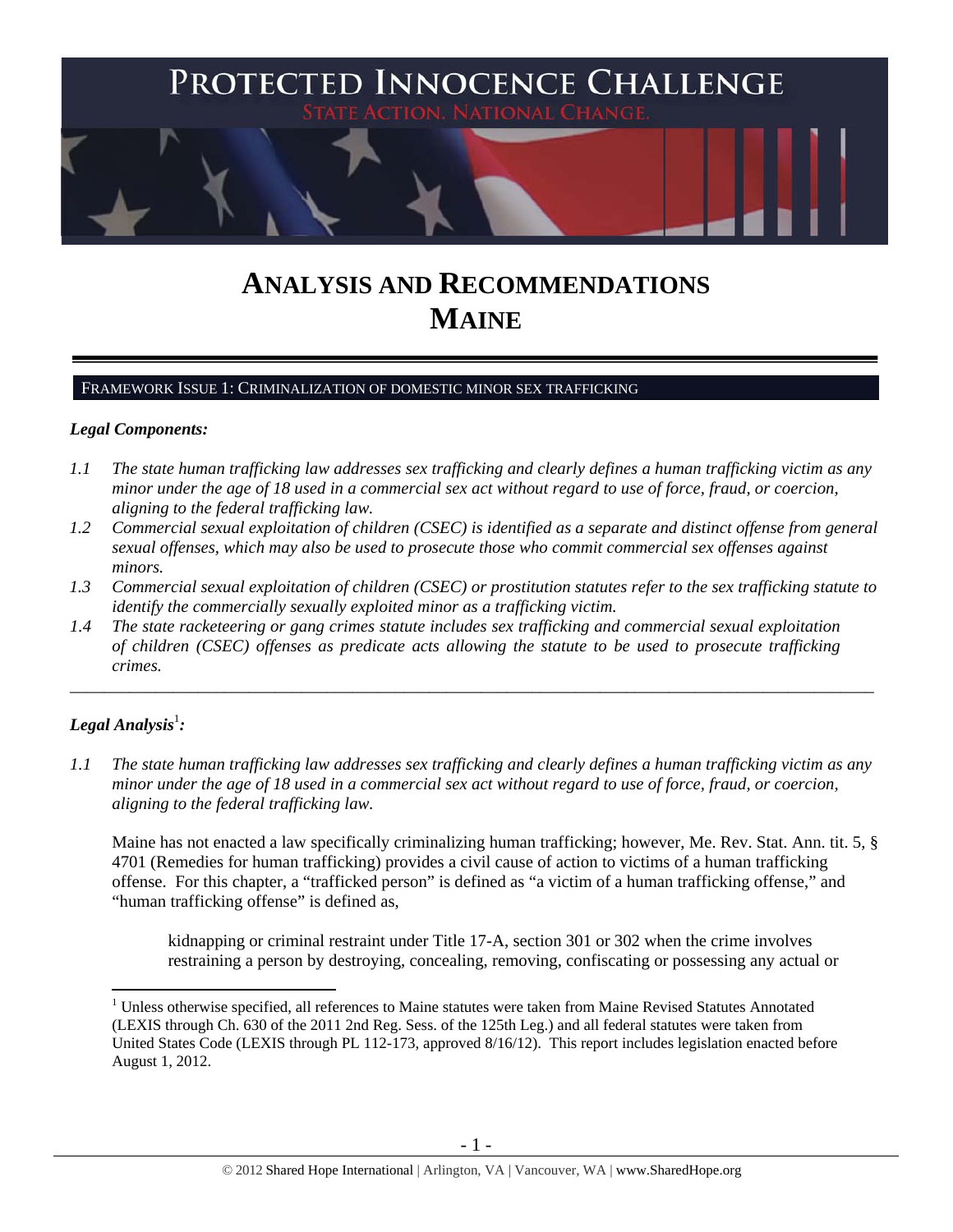purported passport or other immigration document or other actual or purported government identification document of the other person or using any scheme, plan or pattern intended to cause that person to believe that if the person does not perform certain labor or services, including prostitution, that the person or another person will suffer serious harm or restraint.

This definition identifies Me. Rev. Stat. Ann. tit. 17-A, § 301 (Kidnapping) and § 302 (Criminal restraint) as the operable statutes for prosecuting cases of domestic minor sex trafficking.

Me. Rev. Stat. Ann. tit. 17-A, § 302(1)(A) (Criminal restraint) specifically applies when the person restrained is a minor 16 years old or younger. Under Me. Rev. Stat. Ann. tit. 17-A, § 302(1), a person commits criminal restraint in the following circumstances:

A. Knowing the actor has no legal right to do so, the actor intentionally or knowingly takes, retains or entices another person who:

1) Is less than 14 years of age. Violation of this subparagraph is a Class D crime;

3) Is either 14, 15 or 16 years of age from the custody of the other person's parent, guardian or other lawful custodian, with the intent to hold the other person permanently or for a prolonged period and the actor is at least 18 years of age. Violation of this subparagraph is a Class D crime; or 4) Is in fact less than 8 years of age. Violation of this subparagraph is a Class C crime; or

## B. The actor:

 $\overline{a}$ 

. . . .

1) Knowingly restrains another person. Violation of this subparagraph is a Class D crime; or 2) Knowingly restrains another person who is in fact less than 8 years of age. Violation of this subparagraph is a Class C crime.

For purposes of Me. Rev. Stat. Ann. tit. 17-A, § 302 and § 301 (Kidnapping), Me. Rev. Stat. tit. 17-A, § 301(2) states,

2. "Restrain" means to restrict substantially the movements of another person without the other person's consent or other lawful authority by:

A. Removing the other person from the other person's residence or place of business or from a school;

B. Moving the other person a substantial distance from the vicinity where the other person is found; C. Confining the other person for a substantial period either in the place where the restriction commences or in a place to which the other person has been moved;

D. Destroying, concealing, removing, confiscating or possessing any actual or purported passport or other immigration document or other actual or purported government identification document of the other person; or

E. Using any scheme, plan or pattern intended to cause the other person to believe that if the person does not perform certain labor or services, including prostitution, that the person or another person will suffer serious harm or restraint.

Class D crimes are punishable by imprisonment up to 1 year in county jail and a possible fine not to exceed \$2,000.<sup>2</sup> Me. Rev. Stat. Ann. tit. 17-A, §§ 1252(1)(A), (2)(D), 1301(1-A)(D).<sup>3</sup> Class C crimes are punishable

 $2^{2}$  For all classes of crimes discussed in this report, the court may impose a fine greater than the specified amount as long as it "does not exceed twice the pecuniary gain derived from the crime by the defendant." Me. Rev. Stat. Ann. tit. 17-A, § 1301(1-A)(F). Me. Rev. Stat. Ann. tit. 17-A, § 1301(2) defines "pecuniary gain" as,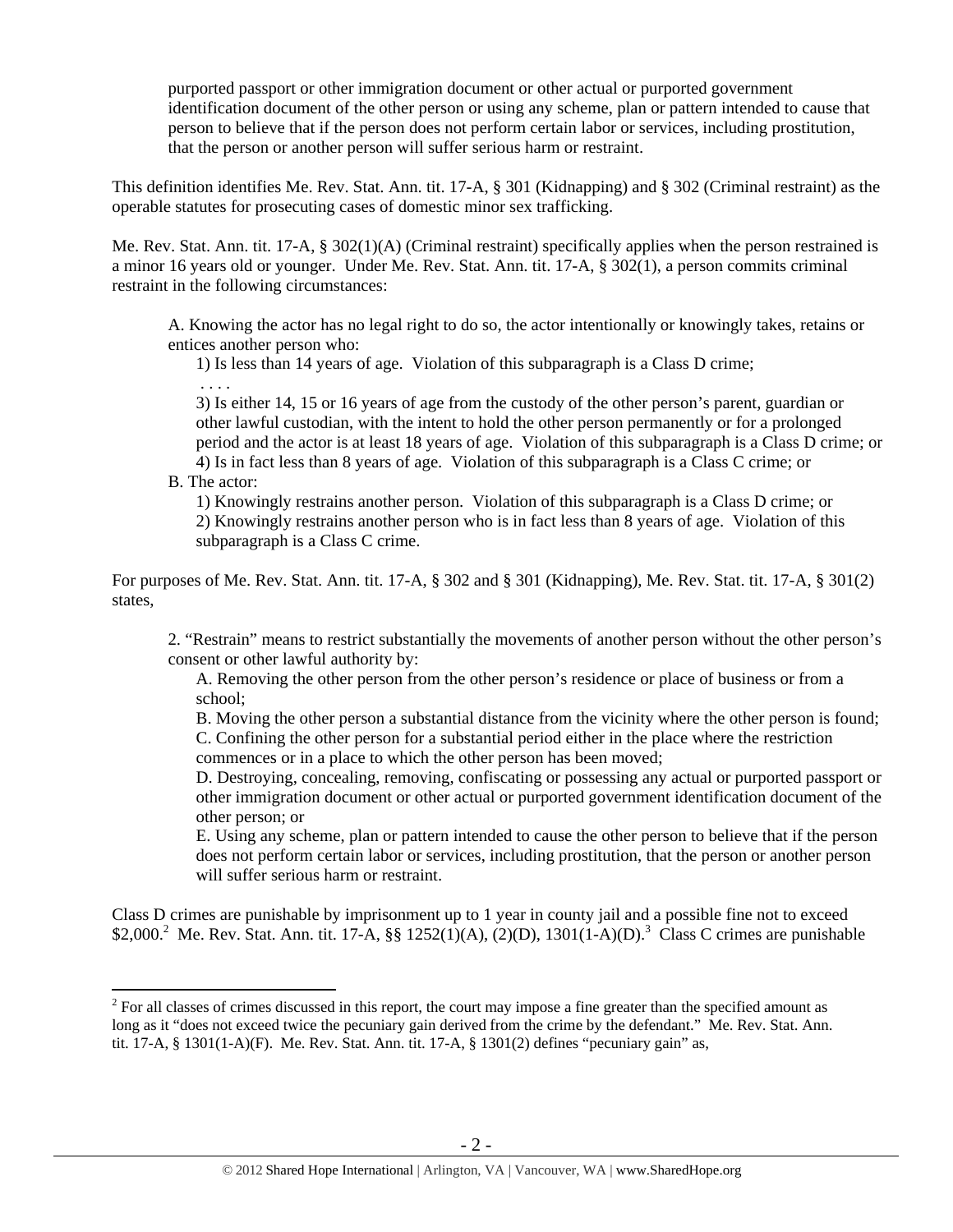by imprisonment up to 5 years and a possible fine not to exceed \$5,000. Me. Rev. Stat. Ann. tit. 17-A, §§ 1252(2)(C), 1301(1-A)(C).

Me. Rev. Stat. Ann. tit. 17-A, § 301 (Kidnapping) makes it unlawful for a person to, among other things, "restrain[] another person with the intent to: . . . [f]acilitate the commission of another crime by any person or flight thereafter."<sup>4</sup> Me. Rev. Stat. Ann. tit. 17-A, § 301(1)(A)(5). A conviction for kidnapping is punishable as a Class A crime by imprisonment up to 30 years and a possible fine not to exceed \$50,000, unless "the defendant voluntarily released the victim alive and not suffering from serious bodily injury, in a safe place prior to trial," which would reduce the punishment to a Class B crime, which is punishable by imprisonment up to 10 years and a possible fine not to exceed \$20,000. Me. Rev. Stat. Ann. tit. 17-A, §§ 301(3), 1252(2)(A), (B),  $1301(1-A)(A)$ , (B).

- 1.1.1 Recommendation: Enact a stand-alone law that criminalizes sex trafficking of any minor under 18 without regard to force, fraud, or coercion (or any other similar requirement) used to commit the trafficking and that includes exploitation through prostitution, pornography, or sexual performance.<sup>5</sup>
- *1.2 Commercial sexual exploitation of children (CSEC) is identified as a separate and distinct offense from general sexual offenses, which may also be used to prosecute those who commit commercial sex offenses against minors.*

Several laws make CSEC distinct crimes.

1. Me. Rev. Stat. Ann. tit. 17-A, § 852 (Aggravated promotion of prostitution) makes it illegal for a person to knowingly "[p]romote[] prostitution by compelling a person to enter into, engage in, or remain in prostitution," or to "[p]romote[] prostitution of a person less than 18 years old." Me. Rev. Stat. Ann. tit. 17- A,  $\S 852(1)(B)$ . "Compelling" is defined in Me. Rev. Stat. Ann. tit. 17-A,  $\S 852(2)6$  as:

 the amount of money or the value of property at the time of the commission of the crime derived by the defendant from the commission of the crime, less the amount of money or the value of property returned to the victim of the crime or seized by or surrendered to lawful authority prior to the time sentence is imposed.

<sup>3</sup> Unless otherwise noted, the fines listed in this document reflect the fine structure for natural persons convicted of crimes pursuant to Me. Rev. Stat. tit. 17-A, § 1301(1-A).

<sup>4</sup> Pursuant to Me. Rev. Stat. tit. 17-A, § 301, kidnapping also occurs when

A. The actor knowingly restrains another person with the intent to:

- (1) Hold the other person for ransom or reward;
- (2) Use the other person as a shield or hostage;
- (3) Inflict bodily injury upon the other person or subject the other person to conduct defined as criminal in chapter 11;
- (4) Terrorize the other person or a 3rd person;

. . . or

(6) Interfere with the performance of any governmental or political function; or

B. The actor knowingly restrains another person:

- (1) Under circumstances which in fact expose the other person to risk of serious bodily injury; or
- (2) By secreting and holding the other person in a place where the other person is not likely to be

predicated upon the recommendations contained in 1.1 being previously or simultaneously implemented.<br><sup>6</sup> Here and elsewhere in this report that Me. Rev. Stat. Ann. tit. 17-A, § 852 is quoted or cited, it has been updated t reflect the amendments added by the passage of Legislative Document 1731. L.D. 1731, 125th Leg. Assemb., Second Reg. Sess. (Me. 2012) (effective August 30, 2012).

found.<br><sup>5</sup> Subsequent recommendations in this report that recommend to amend a law to refer any case of a commercial sex offense against a child to Me. Rev. Stat. Ann. tit. 17-A, § 301 (Kidnapping) or § 302 (Criminal restraint) are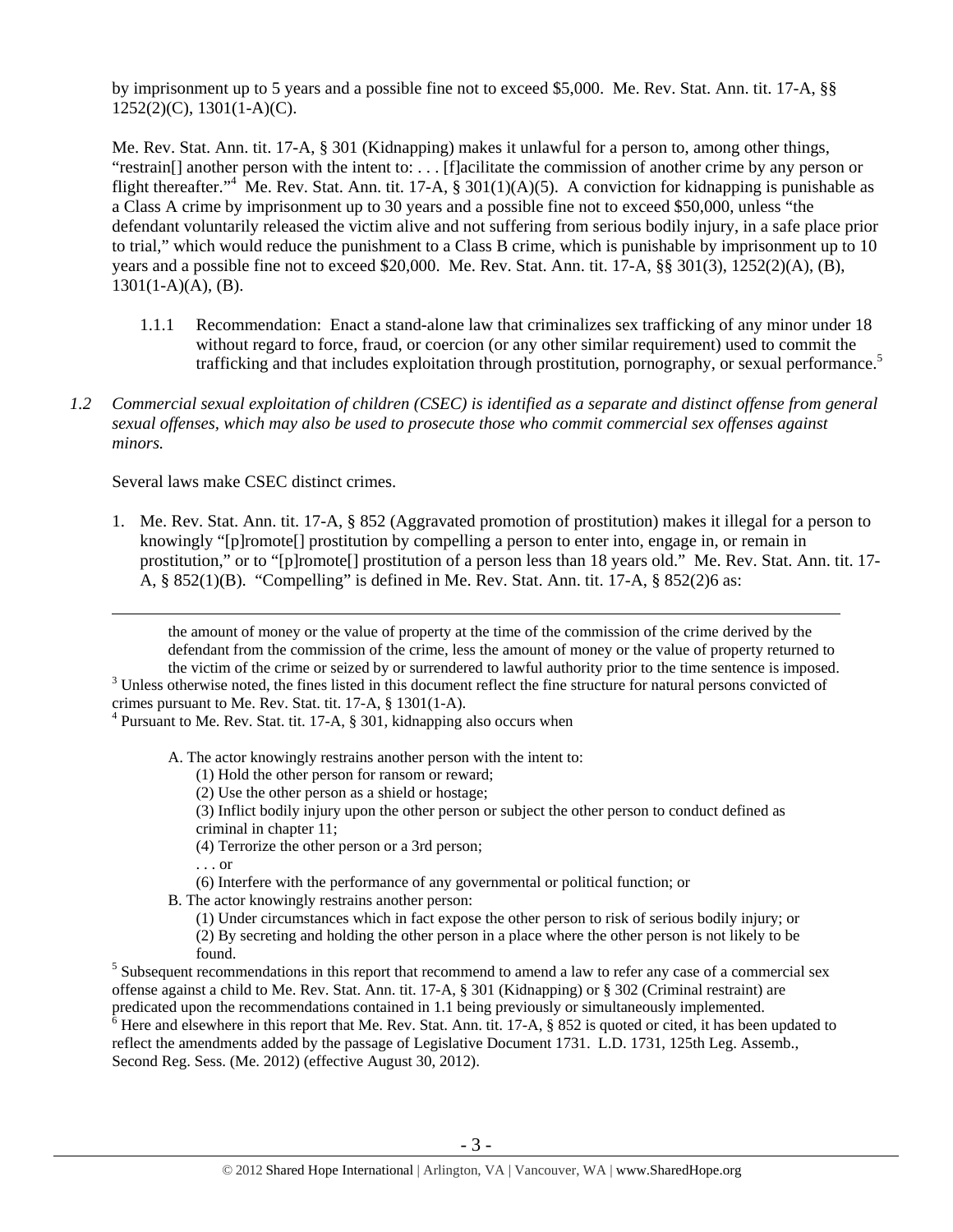. . . .

C. Making material false statements, misstatements or omissions;

D. Withholding, destroying or confiscating an actual or purported passport or other immigration document or other actual or purported government identification document with the intent to impair a person's freedom of movement;

E. Requiring prostitution to be performed to retire, repay or service an actual or purported debt; and F. Using force or engaging in any scheme, plan or pattern to instill in a person a fear that, if the person does not engage or continue to engage in prostitution, the actor or another person will:

(1) Cause physical injury or death to a person;

(2) Cause damage to property, other than property of the actor

(3) Engage in other conduct constituting a Class A, B or C crime, kidnapping or criminal restraint;

(4) Accuse some person of a crime or cause criminal charges or deportation proceedings to be instituted against some person;

(5) Expose a secret or publicize an asserted fact, regardless of veracity, tending to subject some person, except the actor, to hatred, contempt or ridicule;

(6) Testify or provide information or withhold testimony or information regarding another person's legal claim or defense;

(7) Use a position as a public servant to perform some act related to that person's official duties or fail to refuse to perform an official duty in a manner that adversely affect some other person; or (8) Perform any other act that would not in itself materially benefit the actor but that is calculated to harm the person being compelled with respect to that person's health, safety or immigration status.

"Promotes prostitution" is defined in Me. Rev. Stat. Ann. tit. 17-A, § 851(2) as

A. Causing or aiding another to commit or engage in prostitution, other than as a patron;

B. Publicly soliciting patrons for prostitution. Publicly soliciting patrons for prostitution includes, but is not limited to, an offer, made in a public place, to engage in a sexual act or sexual contact, as those terms are defined in section 251, in return for a pecuniary benefit to be received by the person making the offer or a 3rd person;

C. Providing persons for purposes of prostitution;

D. Leasing or otherwise permitting a place controlled by the defendant, alone or in association with others, to be regularly used for prostitution;

E. Owning, controlling, managing, supervising or otherwise operating, in association with others, a house of prostitution or a prostitution business;

F. Transporting a person into or within the State with the intent that such other person engage in prostitution; or

G. Accepting or receiving, or agreeing to accept or receive, a pecuniary benefit pursuant to an agreement or understanding with any person, other than with a patron, whereby the person participates or the person is to participate in the proceeds of prostitution.

A conviction of aggravated promotion of prostitution is punishable as a Class B crime by imprisonment up to 10 years and a possible fine not to exceed \$20,000. Me. Rev. Stat. Ann. tit. 17-A,  $\S$ § 852(3), 1252(2)(B), 1301(1-A)(B).

2. Me. Rev. Stat. Ann. tit. 17-A, § 855 (Patronizing prostitution of minor) makes it unlawful if a person "in return for another's prostitution, gives or agrees to give a pecuniary benefit either to the person whose prostitution is sought or to a 3rd person and the person whose prostitution is sought has not in fact attained 18 years of age." A conviction under Me. Rev. Stat. Ann. Tit. 17-A, § 855 is punishable as a Class D crime by up to 1 year in county jail and a possible fine not to exceed \$2,000. Me. Rev. Stat. Ann. tit. 17-A, §§  $855(1)(A)$ ,  $1252(1)(A)$ ,  $(2)(D)$ ,  $1301(1-A)(D)$ . However, when a defendant is aware that the minor is under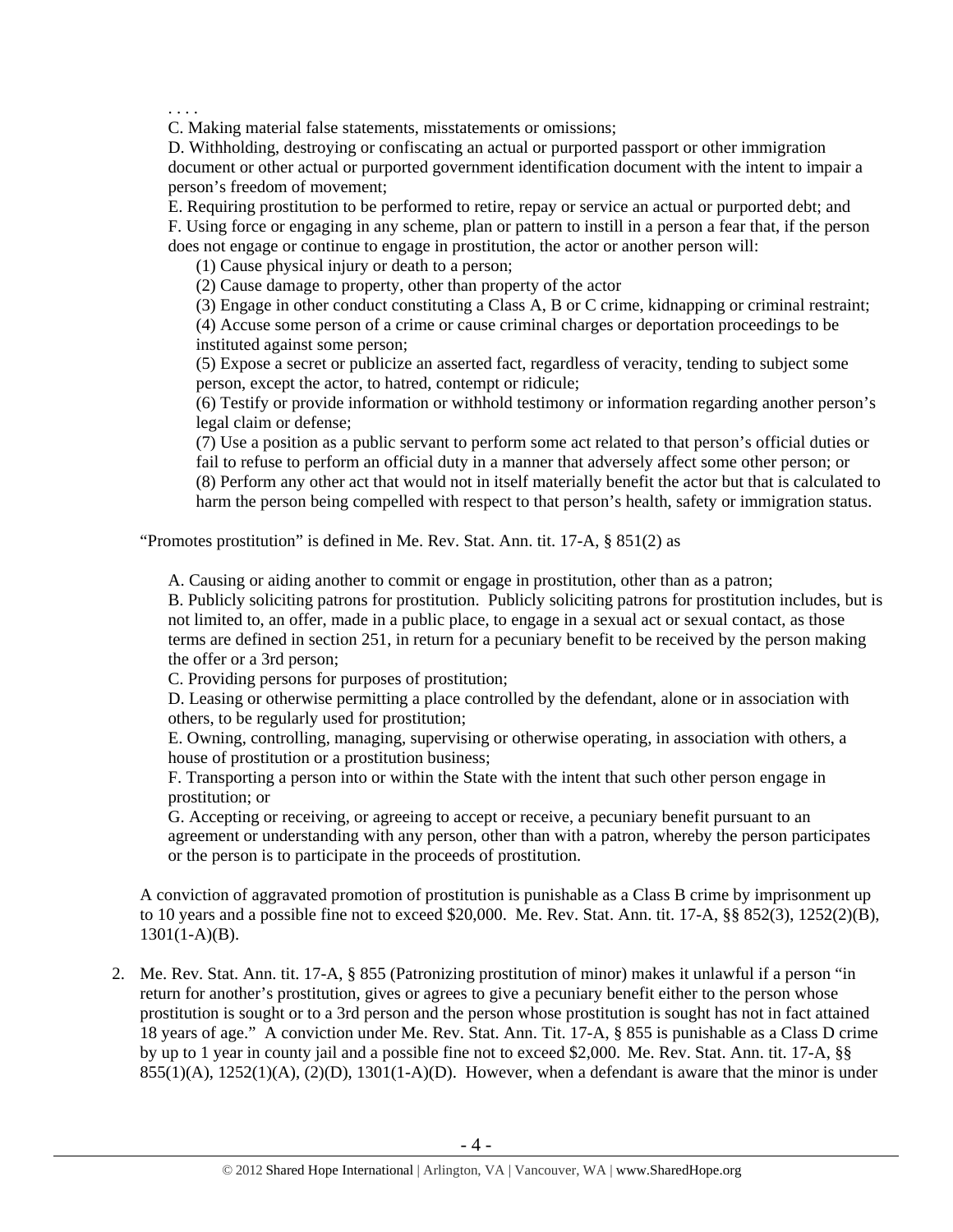the age of 18 it is punishable as a Class C crime by imprisonment up to 5 years and a possible fine not to exceed \$5,000. Me. Rev. Stat. Ann. tit. 17-A, §§ 855(1)(B), 1252(2)(C), 1301(1-A)(C).

- 3. Me. Rev. Stat. Ann. tit. 17A, § 554(1)(A) (Endangering the welfare of a child) states, "1. A person is guilty of endangering the welfare of a child if that person: A. Knowingly permits a child under 16 years of age to enter or remain in a house of prostitution." Pursuant to subsection (3), this crime is a Class D crime punishable by up to 1 year in county jail and a possible fine not to exceed \$2,000. Me. Rev. Stat. Ann. tit. 17-A, §§ 554(3), 1252(1)(A), (2)(D), 1301(1-A)(D).
- 4. Me. Rev. Stat. Ann. tit. 17-A, § 282(1) (Sexual exploitation of minor) states that a person commits a crime if he does any of the following:

A. Knowing or intending that the conduct will be photographed, the person intentionally or knowingly employs, solicits, entices, persuades, uses or compels another person, not that person's spouse, who is in fact a minor, to engage in sexually explicit conduct. Violation of this paragraph is a Class B crime; B. The person violates paragraph A and, at the time of the offense, the person has one or more prior convictions under this section or for engaging in substantially similar conduct to that contained in this section in another jurisdiction. Violation of this paragraph is a Class A crime;

C. The person violates paragraph A and the minor has not in fact attained 12 years of age. Violation of this paragraph is a Class A crime;

D. Being a parent, legal guardian or other person having care or custody of another person who is in fact a minor, that person knowingly or intentionally permits that minor to engage in sexually explicit conduct, knowing or intending that the conduct will be photographed. Violation of this paragraph is a Class B crime;

E. The person violates paragraph D and, at the time of the offense, the person has one or more prior convictions under this section or for engaging in substantially similar conduct to that contained in this section in another jurisdiction. Violation of this paragraph is a Class A crime; or

F. The person violates paragraph D and the minor has not in fact attained 12 years of age. Violation of this paragraph is a Class A crime.

Class B crimes are punishable by imprisonment up to 10 years and a possible fine not to exceed \$20,000, while Class A crimes are punishable by imprisonment up to 30 years and a possible fine not to exceed \$50,000. Me. Rev. Stat. Ann. tit. 17-A, §§ 1252(2)(A), (B), 1301(1-A)(A), (B).

5. Me. Rev. Stat. Ann. tit. 17-A, § 259-A7 (Solicitation of a child to commit a prohibited act) criminalizes the solicitation, in any manner, of minors under the age of 14 by individuals over the age of 16. Me. Rev. Stat. Ann. tit. 17-A, § 259-A states:

A person is guilty of soliciting a child to commit a prohibited act if:

A. The actor, with the intent to engage in a prohibited act with the other person, knowingly solicits directly or indirectly that person by any means to engage in a prohibited act and the actor:

1) Is at least 16 years of age;

 $\overline{a}$ 

2) Know or believes that the other person is less than 14 years of age; and

3) Is at least 3 years old than the age expressed by the other person.

Violation of this paragraph is a Class D crime; or

<sup>&</sup>lt;sup>7</sup> Here and elsewhere in this report that Me. Rev. Stat. Ann. tit. 17-A,  $\S$  259-A is quoted or cited, it has been updated to reflect the amendments added by the passage of Legislative Document 1673. L.D. 1673, 125th Leg. Assemb., Second Reg. Sess. (Me. 2012) (effective April 2, 2012).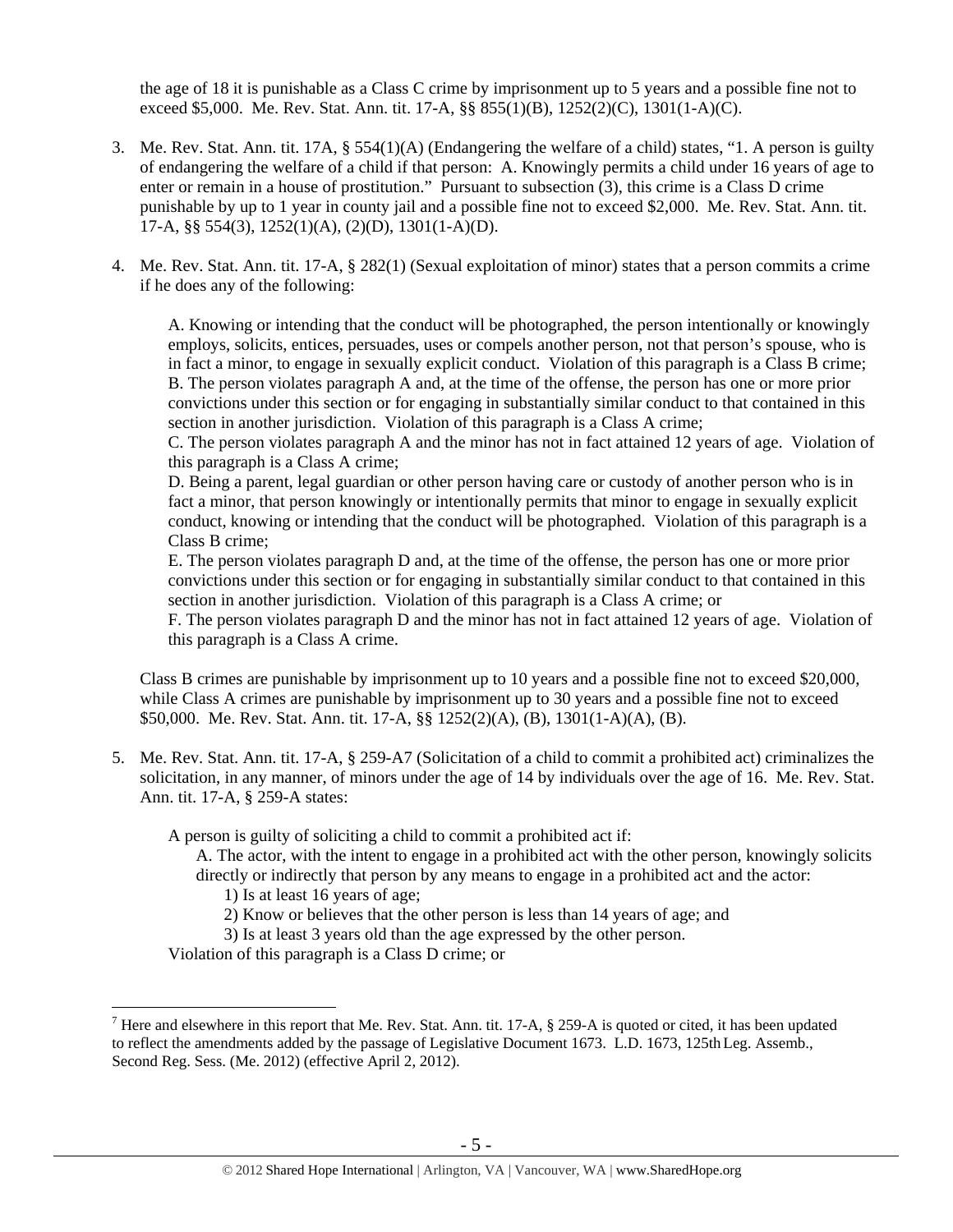B. The actor, with the intent to engage in a prohibited act with the other person, knowingly solicits, directly or indirectly that person by any means to engage in a prohibited act and the actor:

- 1) Is at least 16 years of age;
- 2) Knows or believes that the other person is less than 12 years of age; and
- 3) Is at least 3 years older than the age expressed by the other person.

Violation of this subsection is a Class C crime.

"Prohibited act" is defined to include "sexual exploitation of a minor pursuant to section 282." Me. Rev. Stat. Ann. tit. 17-A, § 259-A(2)(A),(B),(C).

Class D crimes are punishable by imprisonment up to 1 year in county jail and a possible fine not to exceed \$2,000.<sup>8</sup> Me. Rev. Stat. Ann. tit. 17-A, §§ 1252(1)(A), (2)(D), 1301(1-A)(D).<sup>9</sup> Class C crimes are punishable by imprisonment up to 5 years and a possible fine not to exceed \$5,000. Me. Rev. Stat. Ann. tit. 17-A, §§ 1252(2)(C), 1301(1-A)(C).

Certain sexual offenses also may apply in cases involving the commercial sexual exploitation of a child. These include the following:

- 1. Me. Rev. Stat. Ann. tit. 17-A, § 254(1)(A) (Sexual abuse of minors) provides that a Class D crime occurs when a person "engages in a sexual act<sup>10</sup> with another person, not the actor's spouse, who is either 14 or 15 years of age and the actor is at least 5 years older than the other person." A Class D crime is punishable by up to 1 year in county jail and a possible fine not to exceed \$2,000. Me. Rev. Stat. Ann. tit. 17-A, §§ 1252(1)(A), (2)(D), 1301(1-A)(D). If the offender is 10 or more years older than the victim, then it is a Class C crime punishable by imprisonment up to 5 years and a possible fine not to exceed §5,000. Me. Rev. Stat. Ann. tit. 17-A, §§ 254(1)(A-2), 1252(2)(C), 1301(1-A)(C).
- 2. A defendant can be convicted under Me. Rev. Stat. Ann. tit. 17-A, § 253 (Gross sexual assault) for engaging in a "sexual act"<sup>11</sup> with a minor under 14 who is not his or her spouse. Me. Rev. Stat. Ann. tit. 17-A, § 253(1)(B). Gross sexual conduct is a Class A crime, punishable by imprisonment up to 30 years and a possible fine not to exceed \$50,000. Me. Rev. Stat. Ann. tit. 17-A, §§ 253(1)(B), 1252(2)(A), 1301(1-  $A)(A)$ .

 $\overline{a}$ 

3) Any act involving direct physical contact between the genitals or anus of one and an instrument or device manipulated by another person when that act is done for the purpose of arousing or gratifying sexual desire or for the purpose of causing bodily injury or offensive physical contact.

<sup>&</sup>lt;sup>8</sup> *See supra* note 2.

<sup>&</sup>lt;sup>9</sup> Unless otherwise noted, the fines listed in this document reflect the fine structure for natural persons convicted of crimes pursuant to Me. Rev. Stat. tit. 17-A, § 1301(1-A).

 $10$  Me. Rev. Stat. Ann. tit 17-A, § 251(1)(C) defines "sexual act" for purposes of Chapter 11 (Sexual assaults), which includes Me. Rev. Stat. Ann. tit. 17-A, § 254 (Sexual abuse of minors), § 253 (Gross sexual assault), and § 255-A (Unlawful sexual contact), as the following:

<sup>1)</sup> Any act between 2 persons involving direct physical contact between the genitals of one and the mouth or anus of the other, or direct physical contact between the genitals of one and the genitals of the other;

<sup>2)</sup> Any act between a person and an animal being used by another person which act involves direct physical contact between the genitals of one and the mouth or anus of the other, or direct physical contact between the genitals of one and the genitals of the other; or

A sexual act may be proved without allegation or proof of penetration. 11 *See supra* note 10.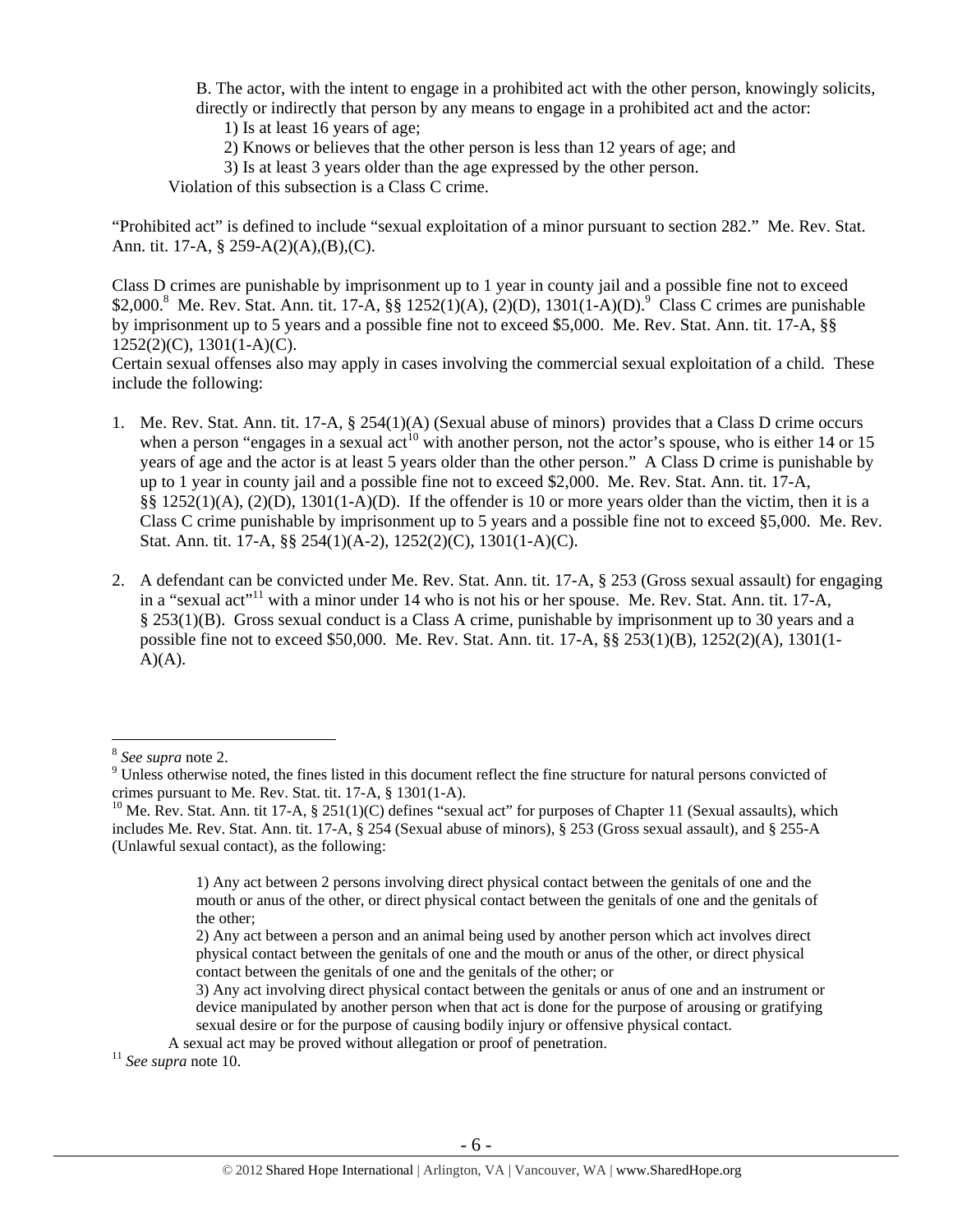- 3. Me. Rev. Stat. Ann. tit. 17-A, § 255-A (Unlawful sexual contact) makes it illegal if a person "intentionally subjects another person to any sexual contact"<sup>12</sup> when, among other circumstances, the offender is at least 3 years older than the victim who is under the age of 14. Me. Rev. Stat. Ann. tit. 17-A, § 255-A(1)(E). When the victim is 12-14, a violation is a Class C crime punishable by imprisonment up to 5 years and a possible fine not to exceed \$5,000; however, when the victim is younger than 12 the violation increases to a Class B crime punishable by imprisonment up to 10 years and a possible fine not to exceed \$20,000. Me. Rev. Stat. Ann. tit. 17-A, §§ 255-A(1)(E), (E-1), 1252(2)(B), (C), 1301(1-A)(B), (C). The violation increases further when the sexual contact includes penetration. Defendants who engage in sexual contact that includes penetration with a victim 12-14 years old will be guilty of a Class B crime punishable by imprisonment up to 10 years and a possible fine not to exceed \$20,000; however, when the victim is under 12 and the act includes penetration, defendants will face a Class A crime punishable by imprisonment up to 30 years and a possible fine not to exceed \$50,000. Me. Rev. Stat. Ann. tit. 17-A, §§ 255-A(1)(F), (F-1), 1252(2)(A), (B),  $1301(1-A)(A)$ , (B).
- 4. Under Me. Rev. Stat. Ann. tit. 17-A, § 260(1)(C) (Unlawful sexual touching), a person who is at least 5 years older than his victim and intentionally subjects a child under 14 (who is not his spouse) to sexual touching<sup>13</sup> will be guilty of a Class D crime. When found guilty of a Class D crime, defendants face up to 1 year in county jail and a possible fine not to exceed \$2,000. Me. Rev. Stat. Ann. tit. 17-A, §§ 1252(1)(A),  $(2)(D), 1301(1-A)(D).$
- 5. Under Me. Rev. Stat. Ann. tit. 17-A, § 256(1)(A) (Visual sexual aggression against child),
	- 1. A person is guilty of visual sexual aggression against a child if:

A. For the purpose of arousing or gratifying sexual desire or for the purpose of causing affront or alarm, the actor, having in fact attained 18 years of age, exposes the actor's genitals to another person or causes the other person to expose that person's genitals to the actor and the other person, not the actor's spouse, has not in fact attained 14 years of age. Violation of this paragraph is a Class D crime.

Class D crimes are punishable by up to 1 year in county jail and a possible fine not to exceed \$2,000. Me. Rev. Stat. Ann., tit. 17-A,  $\S$ § 1252(2)(D), 1301(1-A)(D). However, when the victim is less than 12 years old, defendants will be guilty of a Class C crime punishable by imprisonment up to 5 years and a possible fine not to exceed \$5,000. Me. Rev. Stat. Ann. tit. 17-A, §§ 256(1)(B), 1252(2)(C), 1301(1-A)(C).

*1.3 Commercial sexual exploitation of children (CSEC) or prostitution statutes refer to the sex trafficking statute to identify the commercially sexually exploited minor as a trafficking victim.* 

Maine's CSEC laws and prostitution law do not identify commercially sexually exploited minors as trafficking victims. Neither do these laws refer to the operable criminal statutes for human trafficking, Me. Rev. Stat. Ann. tit. 17-A, § 301 (Kidnapping) and § 302 (Criminal restraint), to clarify that prostituted minors and CSEC victims are victims of trafficking crimes.

<sup>&</sup>lt;sup>12</sup> Me. Rev. Stat. Ann. tit 17-A,  $\S 251(1)(D)$  (Definitions and general provisions) defines "sexual contact" as "any touching of the genitals or anus, directly or through clothing, other than as would constitute a sexual act, for the purpose of arousing or gratifying sexual desire or for the purpose of causing bodily injury or offensive physical contact."

<sup>&</sup>lt;sup>13</sup> "Sexual touching" is defined as "any touching of the breasts, buttocks, groin or inner thigh, directly or through clothing, for the purpose of arousing or gratifying sexual desire." Me. Rev. Stat. Ann. tit. 17-A, § 251(G).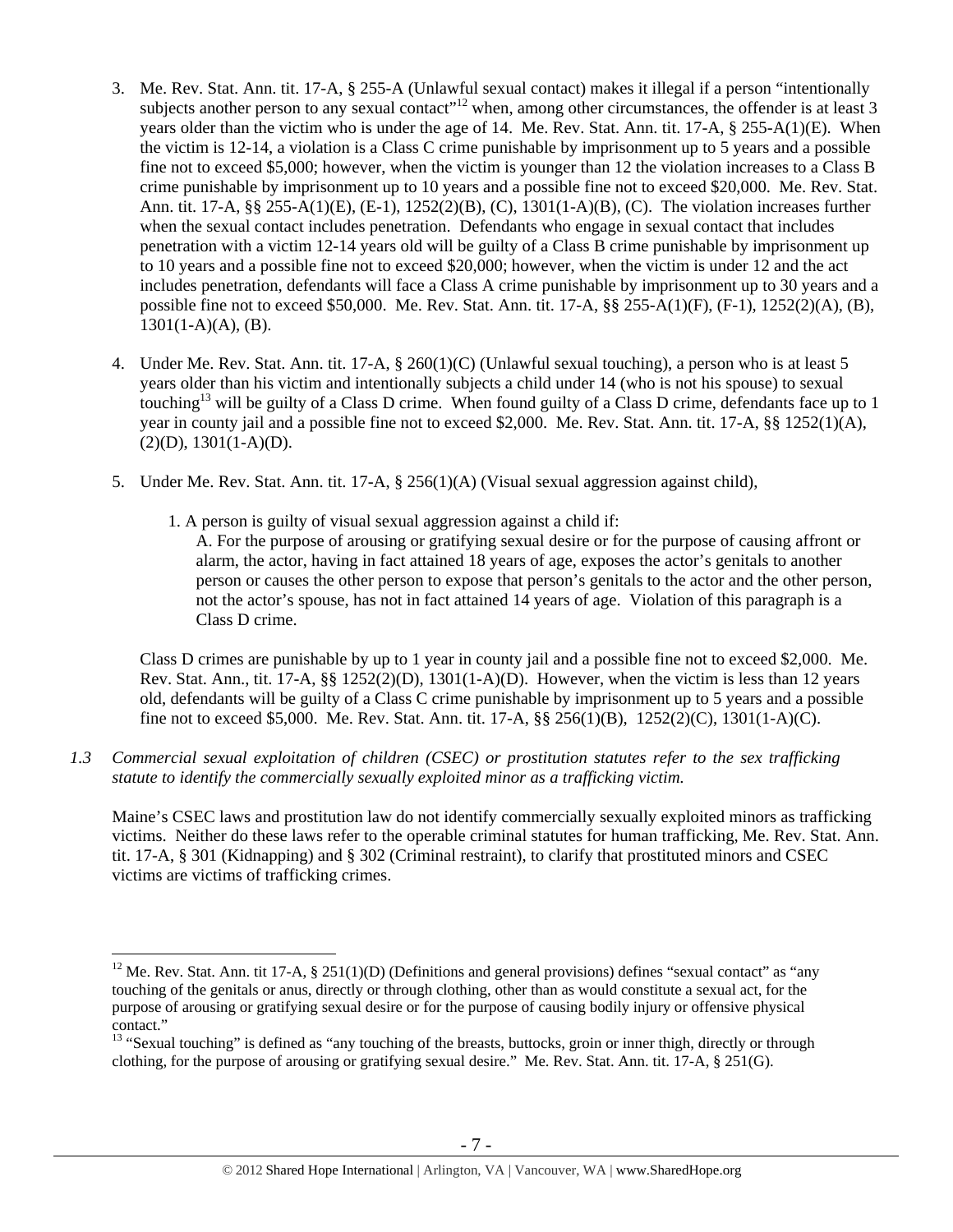- 1.3.1 Recommendation: Amend Me. Rev. Stat. Ann. tit. 17-A, § 852 (Aggravated promotion of prostitution), tit. 17-A, § 855 (Patronizing prostitution of minor), tit. 17-A, § 282 (Sexual exploitation of a minor), and tit. 17-A, § 853-A (Engaging in prostitution) when the person engaged in prostitution is a minor, to identify commercially sexually exploited minors as victims of trafficking.
- *1.4 The state racketeering or gang crimes statute includes sex trafficking and commercial sexual exploitation of children (CSEC) offenses as predicate acts allowing the statute to be used to prosecute trafficking crimes.*

Maine has not enacted a racketeering statute.

1.4.1 Recommendation: Enact a racketeering statute that includes CSEC offenses under Me. Rev. Stat. Ann. tit. 17-A, § 852 (Aggravated promotion of prostitution), tit. 17-A, § 855 (Patronizing prostitution of minor), tit. 17A,  $\S$  554(1)(A) (Endangering the welfare of a child), tit. 17-A,  $\S$  282(1) (Sexual exploitation of minor) and tit. 17-A, §259-A (Solicitation of a child to commit a prohibited act), and the operable criminal statutes for human trafficking, tit. 17-A, § 301 (Kidnapping) and § 302 (Criminal restraint)—as predicate crimes so the racketeering statute may be used to prosecute trafficking enterprises.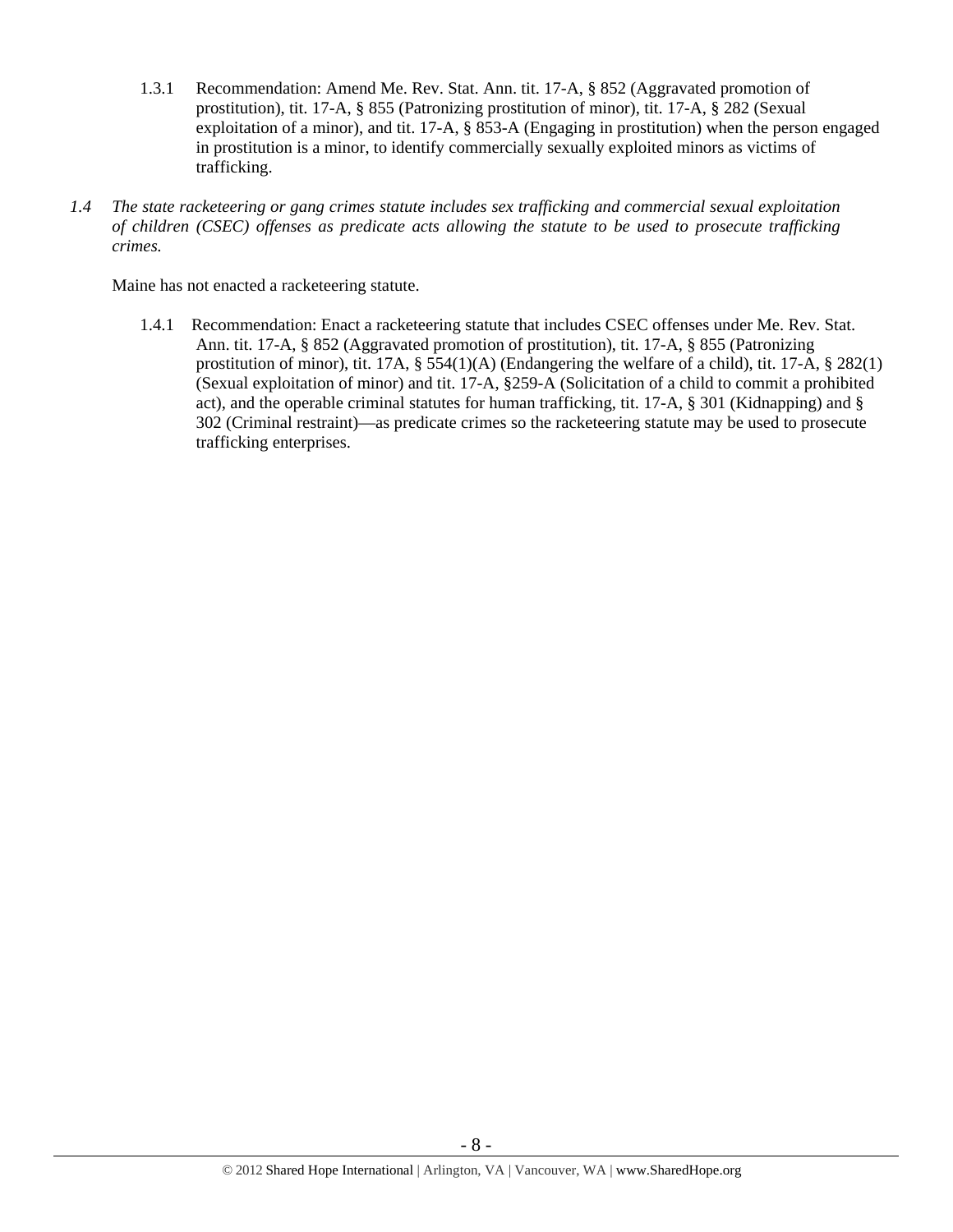#### FRAMEWORK ISSUE 2: CRIMINAL PROVISIONS ADDRESSING DEMAND

#### *Legal Components:*

- *2.1 The state sex trafficking law can be applied to buyers of commercial sex acts with a victim of domestic minor sex trafficking.*
- *2.2 Buyers of commercial sex acts with a minor can be prosecuted under commercial sexual exploitation of children (CSEC) laws.*
- *2.3 Solicitation of prostitution laws differentiate between buying sex acts with an adult and buying sex acts with a minor under 18.*
- *2.4 Penalties for buyers of commercial sex acts with minors are as high as federal penalties.*
- *2.5 Using the Internet to lure, entice, or purchase, or attempt to lure, entice, or purchase commercial sex acts with a minor is a separate crime or results in an enhanced penalty for buyers.*
- *2.6 No age mistake defense is permitted for a buyer of commercial sex acts with any minor under 18.*
- *2.7 Base penalties for buying sex acts with a minor under 18 are sufficiently high and not reduced for older minors.*
- *2.8 Financial penalties for buyers of commercial sex acts with minors are sufficiently high to make it difficult for buyers to hide the crime.*
- *2.9 Buying and possessing child pornography carries penalties as high as similar federal offenses.*
- *2.10 Convicted buyers of commercial sex acts with minors and child pornography are required to register as sex offenders.*

\_\_\_\_\_\_\_\_\_\_\_\_\_\_\_\_\_\_\_\_\_\_\_\_\_\_\_\_\_\_\_\_\_\_\_\_\_\_\_\_\_\_\_\_\_\_\_\_\_\_\_\_\_\_\_\_\_\_\_\_\_\_\_\_\_\_\_\_\_\_\_\_\_\_\_\_\_\_\_\_\_\_\_\_\_\_\_\_\_\_\_\_\_\_

## *Legal Analysis:*

 $\overline{a}$ 

*2.1 The state sex trafficking law can be applied to buyers of commercial sex acts with a victim of domestic minor sex trafficking.* 

The plain language of Me. Rev. Stat. Ann. tit. 17-A, § 302 (Criminal restraint) and § 301 (Kidnapping) does not appear to apply to buyers of commercial sex with minors. $^{14}$ 

- 2.1.1 Recommendation: Amend Me. Rev. Stat. Ann. tit. 17-A, § 302 (Criminal restraint) and § 301 (Kidnapping) to include language that reaches the buyers of commercial sex acts with minors, or enact a standalone human trafficking provision that reaches buyers of commercial sex with minors.
- *2.2 Buyers of commercial sex acts with a minor can be prosecuted under commercial sexual exploitation of children (CSEC) laws.*

Buying sex with a minor is illegal under Me. Rev. Stat. Ann. tit. 17-A, § 855(1)(A) (Patronizing prostitution of minor), which states that it is illegal when a person "in return for another's prostitution, gives or agrees to give a pecuniary benefit either to the person whose prostitution is sought or to a 3rd person and the person whose prostitution is sought has not in fact attained 18 years of age." This offense is a Class D crime except that subsection  $(1)(B)$  enhances the penalty to a Class C crime when the buyer "knows that the person whose prostitution is sought has not yet attained 18 years of age." A Class D crime is punishable by up to 1 year in county jail and a possible fine not to exceed \$2,000, while a Class C crime is punishable by imprisonment up to 5 years and a possible fine not to exceed \$5,000. Me. Rev. Stat. Ann. tit. 17-A, §§ 1252(1)(A), (2)(C), (D),  $1301(1-A)(C)$ , (D).

<sup>14</sup> *See* discussion of relevant provisions *supra* Section 1.1.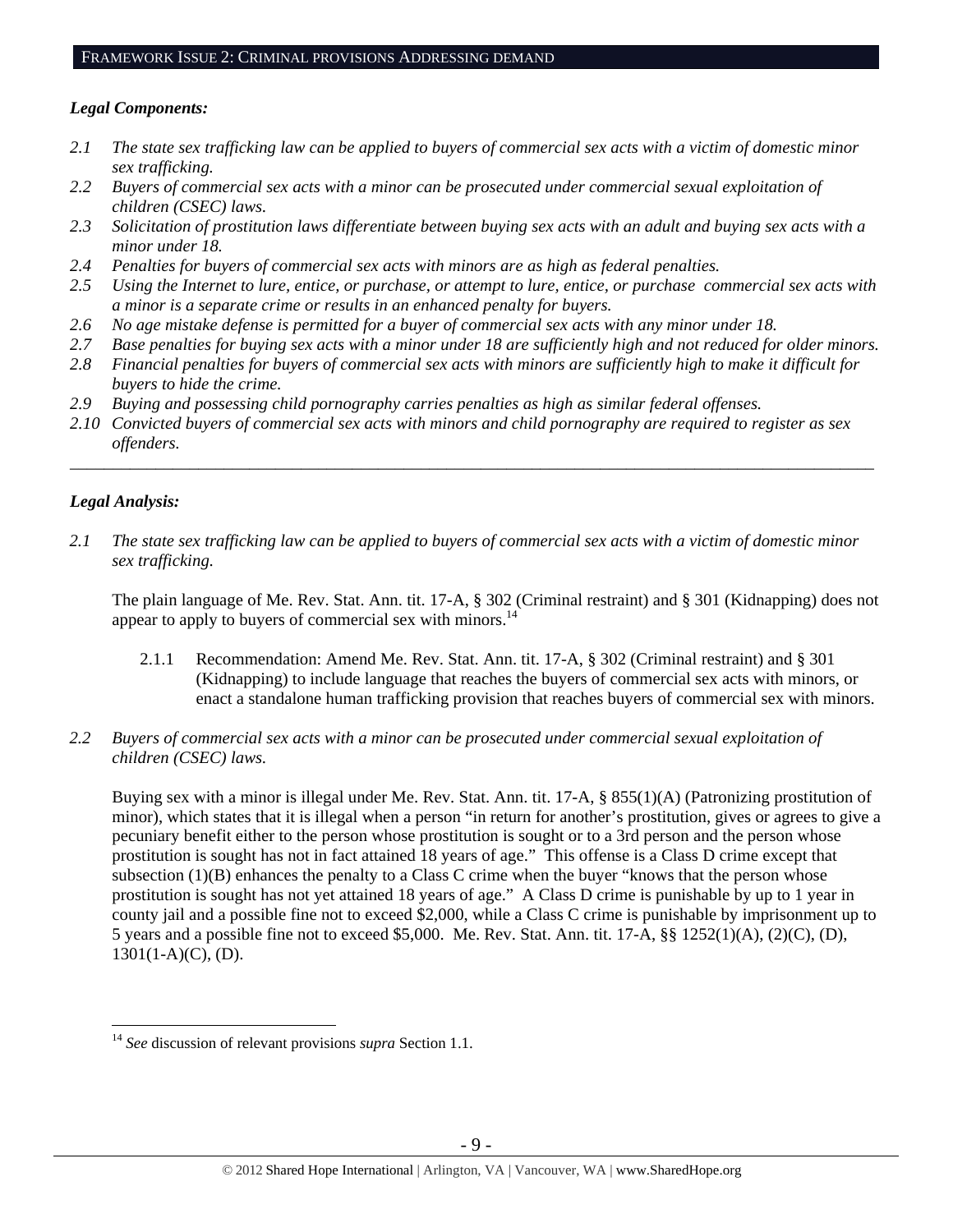Several sexual offenses could be used to prosecute a buyer of commercial sex acts with a minor but do not specifically criminalize the purchase of commercial sex acts with a minor.

2.2.1 Recommendation: Amend Me. Rev. Stat. Ann. tit. 17-A, § 855 (Patronizing prostitution of minor) and the applicable sexual offense laws to refer cases of commercial sexual exploitation to Me. Rev. Stat. Ann. tit. 17-A, § 301 (Kidnapping) or § 302 (Criminal restraint) for prosecution.

## *2.3 Solicitation of prostitution laws differentiate between buying sex acts with an adult and buying sex acts with a minor under 18.*

Solicitation laws make buying sex with a minor a separate crime from that of buying sex with an adult.

Me. Rev. Stat. Ann. tit 17-A, § 853-B(1)(A) (Engaging a prostitute) makes it a Class E crime if a person "engages a prostitute" who is an adult. "Engages a prostitute" is defined for the purpose of this statute in Me. Rev. Stat. Ann. tit. 17-A, § 851(1-A) as "providing or agreeing to provide, either to the person whose prostitution is sought or to a 3rd person, pecuniary benefit in return for a sexual act or sexual contact." Class E crimes are punishable by up to 6 months in county jail and a possible fine not to exceed \$1,000.<sup>15</sup> Me. Rev. Stat. Ann. tit. 17-A, §§ 1252(1)(A), (2)(E), 1301(1-A)(E).

In contrast, under Me. Rev. Stat. Ann. tit. 17-A, § 855 (Patronizing prostitution of minor), the buyer will be guilty of, at a minimum, a Class D crime punishable by up to 1 year in county jail and a possible fine not to exceed \$2,000. Me. Rev. Stat. Ann. tit. 17-A, §§ 855(1)(A), 1252(1)(A), (2)(D), 1301(1-A)(D). When the buyer "knows that the person whose prostitution is sought has not yet attained 18 years of age," the violation increases to a Class C crime punishable by imprisonment up to 5 years and a possible fine not to exceed \$5,000. Me. Rev. Stat. Ann. tit. 17-A, §§ 855(1)(B), 1252(2)(C), 1301(1-A)(C).

## *2.4 Penalties for buyers of commercial sex acts with minors are as high as federal penalties.*

A conviction under Me. Rev. Stat. Ann. tit. 17-A, § 855 (Patronizing prostitution of minor) is punishable as a Class D crime by up to 1 year in county jail and a possible fine not to exceed \$2,000. Me. Rev. Stat. Ann. tit. 17-A,  $\S$ § 855(1)(A), 1252(1)(A), (2)(D), 1301(1-A)(D). However, when the buyer "knows that the person whose prostitution is sought has not yet attained 18 years of age," the crime is punishable as a Class C crime by imprisonment up to 5 years and a possible fine not to exceed \$5,000. Me. Rev. Stat. Ann. tit. 17-A, §§ 855(1)(B), 1252(2)(C), 1301(1-A)(C).

Buyers face similar or greater penalties under Maine's sexual offense laws. A violation of Me. Rev. Stat. Ann. tit. 17-A, § 254(1)(A) (Sexual abuse of minors) occurs when a buyer engages in a sexual act<sup>16</sup> with a 14 or 15 year old and is at least 5 years older than the minor. A conviction under this offense is punishable as a Class D crime by up to 1 year in county jail and a possible fine not to exceed \$2,000, unless the offender is over 10 years older than the minor, in which case it is punishable as a Class C crime by imprisonment up to 5 years and a possible fine not to exceed \$5,000. Me. Rev. Stat. Ann. tit. 17-A, §§ 254(1)(A), (A-2), 1252(1)(A), (2)(C), (D),  $1301(1-A)(C)$ , (D).

When the child is under 14, a buyer who engages in a sexual act with a child can be convicted of violating Me. Rev. Stat. Ann. tit. 17-A, § 253 (Gross sexual assault), punishable as a Class A crime by imprisonment up to 30

 $\overline{a}$ <sup>15</sup> If the defendant has been convicted of Me. Rev. Stat. Ann. tit. 17-A, § 853-B within the prior 2 years, the violation increases to a Class D crime punishable by up to 1 year in county jail and a possible fine not to exceed \$2,000. Me. Rev. Stat. Ann. tit.17-A, §§ 853-B(1)(B), 1252(1)(A), (2)(D), 1301(1-A)(D).

<sup>16</sup> *See supra* note 10.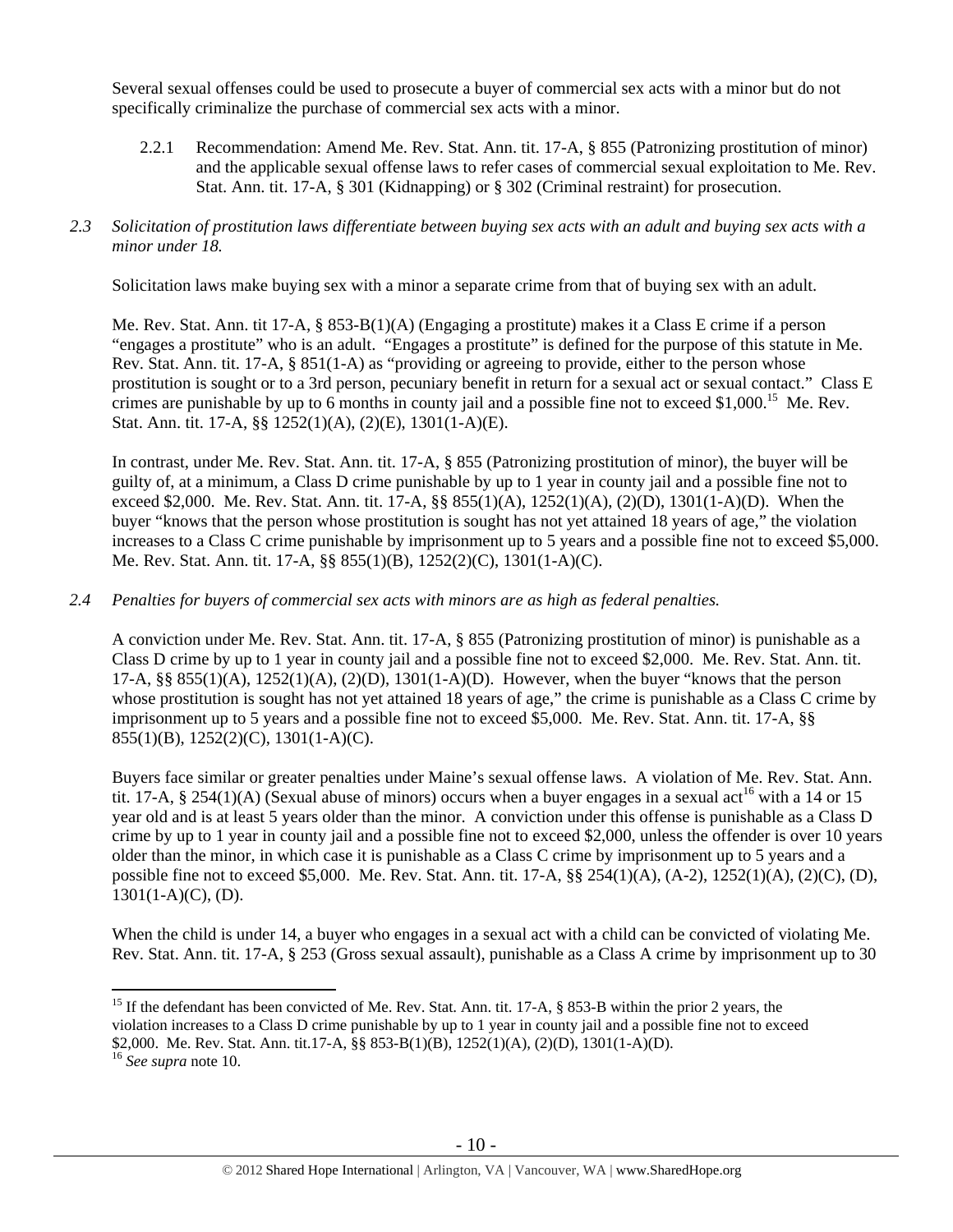years and a possible fine not to exceed \$50,000. Me. Rev. Stat. Ann. tit. 17-A, §§ 253(1)(B), 1252(2)(A), 1301(1-A)(A). Similarly, a buyer who has sexual contact with a child between 12 and 14 years of age may be convicted under Me. Rev. Stat. Ann. tit. 17-A, § 255-A (Unlawful sexual contact), punishable as a Class C crime by imprisonment up to 5 years and a possible fine not to exceed \$5,000. Me. Rev. Stat. Ann. tit. 17-A, §§  $255-A(1)(E)$ ,  $1252(2)(C)$ ,  $1301(1-A)(C)$ . When the victim is less than 12 years old, unlawful sexual contact is punishable as a Class B crime by imprisonment up to 10 years and a possible fine not to exceed \$20,000. Me. Rev. Stat. Ann. tit. 17-A, §§ 255-A(1)(E-1), 1252(2)(B), 1301(1-A)(B). In addition, the crime is punishable as a Class B crime when buyers who engage in sexual contact that includes penetration with a victim 12-14 years old, and, when the victim is under 12, it is punishable as a Class A crime by imprisonment up to 30 years and a possible fine not to exceed \$50,000. Me. Rev. Stat. Ann. tit. 17-A, §§ 255-A(1)(F-1), 1252(2)(A), 1301(1-  $A)(A)$ .

A conviction under Me. Rev. Stat. Ann. tit. 17-A,  $\S$  260(1)(C) (Unlawful sexual touching)<sup>17</sup> is punishable as a Class D crime by up to 1 year in county jail and a possible fine not to exceed \$2,000. Me. Rev. Stat. Ann. tit. 17-A, §§ 1252(1)(A), (2)(D), 1301(1-A)(D). Lastly, a conviction under Me. Rev. Stat. Ann. tit. 17-A, § 256(1)(A) (Visual sexual aggression against child) is punishable as a Class D crime by up to 1 year in county jail and a possible fine not to exceed \$2,000, but where the victim is less than 12 years old, the crime is a Class C punishable by imprisonment up to 5 years and a possible fine not to exceed \$5,000. Me. Rev. Stat. Ann. tit. 17-A §§ 256(1)(A)-(B), 1252(1)(A), (2)(C), (D), 1301(1-A)(C), (D).

In comparison, if the victim is under the age of 14, a conviction under the Trafficking Victims Protection Act  $(TVPA)<sup>18</sup>$  for child sex trafficking is punishable by 15 years to life imprisonment and a fine not to exceed \$250,000. 18 U.S.C. §§ 1591(b)(1), 3559(a)(1), 3571(b)(3). If the victim is between the ages of 14–17, a conviction is punishable by 10 years to life imprisonment and a fine not to exceed \$250,000. 18 U.S.C. §§ 1591(b)(2), 3559(a)(1), 3571(b)(3). A conviction is punishable by mandatory life imprisonment, however, if the buyer has a prior conviction for a federal sex offense<sup>19</sup> against a minor. 18 U.S.C. § 3559(e)(1). To the extent buyers can be prosecuted under other federal CSEC laws,<sup>20</sup> a conviction is punishable by penalties ranging from a fine not to exceed \$250,000 to life imprisonment and a fine not to exceed \$250,000.<sup>21</sup>

an offense under section 1591 [18 USCS § 1591] (relating to sex trafficking of children), 2241 [18 USCS § 2241] (relating to aggravated sexual abuse), 2242 [18 USCS  $\S$  2242] (relating to sexual abuse), 2244(a)(1) [18 USCS § 2244(a)(1)] (relating to abusive sexual contact), 2245 [18 USCS § 2245] (relating to sexual abuse resulting in death), 2251 [18 USCS § 2251] (relating to sexual exploitation of children), 2251A [18 USCS § 2251A] (relating to selling or buying of children),  $2422(b)$  [18 USCS § 2422(b)] (relating to coercion and enticement of a minor into prostitution), or  $2423(a)$  [18 USCS §  $2423(a)$ ] (relating to

transportation of minors).<br><sup>20</sup> 18 U.S.C. §§ 2251A(b) (Selling or buying of children), 2251(a) (Sexual exploitation of children), 2423(a) (Transportation of a minor with intent for minor to engage in criminal sexual activity), 2422(a) (Coercion and enticement), 2252(a)(2), (a)(4) (Certain activities relating to material involving the sexual exploitation of minors). <sup>21</sup> 18 U.S.C. §§ 2251A(b) (conviction punishable by imprisonment for 30 years to life and a fine), 22 (conviction punishable by imprisonment for 15–30 years and a fine), 2423(a) (conviction punishable by imprisonment for 10 years to life and a fine), 2422(a) (conviction punishable by a fine, imprisonment up to 20 years, or both),  $2252(a)(2)$ , (4) (stating that a conviction under subsection (a)(2) is punishable by imprisonment for 5–20 years and a fine, while a conviction under subsection (a)(4) is punishable by imprisonment up to 10 years, a fine, or both.); *see also* 18 U.S.C §§ 3559(a)(1) (classifying all of the above listed offenses as felonies), 3571(b)(3) (providing a fine up to \$250,000 for any felony conviction).

 $17$  See supra note 13.

<sup>&</sup>lt;sup>18</sup> Trafficking Victims Protection Act (TVPA) of 2000, Pub. L. No. 106-386, 114 Stat. 1464, 1466 (codified in scattered sections of 18 and 22 U.S.C.).

<sup>&</sup>lt;sup>19</sup> Pursuant to 18 U.S.C. § 3559(e)(2), "federal sex offense" is defined as,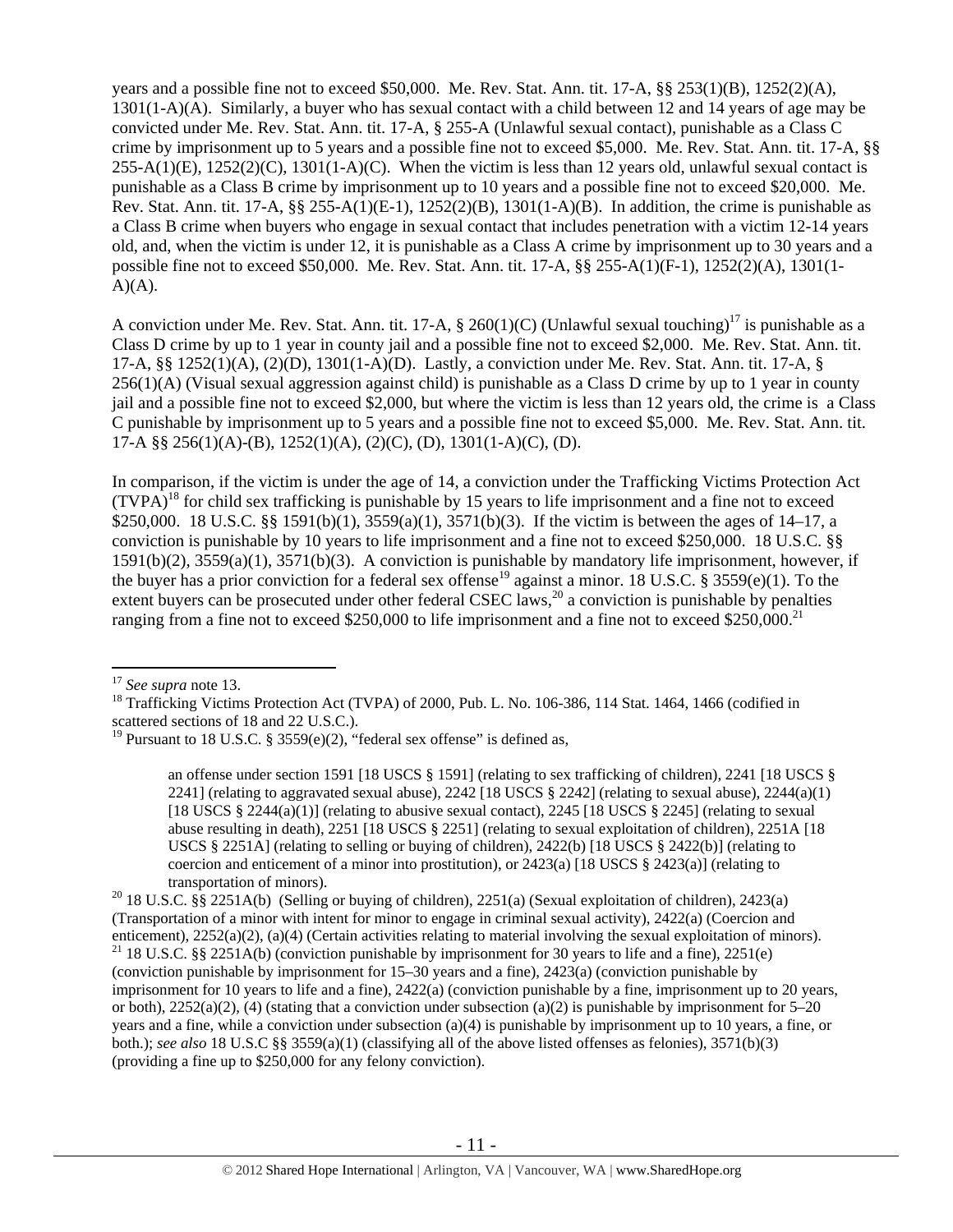- 2.4.1 Recommendation: Amend Me. Rev. Stat. Ann. tit. 17-A, § 855 (Patronizing prostitution of minor) to raise penalties to align with federal penalties.
- *2.5 Using the Internet to lure, entice, or purchase, or attempt to lure, entice, or purchase commercial sex acts with a minor is a separate crime or results in an enhanced penalty for buyers.*

Maine does not have a law that criminalizes use of the Internet to lure, entice, or purchase, or attempt to lure, entice, or purchase commercial sex acts with a minor. Although broad enough to potentially apply to use of the Internet to entice or solicit any sexual act from a minor under the age of 14, including solicitation for the purpose of committing sexual exploitation of a minor, Me. Rev. Stat. Ann. tit. 17-A, § 282(1) (Sexual exploitation of minor) and § 259-A (Solicitation of a child to commit a prohibited act) do not specify use of the Internet to accomplish these crimes as a specific criminal action. Pursuant to Me. Rev. Stat. Ann. tit. 17-A, §  $259-A.<sup>22</sup>$ 

A person is guilty of soliciting a child to commit a prohibited act if:

A. The actor, with the intent to engage in a prohibited act with the other person, knowingly solicits directly or indirectly that person by any means to engage in a prohibited act and the actor:

- 1) Is at least 16 years of age;
- 2) Know or believes that the other person is less than 14 years of age; and

3) Is at least 3 years old than the age expressed by the other person.

Violation of this paragraph is a Class D crime; or

- B.The actor, with the intent to engage in a prohibited act with the other person, knowingly solicits, directly or indirectly that person by any means to engage in a prohibited act and the actor:
	- 1) Is at least 16 years of age;
	- 2) Knows or believes that the other person is less than 12 years of age; and

3) Is at least 3 years older than the age expressed by the other person.

Violation of this subsection is a Class C crime.

 $\overline{a}$ 

"Prohibited act" means a sexual act, sexual contact or sexual exploitation of a minor pursuant to section 282. Me. Rev. Stat. Ann. tit. 17-A, § 259-A(2)(A),(B),(C).

Class C crimes are punishable by imprisonment up to 5 years and a possible fine not to exceed \$5,000. Me. Rev. Stat. Ann. tit. 17-A, §§ 1252(2)(C), 1301(1-A)(C). A Class D crime is punishable by up to 1 year in county jail and a possible fine not to exceed \$2,000. Me. Rev. Stat. Ann. tit. 17-A, §§ 1252(1)(A), (2)(D), 1301(1-A)(D). If the victim is under 12, the buyer is guilty of a Class C crime punishable by imprisonment up to 5 years and a possible fine not to exceed \$5,000. Me. Rev. Stat. Ann. tit. 17-A, §§ 259-A(1)(B) 1252(2)(C), 1301(1-A)(C). In addition, pursuant to Me. Rev. Stat. Ann. tit. 15, § 5821(7-A) (Subject property), buyers may be ordered to forfeit all computers and computer equipment used in connection with a violation of Me. Rev. Stat. Ann. tit. 17-A, § 259-A.

2.5.1 Recommendation: Enact a separate law that criminalizes the use of the Internet to lure, entice, recruit or purchase commercial sex acts with a minor.

 $22$  Legislative Document 1673 enacted during the Second Regular Session of the 125th Legislative Assembly repealed Me. Rev. Stat. Ann. tit. 17-A, § 259 (Solicitation of child by computer to commit a prohibited act) which expressly prohibited use of "a computer knowingly to solicit, entice, persuade or compel another person" under the age of 14 with "the intent to engage in any one of the following prohibited acts with the other person: (1) A sexual act; (2) Sexual contact; or (3) Sexual exploitation of a minor pursuant to section 282." L.D. 1673 reenacted this provision as Me. Rev. Stat. Ann. tit. 17-A, § 259-A (Solicitation of a child to commit a prohibited act), however, as re-enacted, this offense no longer contains an express reference to solicitation of a minor through use of a computer or the Internet. *See supra* note 7.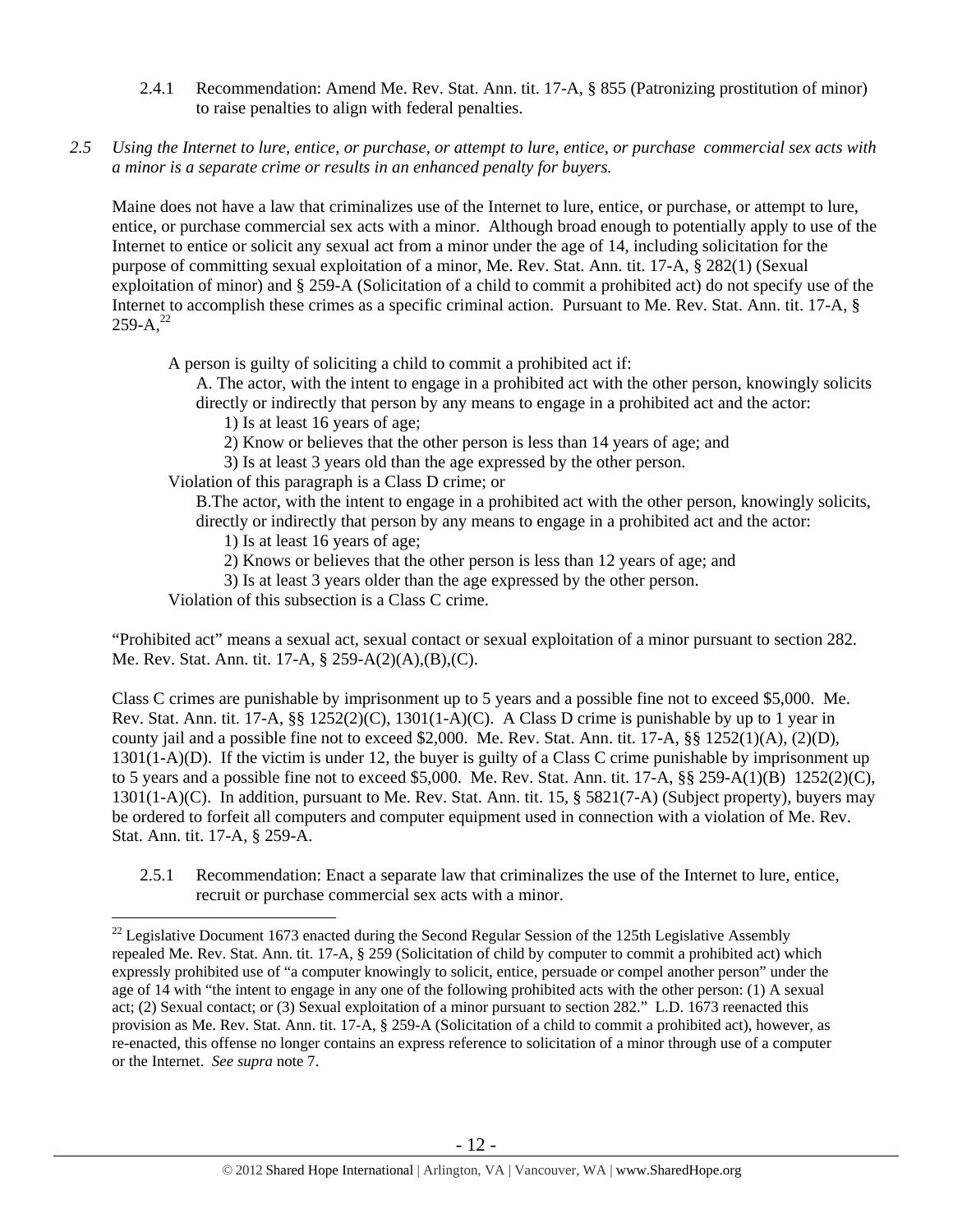## *2.6 No age mistake defense is permitted for a buyer of commercial sex acts with any minor under 18.*

Buyers of sex with minors can be convicted of Me. Rev. Stat. Ann. tit. 17-A, § 855(1)(A) (Patronizing prostitution of minor) without regard to whether they knew that the child was under 18 years old. Subsection (1)(B), however, establishes that knowledge of age results in an enhanced crime classification. Therefore, a defense of age mistake could be asserted to avoid the enhanced crime classification, but not ultimate liability.

Most of the sexual offense laws that apply to buyers, including Me. Rev. Stat. Ann. tit. 17-A, § 253(1) (Gross sexual assault), § 255-A (Unlawful sexual contact), § 256 (Visual sexual aggression against child), § 258 (Sexual misconduct with a child under 14 years of age), and § 260 (Unlawful sexual touching) do not appear to make available a mistake of age defense, as they all depend on whether the victim "has not in fact attained" or "is in fact less than" the applicable age. On the other hand, Me. Rev. Stat. Ann. tit. 17-A, § 254(2) (Sexual abuse of minors) makes a mistake of age defense available for violations of subsection  $(1)(A)$ – $(A-2)$  by stating, "It is a defense to a prosecution . . . that the actor reasonably believed the other person is at least 16 years of age."

## *2.7 Base penalties for buying sex acts with a minor under 18 are sufficiently high and not reduced for older minors.*

Me. Rev. Stat. Ann. tit. 17-A, § 855 (Patronizing prostitution of minor) applies the same penalty for all offenders against any minor under the age of 18. Patronizing prostitution of a minor is a Class D crime punishable by up to 1 year in county jail and a possible fine not to exceed \$2,000, or a Class C crime punishable by imprisonment up to 5 years and a possible fine not to exceed \$5,000 if the defendant "knows that the person whose prostitution is sought has not yet attained 18 years of age." Me. Rev. Stat. Ann. tit. 17-A, §§ 855(1)(B),  $1252(1)(A), (2)(C), (D), 1301(1-A)(C), (D).$ 

*2.8 Financial penalties for buyers of commercial sex acts with minors are sufficiently high to make it difficult for buyers to hide the crime.* 

Buyers convicted of sexual offense crimes may be required to pay fines or make restitution to the victim.

Under Maine's criminal laws, buyers of sex with minors may be required to pay fines between \$2,000 and \$50,000. A buyer convicted of Me. Rev. Stat. Ann. tit. 17-A, § 855 (Patronizing prostitution of minor) may be required to pay a fine up to \$2,000 or, if the buyer knows the victim is under 18, the fine may be increased to \$5,000. Me. Rev. Stat. Ann. tit. 17-A, §§ 855(1)(A), (B), 1301(1-A)(D), (C). Sexual offenses carry possible fines of \$2,000 to \$50,000. Me. Rev. Stat. Ann. tit. 17-A, §§ 1301(1-A)(A), (D), 254(1)(A), 253(1)(B)-(C),  $255-A(1)(F)$ ,  $(F-1)$ .

While it may not be applicable in all cases of buyers, some buyers may fall under Maine's discretionary restitution provisions. Pursuant to Me. Rev. Stat. Ann. tit. 17-A, § 1325(1) (Criteria for restitution),

Restitution may be authorized, in whole or in part, as compensation for economic loss. In determining the amount of restitution authorized, the following shall be considered:

A. The contributory misconduct of the victim;

B. Failure to report the crime to a law enforcement officer within 72 hours after its occurrence,

without good cause for failure to report within that time; and

C. The present and future financial capacity of the offender to pay restitution.

Me. Rev. Stat. Ann. tit. 17-A, § 1322(3) states,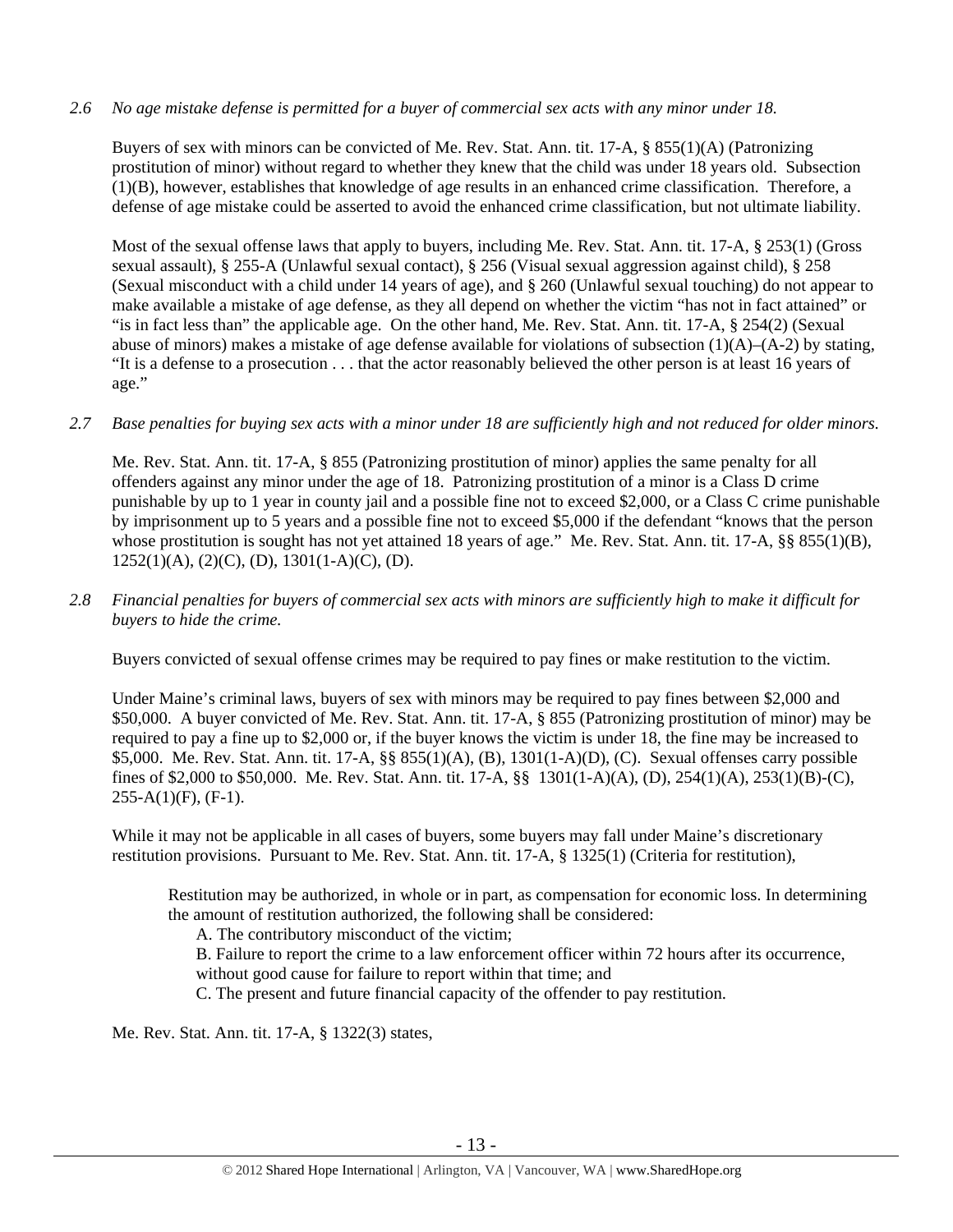"Economic loss" includes economic detriment consisting of environmental clean-up expense, property loss, allowable expense,<sup>23</sup> work loss, replacement services loss and, if injury causes death, dependent's economic loss and dependent's replacement services loss. Noneconomic detriment is not loss. Economic detriment is loss although caused by pain and suffering or physical impairment. "Economic loss" includes expenses of an emergency response by any public agency and critical investigation expenses.

However, Me. Rev. Stat. Ann. tit. 17-A, § 1325(2) prohibits the award of restitution, among others,

B. To a victim who is an accomplice of the offender;

C. To a victim who has otherwise been compensated from a collateral source, but economic loss in excess of the collateral compensation may be authorized; and

D. When the amount and method of payment of monetary restitution or the performance of service restitution creates an excessive financial hardship on the offender or dependent of the offender. In making this determination, all relevant factors must be considered . . .

. . . .

 $\overline{a}$ 

If buyers of sex with minors are found guilty of Me. Rev. Stat. Ann. tit. 17-A, § 284 (Possession of sexually explicit material), a prosecutor may request that the court order forfeiture "to the State of any equipment, including computers, that may have facilitated the commission of the offense" if the State can prove "by a preponderance of the evidence that the equipment was used to facilitate the commission of a violation." Me. Rev. Stat. Ann. tit. 17-A, § 285(1), (3), (4). In addition, any child pornography in the possession of a buyer "that depicts a person who has not attained 16 years of age engaging in sexually explicit conduct is declared to be contraband and may be seized by the State." Me. Rev. Stat. Ann. tit. 17-A, § 284(4). Also, pursuant to Me. Rev. Stat. Ann. tit. 15, § 5821(7-A)<sup>24</sup> (Subject property), buyers may be ordered to forfeit all computers and computer equipment used in connection with a violation of Me. Rev. Stat. Ann. tit. 17-A, § 259-A (Solicitation of a child to commit a prohibited act).

*2.9 Buying and possessing child pornography carries penalties as high as similar federal offenses.* 

Pursuant to Me. Rev. Stat. Ann. tit. 17-A, § 284(1)(A) (Possession of sexually explicit material),

1. A person is guilty of possession of sexually explicit material if that person:

A. Intentionally or knowingly transports, exhibits, purchases, possesses or accesses with intent to view any book, magazine, newspaper, print, negative, slide, motion picture, computer data file, videotape or other mechanically, electronically or chemically reproduced visual image or material

unless other accommodations are medically required.<br><sup>24</sup> Here and elsewhere in this report that Me. Rev. Stat. Ann. tit. 17-A, § 5821 is quoted or cited, it has been updated to reflect the amendments added by the passage of Legislative Document 1673. L.D. 1673, 125th Leg. Assemb., Second Reg. Sess. (Me. 2012) (effective April 2, 2012).

<sup>&</sup>lt;sup>23</sup> Me. Rev. Stat. Ann. tit. 17-A, § 1322(3)(A) defines "allowable expense" as,

reasonable charges incurred for reasonably needed products, services and accommodations, including those for medical care, rehabilitation, rehabilitative occupational training, counseling services and other remedial treatment and care, and nonmedical remedial care and treatment rendered in accordance with a recognized religious method of healing. The term includes reasonable and customary charges incurred for expenses in any way related to funeral, cremation and burial. It does not include that portion of a charge for a room in a hospital, clinic, convalescent or nursing home, or any other institution engaged in providing nursing care and related services, in excess of a reasonable and customary charge for semiprivate accommodations,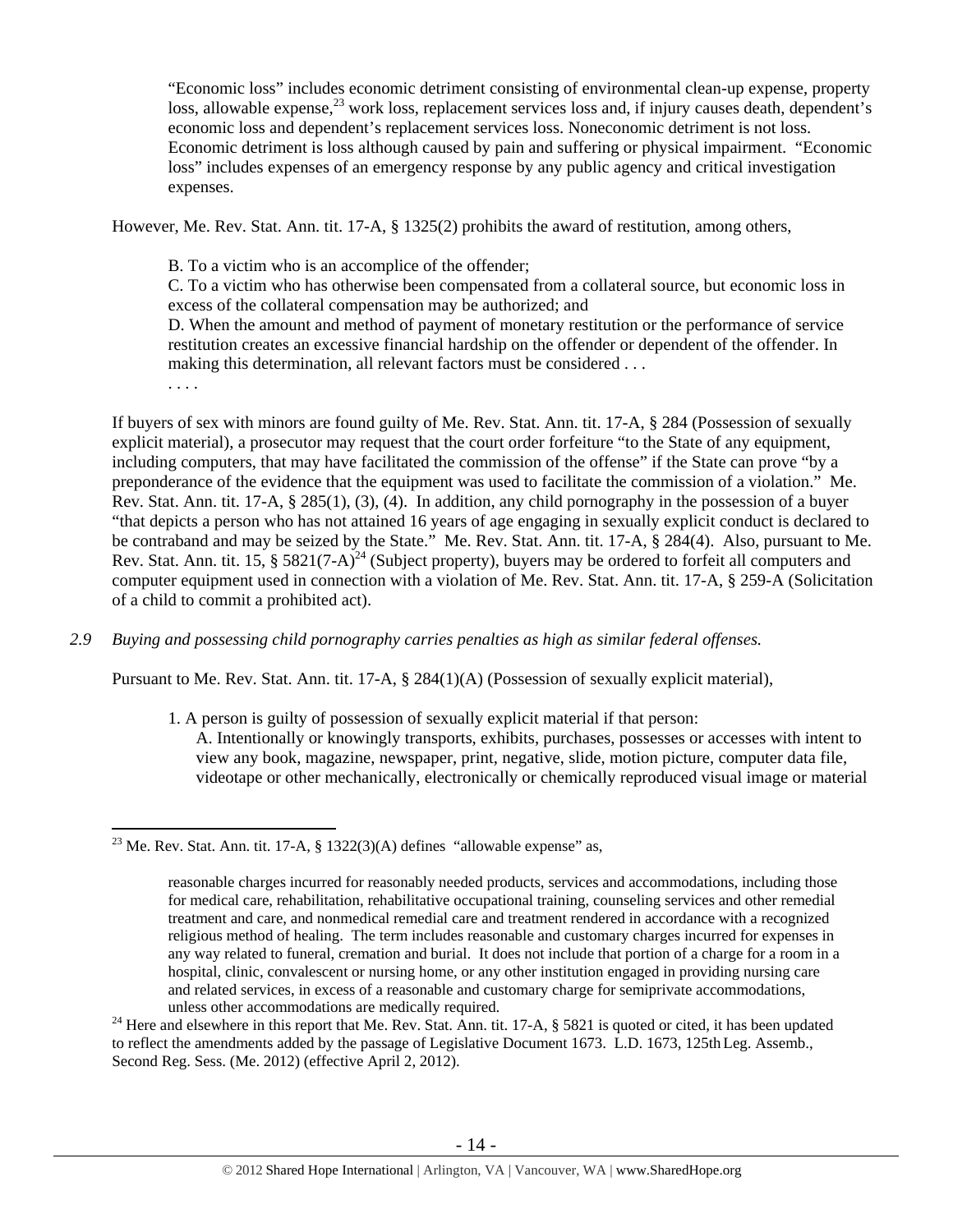that the person knows or should know depicts another person engaging in sexually explicit conduct, and:

1) The other person has not in fact attained 16 years of age; or

2) The person knows or has reason to know that the other person has not attained 16 years of age.

. . . .

Possession of sexually explicit material is a Class D crime punishable by up to 1 year in county jail and a possible fine not to exceed \$2,000, but, if the defendant has a prior conviction for "engaging in substantially similar conduct," the classification is increased to a Class C crime punishable by imprisonment up to 5 years and a possible fine not to exceed \$5,000. Me. Stat. Rev. Ann. tit. 17-A, §§ 284(1)(A), (B), 1252(1)(A), (2)(C), (D), 1301(1-A)(C), (D). In addition, if the sexually exploited minor is under 12, or the defendant believes the person to be under 12, the defendant will be guilty of a Class C crime punishable by imprisonment up to 5 years and a possible fine not to exceed \$5,000, or a Class B crime if the defendant has a prior conviction, punishable by imprisonment up to 10 years and a possible fine not to exceed \$20,000. Me. Rev. Stat. Ann. tit. 17-A, §§  $284(1)(C)$ , (D),  $1252(2)(B)$ , (C),  $1301(1-A)(B)$ , (C).

In comparison, a federal conviction for possession of child pornography<sup>25</sup> is generally punishable by imprisonment for 5–20 years and a fine not to exceed \$250,000.<sup>26</sup> Subsequent convictions, however, are punishable by imprisonment up to 40 years and a fine not to exceed \$250,000.<sup>27</sup>

- 2.9.1 Recommendation: Amend Me. Rev. Stat. Ann. tit. 17-A, § 284(1)(A) (Possession of sexually explicit material) to raise the age of protected minors to 18 and increase the penalties.
- *2.10 Convicted buyers of commercial sex acts with minors and child pornography are required to register as sex offenders.*

Maine's Sex Offender Registration and Notification Act of 1999, Me. Rev. Stat Ann. title 34-A, requires buyers sentenced for sex offenses and sexually violent offenses to register as sex offenders, unless they fall under the exceptions in Me. Rev. Stat. Ann. tit. 34-A, § 11202-A.<sup>28</sup> Me. Rev. Stat. Ann. tit. 34-A, § 11202. "Sex

<sup>26</sup> 18 U.S.C. §§ 2252(b) (stating that a conviction under subsection (a)(2) is punishable by imprisonment for 5–20 years and a fine, while a conviction under subsection (a)(4) is punishable by imprisonment up to 10 years, a fine, or both), 2252A(b)(1) (a conviction is punishable by imprisonment for 5–20 years and a fine), 1466A(a), (b) (stating that a conviction under subsection (a) is "subject to the penalties provided in section 2252A(b)(1)," imprisonment for 5–20 years and a fine, while a conviction under subsection (b) is "subject to the penalties provided in section 2252A(b)(2)," imprisonment up to 10 years, a fine, or both); *see also* 18 U.S.C §§ 3559(a)(1) (classifying all of the above listed offenses as felonies), 3571(b)(3) (providing a fine up to \$250,000 for any felony conviction). <sup>27</sup> 18 U.S.C. §§ 2252(b) (stating if a person has a prior conviction under subsection (a)(2), or a list of other statutes, a conviction is punishable by a fine and imprisonment for 15–40 years, but if a person has a prior conviction under subsection (a)(4), or a list of other statutes, a conviction is punishable by a fine and imprisonment for  $10-20$  years),  $2252A(b)(1)$  (stating if a person has a prior conviction under subsection (a)(2), (a)(3), or a list of other statutes, a

 $\overline{a}$ <sup>25</sup> 18 U.S.C. §§ 2252(a)(2), (a)(4) (Certain activities relating to material involving the sexual exploitation of minors),  $2252A(a)(2)$ –(3) (Certain activities relating to material constituting or containing child pornography), 1466A(a), (b) (Obscene visual representations of the sexual abuse of children).

conviction is punishable by a fine and imprisonment for  $15-40$  years),  $1466A(a)$ , (b) (stating that the penalty scheme for section 2252A(b) applies); *see also* 18 U.S.C §§ 3559(a)(1) (classifying all of the above listed offenses as felonies), 3571(b)(3) (providing a fine up to \$250,000 for any felony conviction).

<sup>&</sup>lt;sup>28</sup> Me. Rev. Stat. Ann. tit. 34-A,  $\S$  11202-A(1) (Exceptions) states,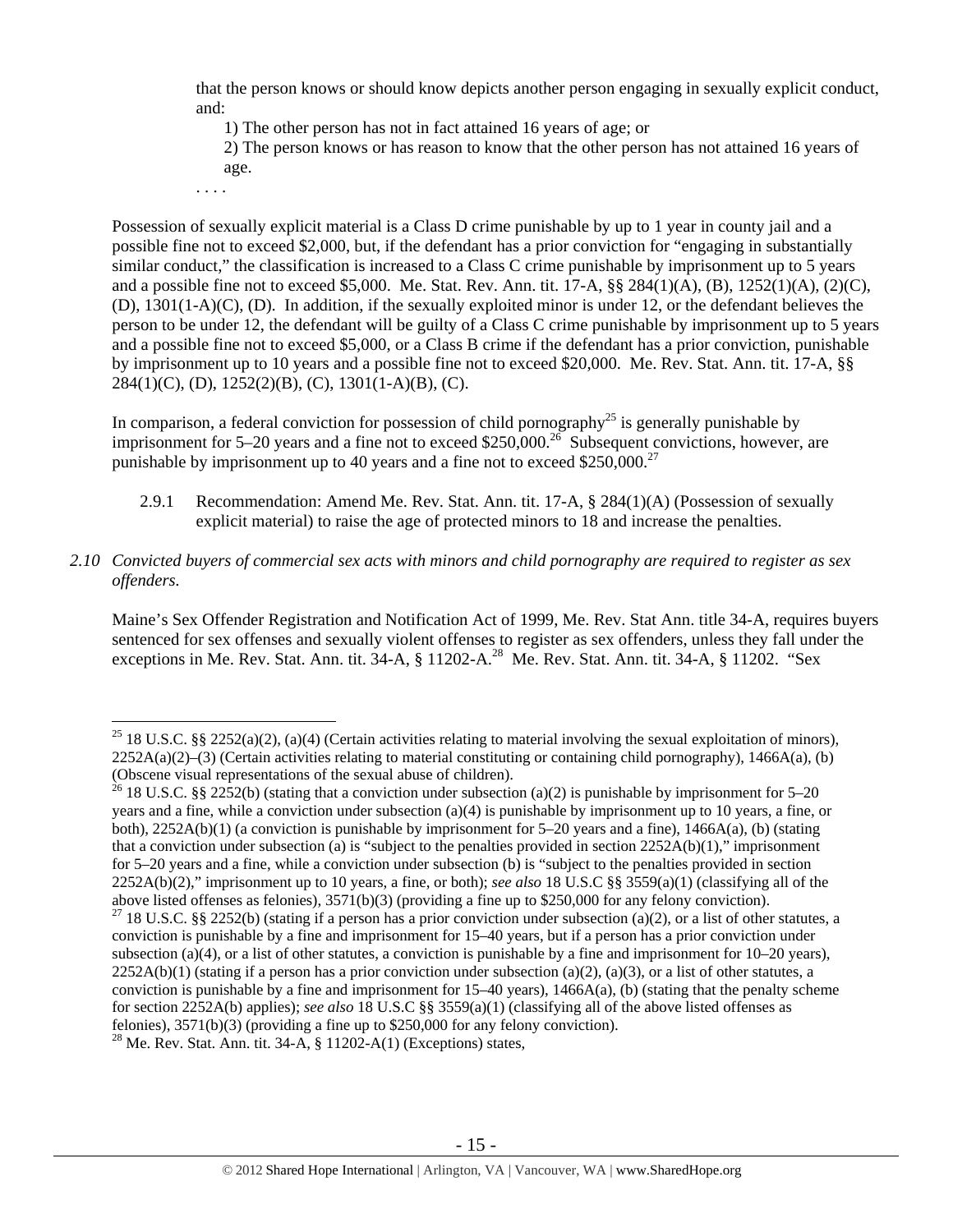offenses" is defined as "a conviction for one of the following offenses or for an attempt or solicitation of one of the following offenses if the victim was less than 18 years of age at the time of the criminal conduct." Me. Rev. Stat. Ann. tit. 34-A, § 11203(6). The listed offenses include Me. Rev. Stat. Ann. tit. 17-A, § 255-A (Unlawful sexual contact) (certain provisions), § 256 (Visual sexual aggression against child), § 258 (Sexual misconduct with a child under 14 years of age), § 259 (Solicitation of a child to commit a prohibited act),<sup>29</sup> § 284 (Possession of sexually explicit material), and § 855 (Patronizing prostitution of minor). Me. Rev. Stat. Ann. tit. 34-A, § 11203(6)(B). Me. Rev. Stat. Ann. tit. 34-A, § 11203(6-A) further labels the following offenses as qualifying as a "sex offense": Me. Rev. Stat. Ann. tit. 17-A,  $\S 253(2)(J)$ –(L) (Gross sexual assault),  $\S 255 A(1)(C)$ ,  $(G)$ ,  $(Q)$ ,  $(R)$ ,  $(R-1)$ ,  $(R-2)$ ,  $(W)$ , and  $(X)$  (Unlawful sexual conduct). "Sexually violent offense" is defined as including, "A conviction for one of the offenses or for an attempt to commit" certain offenses, including Me. Rev. Stat. Ann. tit. 17-A, § 253 (Gross sexual assault) and certain provisions of § 255-A (Unlawful sexual contact). Me. Rev. Stat. Ann. tit. 34-A, § 11203 (7)(A). In addition, Me. Rev. Stat. Ann. tit. 34-A, § 11203(6-B) provides,

For persons convicted and sentenced on or after October 1, 2012, "sex offense" means, in addition to the offenses listed in subsections 6 and 6-A:

A. A conviction for an offense under Title 17-A, section 259-A or for an attempt or conspiracy to commit an offense under Title 17-A, section 259-A;

B. A violation in another jurisdiction that includes the essential elements of an offense listed under Title 17-A, section 259-A; or

C. A conviction for a military, tribal or federal offense requiring registration pursuant to:

(1) The Jacob Wetterling Crimes Against Children and Sexually Violent Offender Registration Act, also known as the Jacob Wetterling Act, Section 170101 of the Violent Crime Control and Law Enforcement Act of 1994, Public Law 103-322, as amended; or

(2) The Adam Walsh Child Protection and Safety Act of 2006, Public Law 109-248.

. . . .

B. The person's convictions do not include more than one Class A sex offense or sexually violent offense or more than one conviction in another jurisdiction for an offense that contains the essential elements of a Class A sex offense or sexually violent offense, whether or not the convictions occurred on the same date;

C. At the time of the offense, the person had not been previously sentenced in this State as an adult or as a juvenile sentenced as an adult for a sex offense or a sexually violent offense;

D. At the time of the offense, the person had not been previously sentenced in another jurisdiction as an adult or as a juvenile sentenced as an adult for an offense that contains the essential elements of a sex offense or a sexually violent offense;

E. Subsequent to the conviction for the sex offense or sexually violent offense, the person has not been convicted of a crime under Title 17 or Title 17-A in this State that is punishable by imprisonment for a term of one year or more; and

F. Subsequent to the conviction for the sex offense or sexually violent offense, the person has not been convicted under the laws of any other jurisdiction of a crime that is punishable by a term of

imprisonment exceeding one year. This paragraph does not include a crime under the laws of another jurisdiction that is classified by the laws of that jurisdiction as a misdemeanor and is punishable by a term of imprisonment of 2 years or less.

<sup>29</sup> Me. Rev. Stat. Ann. tit. 17-A, § 259 (Solicitation of child by computer to commit a prohibited act) was repealed by Legislative Document 1673 during the Second Regular Session of the 125th Maine Legislature (2012).

 <sup>1.</sup> EXCEPTION. Notwithstanding section 11202, a person is not required to register under this chapter if that person submits to the bureau, in a form to be determined by the bureau, documentation to establish the following: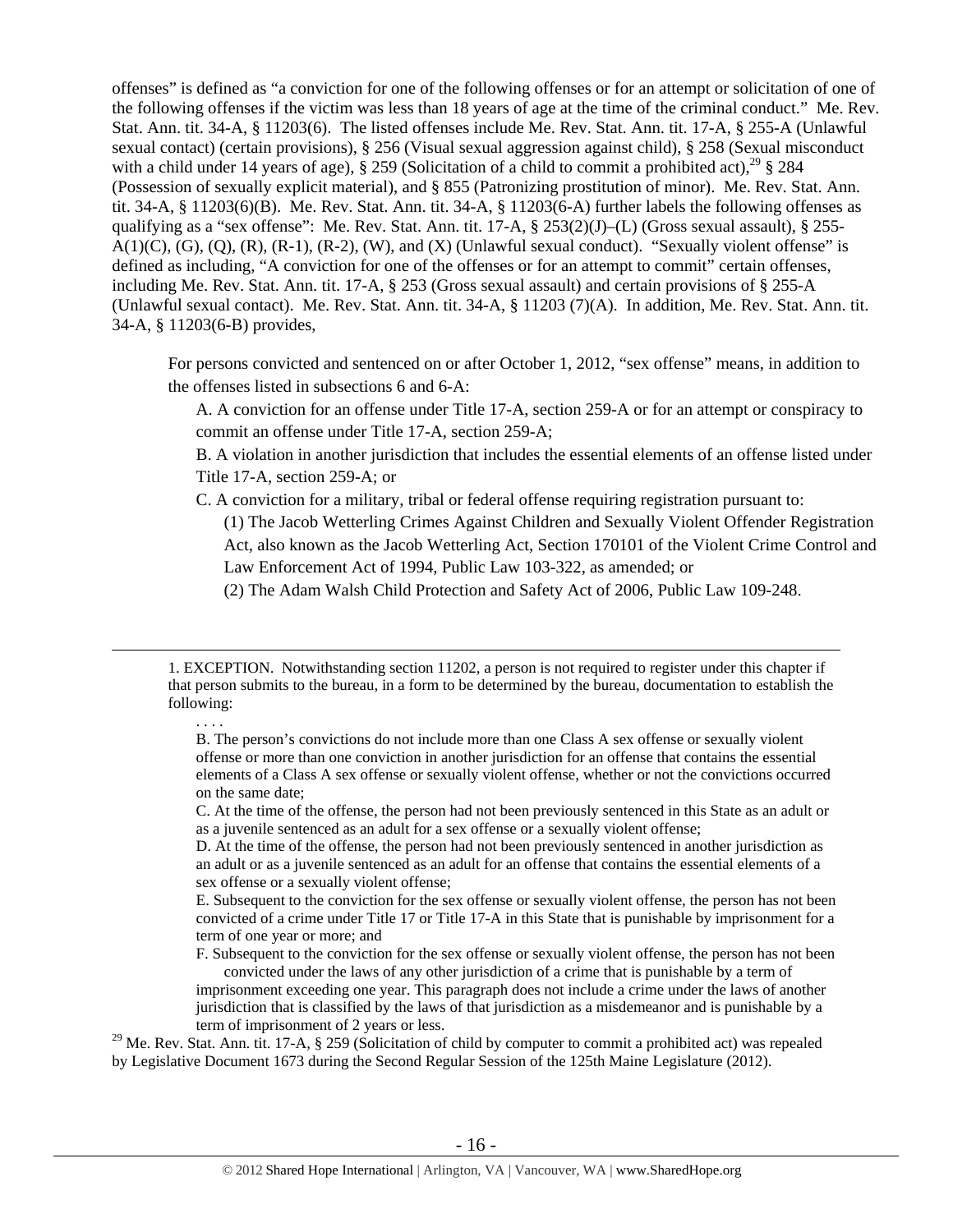#### FRAMEWORK ISSUE 3: CRIMINAL PROVISIONS FOR TRAFFICKERS

## *Legal Components:*

- *3.1 Penalties for trafficking a child for sexual exploitation are as high as federal penalties.*
- *3.2 Creating and distributing child pornography carries penalties as high as similar federal offenses.*
- *3.3 Using the Internet to lure, entice, recruit, or sell commercial sex acts with a minor is a separate crime or results in an enhanced penalty for traffickers.*
- *3.4 Financial penalties for traffickers, including asset forfeiture, are sufficiently high*.
- *3.5 Convicted traffickers are required to register as sex offenders.*
- *3.6 Laws relating to termination of parental rights for certain offenses include sex trafficking or commercial sexual exploitation of children (CSEC) offenses in order to remove the children of traffickers from their control and potential exploitation.*

*\_\_\_\_\_\_\_\_\_\_\_\_\_\_\_\_\_\_\_\_\_\_\_\_\_\_\_\_\_\_\_\_\_\_\_\_\_\_\_\_\_\_\_\_\_\_\_\_\_\_\_\_\_\_\_\_\_\_\_\_\_\_\_\_\_\_\_\_\_\_\_\_\_\_\_\_\_\_\_\_\_\_\_\_\_\_\_\_\_\_\_\_\_\_* 

# *Legal Analysis:*

 $\overline{a}$ 

*3.1 Penalties for trafficking a child for sexual exploitation are as high as federal penalties.* 

Traffickers convicted under Me. Rev. Stat. Ann. tit. 17-A, § 302 (Criminal restraint) and § 301 (Kidnapping) face imprisonment and may be required to pay fines. Criminal restraint is a Class D crime punishable by up to 1 year in county jail and a fine not to exceed \$2,000, unless the person restrained is younger than 8 years old, which makes it a Class C crime punishable by imprisonment up to 5 years and a possible fine not to exceed \$5,000. Me. Rev. Stat. Ann. tit. 17-A, §§ 302(A), (B), 1252(1)(A), (2)(C), (D), 1301(1-A)(C), (D). Kidnapping is a Class A crime punishable by imprisonment up to 30 years and a possible fine not to exceed \$50,000, unless the defendant "voluntarily release[s] the victim alive and not suffering from serious bodily injury, in a safe place prior to trial," which will reduce the violation to a Class B crime punishable by imprisonment up to 10 years and a possible fine not to exceed \$20,000. Me. Rev. Stat. Ann. tit. 17-A, §§ 301(3), 1252(2)(A), (B),  $1301(1-A)(A)$ , (B).

Me. Rev. Stat. Ann. tit. 17-A, § 852 (Aggravated promotion of prostitution) could also apply to traffickers.<sup>30</sup> A violation of Me. Rev. Stat. Ann. tit. 17-A, § 852 is a Class B crime punishable by imprisonment up to 10 years and a possible fine not to exceed \$20,000. Me. Rev. Stat. Ann. tit. 17-A, §§ 852(3), 1252(2)(B), 1301(1-A)(B). A trafficker convicted under Me. Rev. Stat. Ann. tit. 17-A, § 259-A (Solicitation of a child to commit a prohibited act) will be guilty of a Class D crime punishable by Class D crime punishable by up to 1 year in county jail and a possible fine not to exceed \$2,000 if the minor is, or is believed to be, under 14, or a Class C crime punishable by imprisonment up to 5 years and a possible fine not to exceed \$5,000 if the minor is, or is believed to be, under 12. Me. Rev. Stat. Ann. tit. 17-A, §§ 259A(A), (B), 1252(1)(A), (2)(C), (D), 1301(1-  $A)(C)$ ,  $(D)$ .

Me. Rev. Stat. Ann. tit. 17A, § 554(1)(A) (Endangering the welfare of a child) states, "1. A person is guilty of endangering the welfare of a child if that person: A. Knowingly permits a child under 16 years of age to enter or remain in a house of prostitution." Pursuant to subsection (3), this crime is a Class D crime punishable by up to 1 year in county jail and a possible fine not to exceed \$2,000. Me. Rev. Stat. Ann. tit. 17-A, §§ 554(3), 1252(1)(A), (2)(D), 1301(1-A)(D).

<sup>30</sup> *See supra* Section 1.2 for definition of "promotes prostitution" and "compelling." *See supra* note 6.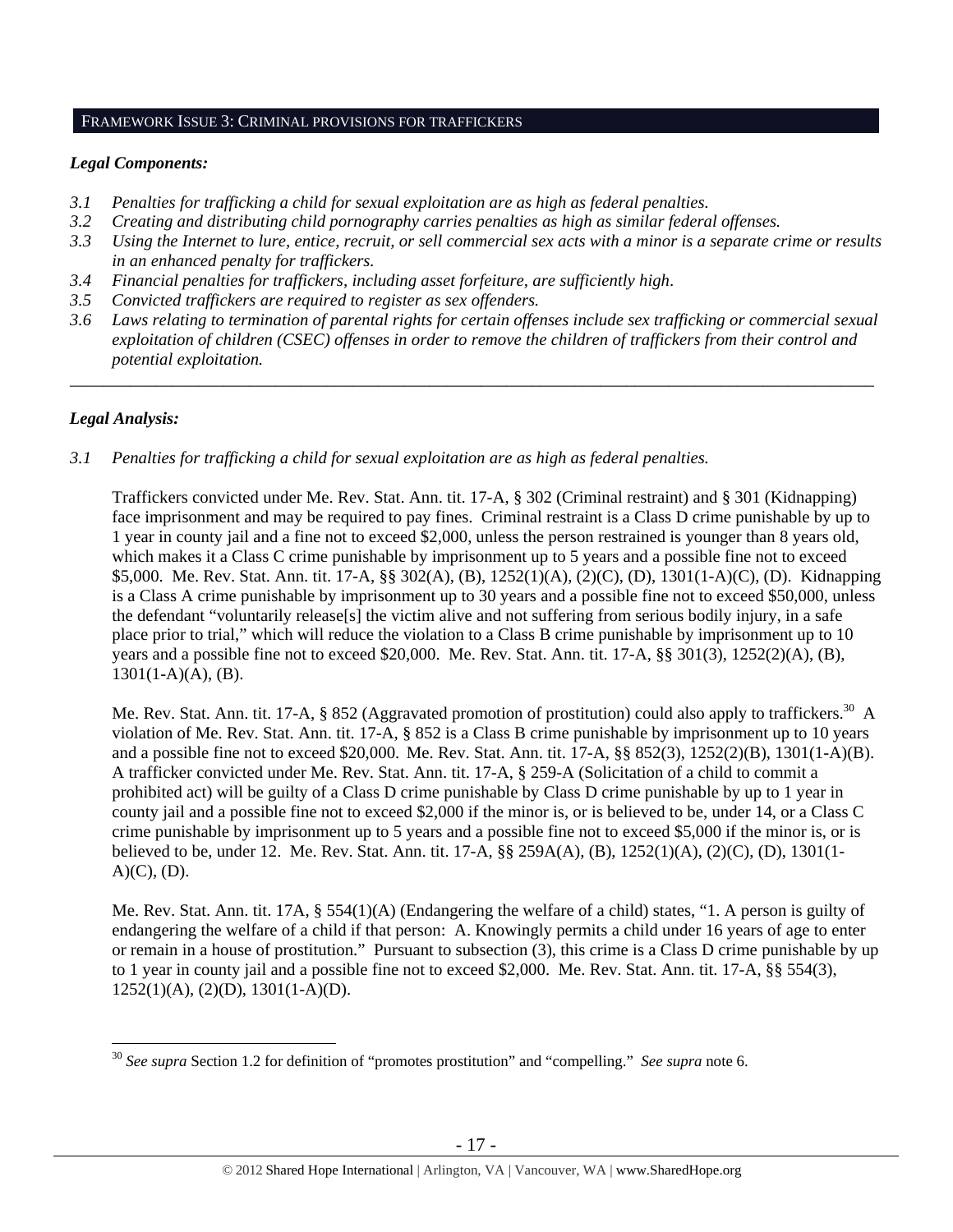In comparison, if the victim is under the age of 14, a conviction under the Trafficking Victims Protection Act  $(TVPA)<sup>31</sup>$  for child sex trafficking is punishable by 15 years to life imprisonment and a fine not to exceed \$250,000. 18 U.S.C. §§ 1591(b)(1), 3559(a)(1), 3571(b)(3). If the victim is between the ages of 14–17, a conviction is punishable by 10 years to life imprisonment and a fine not to exceed \$250,000. 18 U.S.C. §§ 1591(b)(2), 3559(a)(1), 3571(b)(3). A conviction is punishable by mandatory life imprisonment, however, if the trafficker has a prior conviction for a federal sex offense<sup>32</sup> against a minor.

3.1.1 Recommendation: Enact a standalone human trafficking statute that specifically criminalizes sex trafficking of a minor or raise the penalties for Me. Rev. Stat. Ann. tit. 17-A, § 302 (Criminal restraint) in cases of commercial sexual exploitation of a minor and raise the age of a minor to 18 to parallel the federal human trafficking law and provide consistent penalties for offenders of domestic minor sex trafficking.

## *3.2 Creating and distributing child pornography carries penalties as high as similar federal offenses.*

A trafficker who "[k]nowing or intending that the conduct will be photographed . . . intentionally or knowingly employs, solicits, entices, persuades, uses or compels another person, not that person's spouse, who is in fact a minor, to engage in sexually explicit conduct" will be guilty of sexual exploitation of a minor. Me. Rev. Stat. Ann. tit. 17-A, § 282(1)(A). A violation Me. Rev. Stat. Ann. tit. 17-A, § 282 (Sexual exploitation of a minor) is a Class B crime, except in situations where the trafficker has a prior conviction "for engaging in substantially similar conduct" or where the victim is less than 12 years old, the violation increases to a Class A crime. Me. Rev. Stat. Ann. tit. 17-A, § 282(1)(B), (C).

In addition, a parent-trafficker "or other person having care or custody" of a child who permits the child to engage in "sexually explicit conduct, knowing or intending that the conduct will be photographed" will be guilty of a Class B crime punishable by an imprisonment term of 5-10 years, with a mandatory minimum of 5 years, and a possible fine not to exceed \$20,000, which can increase to a Class A crime punishable by an imprisonment term of 10-30 years, with a mandatory minimum of 10 years, and a fine not to exceed \$50,000 if the defendant has a prior conviction for "substantially similar conduct" or if the child is under 12. Me. Rev. Stat. Ann. tit. 17-A, §§ 282(1)(D), (F), (2), 1252(2)(A), (B), 1301(1-A)(A), (B).

Additionally, a trafficker may be convicted under Me. Rev. Stat. Ann. tit. 17-A, § 283(1)(A) (Dissemination of sexually explicit material) if he

intentionally or knowingly disseminates or possesses with intent to disseminate any book, magazine, newspaper, print, negative, slide, motion picture, videotape, computer data file or other mechanically, electronically or chemically reproduced visual image or material that depicts any minor who the person knows or has reason to know is a minor engaging in sexually explicit conduct.

A violation is a Class C crime punishable by imprisonment up to 5 years and a possible fine not to exceed \$5,000, except if the trafficker has a prior conviction "for engaging in substantially similar conduct" or if the victim is less than 12 years old, the violation increases to a Class B crime punishable by imprisonment up to 10 years and a fine not to exceed \$20,000. Me. Rev. Stat. Ann. tit. 17-A, §§ 283(1)(A)-(C), 1252(2)(B), (C), 1301(1-A)(B), (C). In addition, if the defendant both has a prior conviction for "substantially similar conduct" and the child is under 12, the violation increases to a Class A crime punishable by imprisonment up to 30 years and a possible fine not to exceed \$50,000. Me. Rev. Stat. Ann. tit. 17-A, §§ 283(1)(D), 1252(2)(A), 1301(1-  $A)(A)$ .

<sup>31</sup> *See supra* note 18. 32 *See supra* note 19.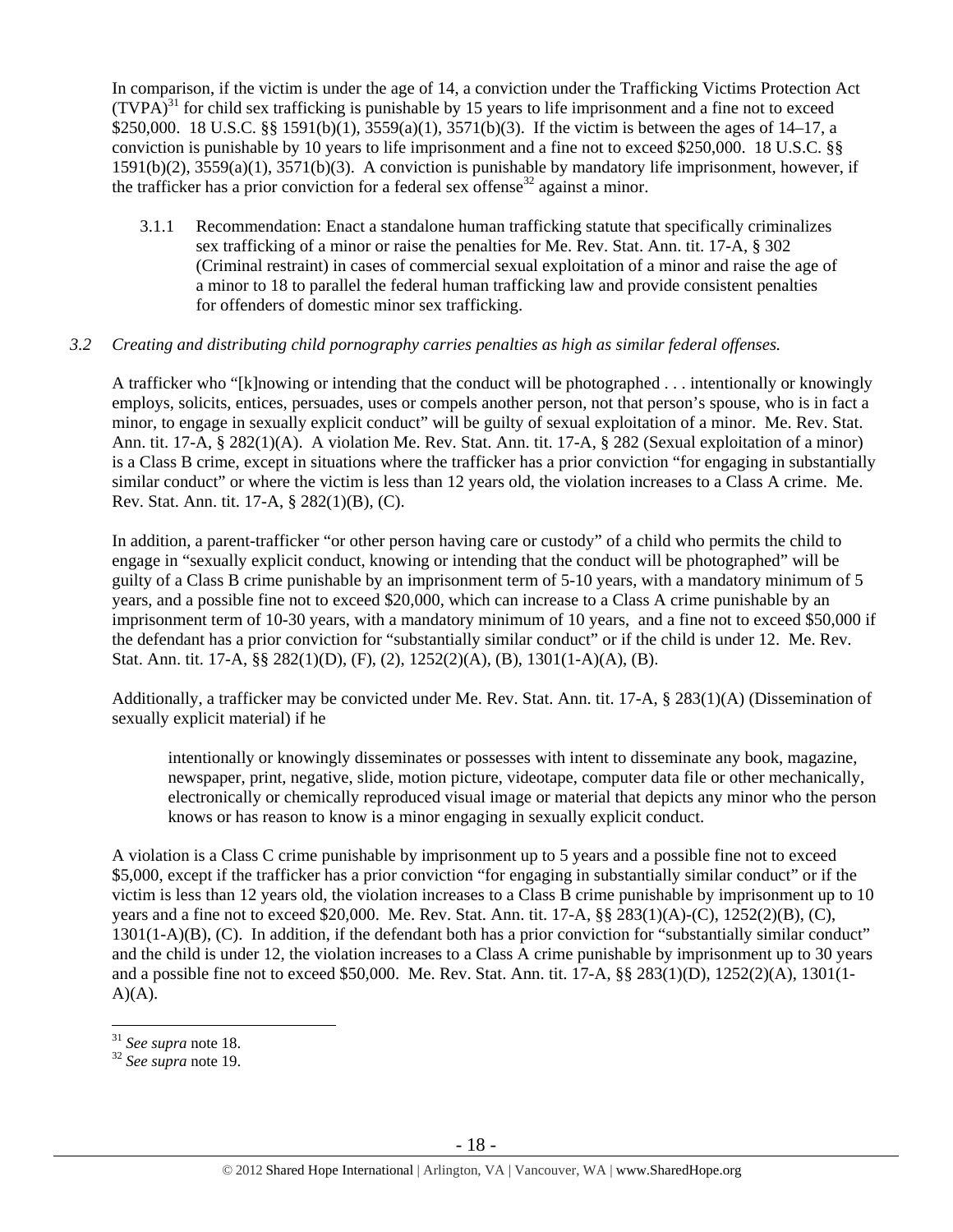In comparison, if the victim is under the age of 14, a conviction under the TVPA for child sex trafficking is punishable by 15 years to life imprisonment and a fine not to exceed \$250,000. 18 U.S.C. §§ 1591(b)(1),  $3559(a)(1)$ ,  $3571(b)(3)$ . If the victim is between the ages of  $14-17$ , a conviction is punishable by 10 years to life imprisonment and a fine not to exceed \$250,000. 18 U.S.C. §§ 1591(b)(2), 3559(a)(1), 3571(b)(3). A conviction is punishable by mandatory life imprisonment, however, if the trafficker has a prior conviction for a federal sex offense<sup>33</sup> against a minor. Additionally, a federal conviction for distribution of child pornography<sup>34</sup> is generally punishable by imprisonment for  $5-20$  years and a fine not to exceed \$250,000.<sup>35</sup> Subsequent convictions, however, are punishable by imprisonment up to 40 years and a fine not to exceed \$250,000.<sup>36</sup>

*3.3 Using the Internet to lure, entice, recruit, or sell commercial sex acts with a minor is a separate crime or results in an enhanced penalty for traffickers.* 

Although potentially broad enough to apply to use of the Internet to entice or solicit any sexual act from a minor under the age of 14, including solicitation for the purpose of committing sexual exploitation of a minor, Me. Rev. Stat. Ann. tit. 17-A, § 282(1) (Sexual exploitation of minor) and § 259-A<sup>37</sup> (Solicitation of a child to commit a prohibited act) do not specify use of the Internet. Pursuant to Me. Rev. Stat. Ann. tit. 17-A, § 259-A,

A person is guilty of soliciting a child to commit a prohibited act if:

- A. The actor, with the intent to engage in a prohibited act with the other person, knowingly solicits directly or indirectly that person by any means to engage in a prohibited act and the actor:
	- 1) Is at least 16 years of age;
	- 2) Know or believes that the other person is less than 14 years of age; and
	- 3) Is at least 3 years old than the age expressed by the other person.

Violation of this paragraph is a Class D crime; or

B. The actor, with the intent to engage in a prohibited act with the other person, knowingly solicits, directly or indirectly that person by any means to engage in a prohibited act and the actor:

- 1) Is at least 16 years of age;
- 2) Knows or believes that the other person is less than 12 years of age; and
- 3) Is at least 3 years older than the age expressed by the other person.

Violation of this subsection is a Class C crime.

<sup>&</sup>lt;sup>33</sup> *See supra* note 19.<br><sup>34</sup> 18 U.S.C. §§ 2252(a)(1), (a)(2), (a)(3) (Certain activities relating to material involving the sexual exploitation of minors),  $2252A(a)(2)$ ,  $(a)(3)$  (Certain activities relating to material constituting or containing child pornography), 1466A(a) (Obscene visual representations of the sexual abuse of children).<br><sup>35</sup> 18 U.S.C. §§ 2252(b) (stating that a conviction under subsection (a)(1), (a)(2), or (a)(3) is punishable by

imprisonment for 5–20 years and a fine), 2252A(b)(1) (a conviction is punishable by imprisonment for 5–20 years and a fine), 1466A(a), (b) (stating that a conviction under subsection (a) is "subject to the penalties provided in section 2252A(b)(1)," imprisonment for 5–20 years and a fine, while a conviction under subsection (b) is "subject to the penalties provided in section 2252A(b)(2)," imprisonment up to 10 years, a fine, or both); *see also* 18 U.S.C §§  $3559(a)(1)$  (classifying all of the above listed offenses as felonies),  $3571(b)(3)$  (providing a fine up to \$250,000 for any felony conviction).

 $36\,18$  U.S.C. §§ 2252(b) (stating if a person has a prior conviction under subsection (a)(1), (a)(2), or (a)(3) or a list of other statutes, a conviction is punishable by a fine and imprisonment for 15–40 years), 2252A(b)(1) (stating if a person has a prior conviction under subsection (a)(2), (a)(3), or a list of other statutes, a conviction is punishable by a fine and imprisonment for 15–40 years), 1466A(a), (b) (stating that the penalty scheme for section 2252A(b) applies); *see also* 18 U.S.C §§ 3559(a)(1) (classifying all of the above listed offenses as felonies), 3571(b)(3) (providing a fine up to \$250,000 for any felony conviction).

See supra note 22, note 7.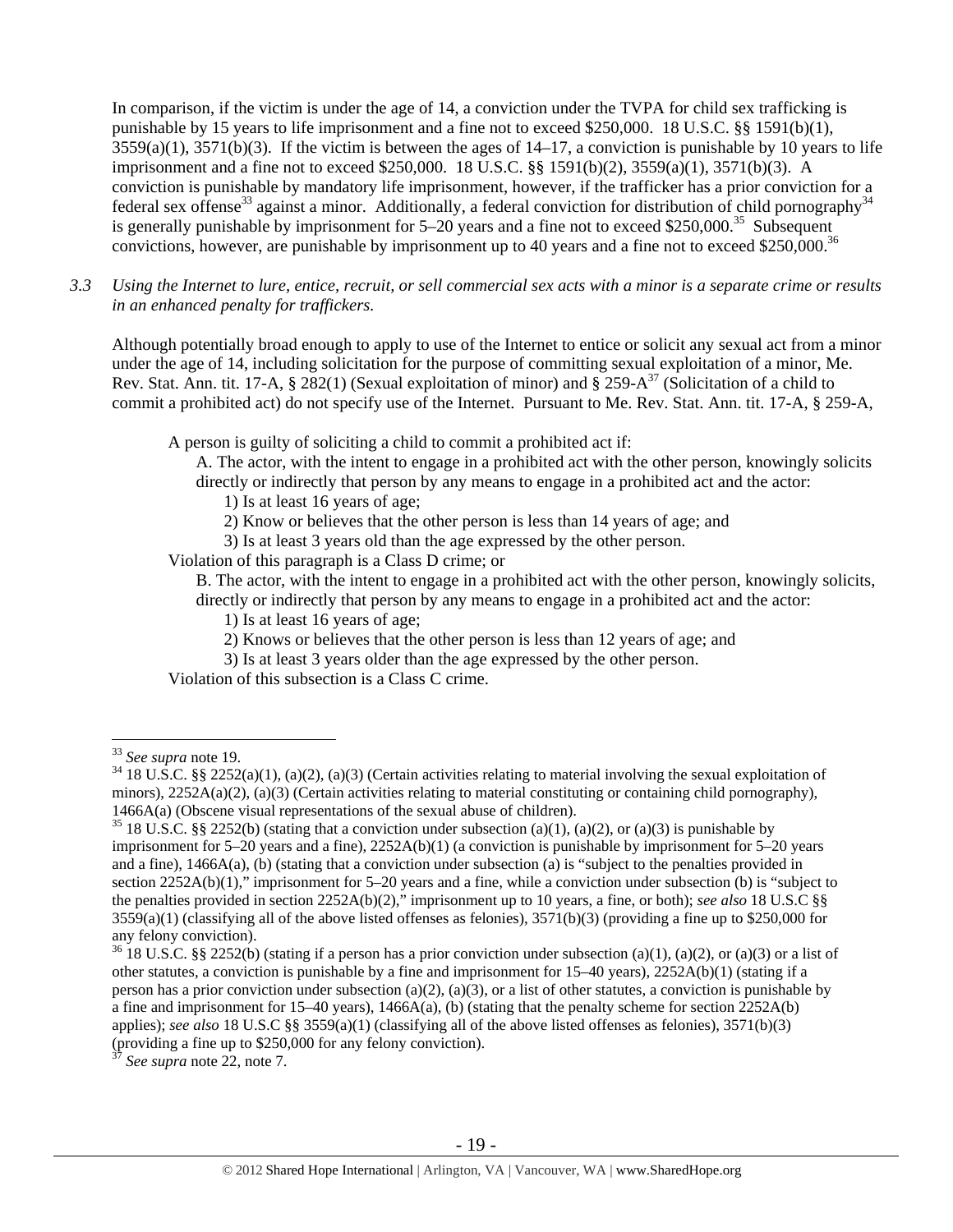A Class D crime is punishable by up to 1 year in county jail and a possible fine not to exceed \$2,000. Me. Rev. Stat. Ann. tit. 17-A,  $\S$ § 1252(1)(A), (2)(D), 1301(1-A)(D). If the victim is under 12, the trafficker is guilty of a Class C crime punishable by imprisonment up to 5 years and a possible fine not to exceed \$5,000. Me. Rev. Stat. Ann. tit. 17-A, §§ 259-A(1)(B), 1252(2)(C), 1301(1-A)(C). In addition, pursuant to Me. Rev. Stat. Ann. tit. 15, § 5821(7-A) (Subject property), traffickers may be ordered to forfeit all computers and computer equipment used in connection with a violation of Me. Rev. Stat. Ann. tit. 17-A, § 259-A.

3.3.1 Recommendation: Amend Me. Rev. Stat. Ann. tit. 17-A, § 259 (Solicitation of a child to commit a prohibited act) to raise the applicable age from 12 to 18 to protect all minors.

## *3.4 Financial penalties for traffickers, including asset forfeiture, are sufficiently high.*

Traffickers convicted of offenses related to their involvement in domestic minor sex trafficking face a number of financial penalties, including fines, restitution, and forfeiture.

As violators of Class A through Class D crimes, traffickers convicted of Me. Rev. Stat. Ann. tit. 17-A, § 302(B) (Criminal restraint), § 301 (Kidnapping), § 852 (Aggravated promotion of prostitution), § 282 (Sexual exploitation of a minor), or § 259-A (Solicitation of a child to commit a prohibited act) may be required to pay fines ranging from \$2,000-\$50,000. Me. Rev. Stat. Ann. tit. 17-A, §§ 302(A), 301(3), 852(3), 282, 259-A,  $1301(1-A)(A)$ –(D).

Additionally, a trafficker convicted of any crime under Maine law can be ordered to make restitution to a victim at the court's discretion. Me. Rev. Stat. Ann. tit. 17-A, §§ 1152(2-A), 1324(1). Pursuant to Me. Rev. Stat. Ann. tit. 17-A,

§ 1325(1) (Criteria for restitution),

Restitution may be authorized, in whole or in part, as compensation for economic loss.<sup>38</sup> In determining the amount of restitution authorized, the following shall be considered:

A. The contributory misconduct of the victim;

B. Failure to report the crime to a law enforcement officer within 72 hours after its occurrence,

without good cause for failure to report within that time; and

C. The present and future financial capacity of the offender to pay restitution.

Restitution will not be granted to the following: "A. To a victim without that victim's consent; B. To a victim who is an accomplice of the offender; C. To a victim who has otherwise been compensated from a collateral source, but economic loss in excess of the collateral compensation may be authorized; and D. When the amount and method of payment of monetary restitution or the performance of service restitution creates an excessive financial hardship on the offender or dependent of the offender" pursuant to the factors set out in the statute. Me. Rev. Stat. Ann. tit. 17-A, § 1325(2).

Several civil, discretionary asset forfeiture<sup>39</sup> provisions also apply to traffickers. Pursuant to Me. Rev. Stat. Ann. tit. 15, § 5821(9) (Subject property), "All assets, including money instruments, personal property and real property, used or intended for use in or traceable to a human trafficking offense as defined in Title 5, section 4701, subsection 1, paragraph C [Remedies for human trafficking]" are subject to forfeiture. These assets may be seized upon process or without process where the seizure is incident to a lawful arrest, a search under a valid search warrant or inspection under a valid inspection warrant, where the property has been the subject of a prior

 $\overline{a}$ <sup>38</sup> *See supra* Section 2.8 for definition of "economic loss."

 $39$  For more information on asset forfeiture and forfeiture procedure, see http://www.sharedhope.org/wpcontent/uploads/2012/11/SHIStateAssetForfeitureLawsChart.pdf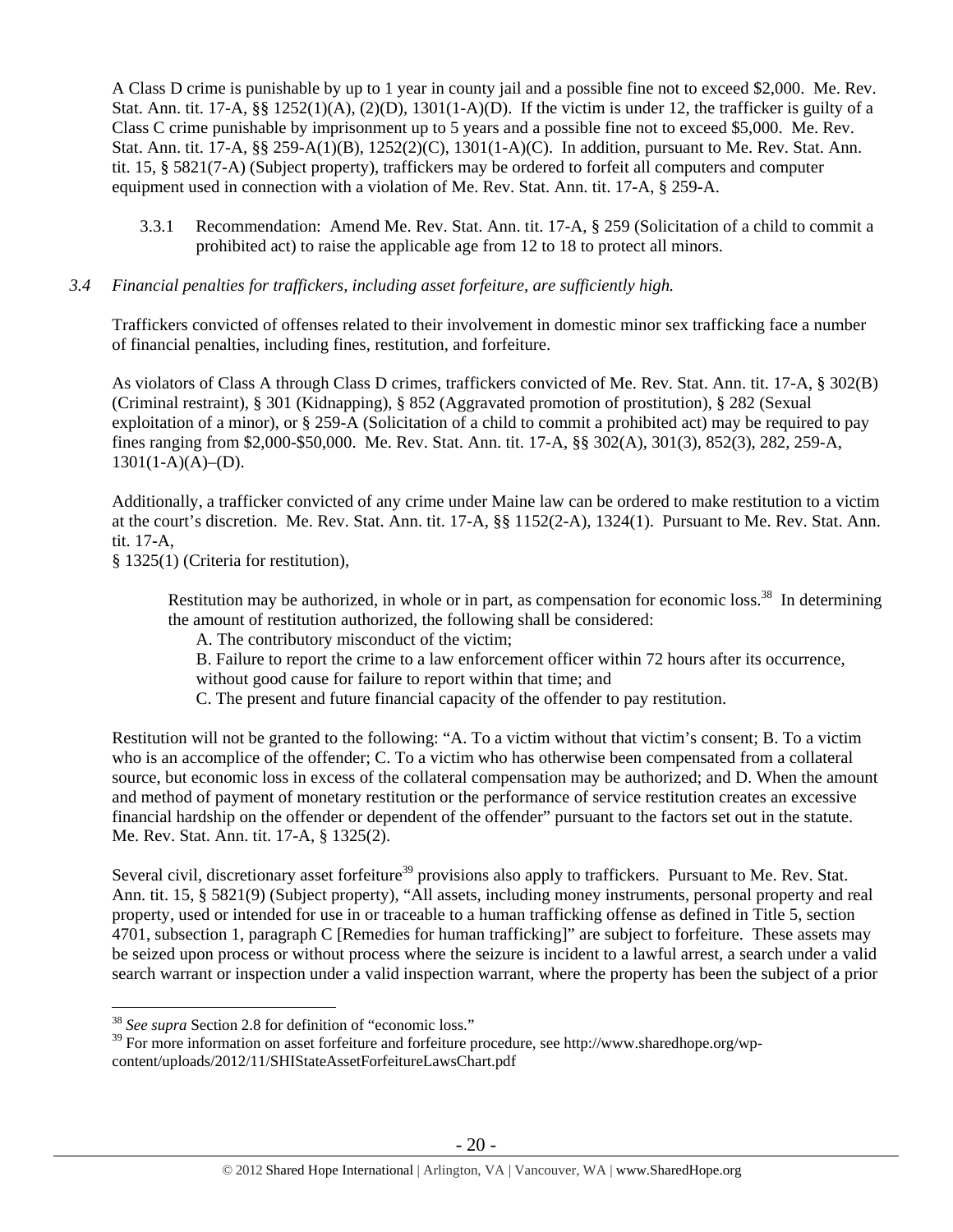judgment in favor of the state, or where there is probable cause to believe that the property is dangerous or has been used or intended to be used in violation of criminal law. Me. Rev. Stat. §15-5822(6). The property is then deposited in the General Fund. Me. Rev. Stat. §15-5822(4).

In addition, if traffickers are convicted of Me. Rev. Stat. Ann. tit. 17-A, § 282 (Sexual exploitation of minor) or § 283 (Dissemination of sexually explicit material), they shall be subject to mandatory, criminal forfeiture. A prosecutor may request that the court order the forfeiture of "any equipment, including computers, that may have facilitated the commission of the offense," pursuant to Me. Rev. Stat. Ann. tit. 17-A, § 285(1) (Forfeiture of equipment used to facilitate violations). If a preponderance of the evidence shows that the equipment "was used to facilitate the commission of a violation" of Me. Rev. Stat. Ann. tit. 17-A, § 282 or§ 283, the court shall order that the equipment be forfeited to the state and may provide for "the disposition or use of the equipment by any state, county or municipal law enforcement agency that made a substantial contribution to the investigation or prosecution of the case. Any equipment forfeited that is not transferred to an investigating or prosecuting agency must be sold and the proceeds deposited in the General Fund." Me. Rev. Stat. Ann. tit. 17- A, § 285(4). In addition, any child pornography "that depicts a person who has not attained 16 years of age engaging in sexually explicit conduct is declared to be contraband and may be seized by the State." Me. Rev. Stat. Ann. tit. 17-A, § 284(4).

## *3.5 Convicted traffickers are required to register as sex offenders.*

Maine's Sex Offender Registration and Notification Act of 1999, Me. Rev. Stat Ann. title 34-A, requires traffickers sentenced for sex offenses and sexually violent offenses to register as sex offenders, unless they fall under the exceptions in Me. Rev. Stat. Ann. tit. 34-A, § 11202-A.<sup>40</sup> Traffickers convicted of Me. Rev. Stat. Ann. tit. 17-A, § 302(B) (Criminal restraint) are not required to register as sex offenders pursuant to Me. Rev. Stat. Ann. tit. 34-A, § 11202(1) because the crime is not included within the definition of either "sex offense" or "sexually violent offense." Me. Rev. Stat. Ann. tit.  $34-A$ ,  $$11203(6)(B)$ ,  $(7)(A)$ . "Sex offenses" is defined as "a conviction for one of the following offenses or for an attempt or solicitation of one of the following offenses if the victim was less than 18 years of age at the time of the criminal conduct." The listed offenses include Me. Rev. Stat. Ann. tit. 17-A, § 255-A (Unlawful sexual contact) (certain provisions), § 256 (Visual sexual aggression against child), § 258 (Sexual misconduct with a child under 14 years of age), § 259 (Solicitation of a child to commit a prohibited act), § 284 (Possession of sexually explicit material), § 301(1)(A)(3) (Kidnapping) (unless committed by the parent of the victim),  $\S 852(1)(B)$  (Aggravated promotion of prostitution of a person less than 18 years old), and § 855 (Patronizing prostitution of minor). Me. Rev. Stat. Ann. tit. 34-A, § 11203(6)(B). Me. Rev. Stat. Ann. tit. 34-A, § 11203(6-A) further labels the following offenses as qualifying as a "sex offense": Me. Rev. Stat. Ann. tit. 17-A, § 253(2)(J)–(L) (Gross sexual assault), § 255-A(1)(C), (G), (Q), (R), (R-1), (R-2), (W), (X) (Unlawful sexual conduct). "Sexually violent offense" is defined as including "A conviction for one of the offenses or for an attempt to commit" certain offenses, including Me. Rev. Stat. Ann. tit. 17-A, § 253 (Gross sexual assault) and certain provisions of § 255-A (Unlawful sexual contact). Me. Rev. Stat. Ann. tit. 34-A, § 11203 (7)(A).

- 3.5.1 Recommendation: Amend Me. Rev. Stat. Ann. tit. 34-A, § 11203(6)(B), (6-A), or (7)(A) to include Me. Rev. Stat. Ann. tit. 17-A, § 302 (Criminal restraint) and § 301(1)(A)(5) (Kidnapping) within the definition of "sex offense" or "sexually violent offense."
- *3.6 Laws relating to termination of parental rights for certain offenses include sex trafficking or commercial sexual exploitation of children (CSEC) offenses in order to remove the children of traffickers from their control and potential exploitation.*

<sup>40</sup>*See supra* note 28.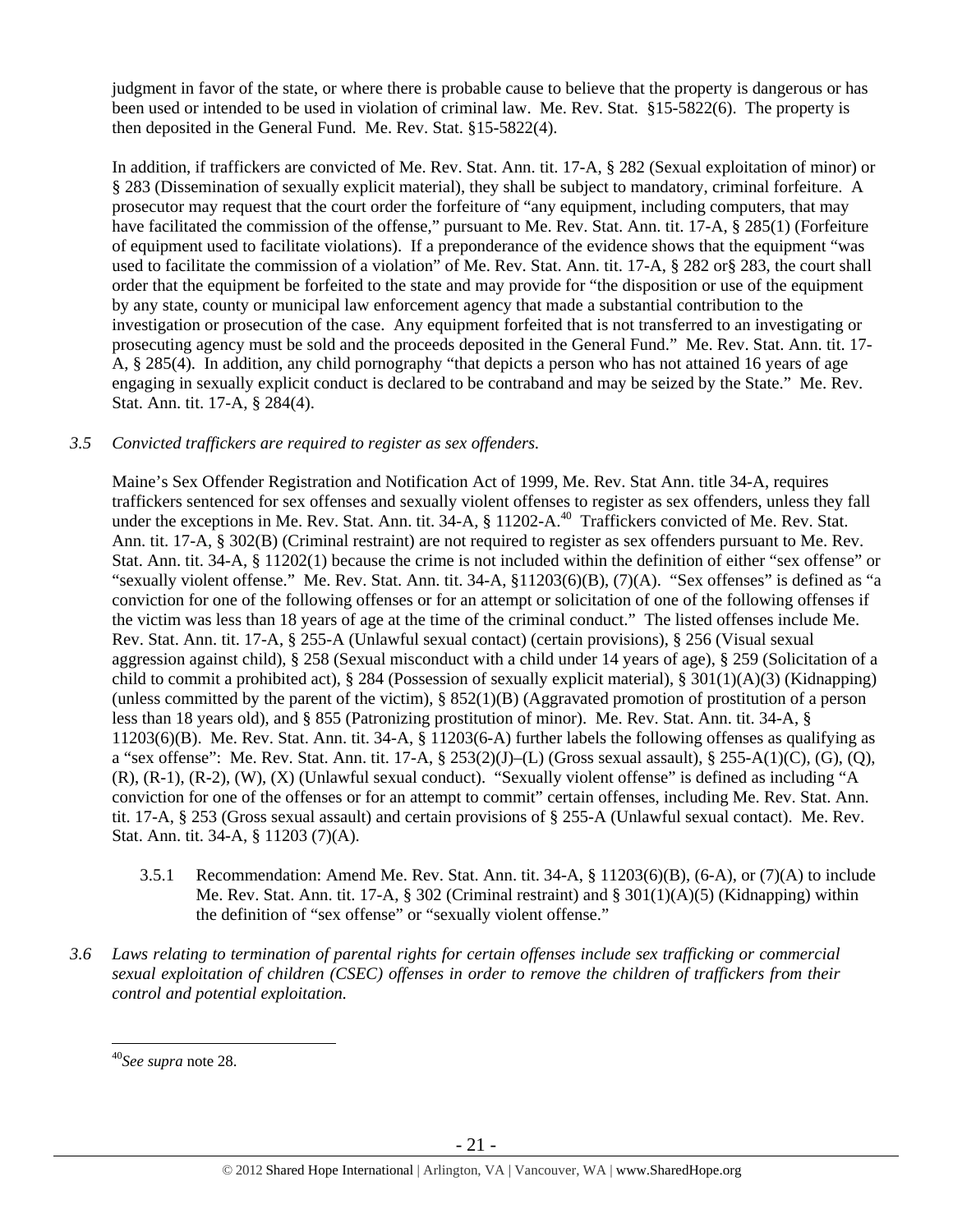Me. Rev. Stat. Ann. tit. 22, § 4055(1) (Grounds for termination) states, among other things,

The court may order termination of parental rights if:

A. One of the following conditions has been met:

1) Custody has been removed from the parent under:

a) Section 4035 [Hearing on jeopardy order petition] or 4038 [Mandated review; review on motion];

b) Title 19-A, section 1502 [Either parent dead or guilty of abandonment, rights devolve on other] or 1653 [Parental rights and responsibilities];

c) Section 3792 [Repealed] prior to the effective date of this chapter; or

d) Title 15, section 3314, subsection 1, paragraph C-1 [Disposition]; or

2) The petition has been filed as part of an adoption proceeding in Title 18-A, article IX [Adoption]; and

## B. Either:

1) The parent consents to the termination. Consent shall be written and voluntarily and knowingly executed in court before a judge. The judge shall explain the effects of a termination order; or

2) The court finds, based on clear and convincing evidence, that:

a) Termination is in the best interest of the child; and

b) Either:

i) The parent is unwilling or unable to protect the child from jeopardy and these circumstances are unlikely to change within a time which is reasonably calculated to meet the child's needs;

ii) The parent has been unwilling or unable to take responsibility for the child within a time which is reasonably calculated to meet the child's needs

. . . .

Subsection (1-A) states that "[t]he court may presume that the parent is unwilling or unable to protect the child from jeopardy and these circumstances are unlikely to change within a time which is reasonably calculated to meet the child's needs if," among other things, under (1-A)(B),

(B) The victim of any of the following crimes was a child for whom the parent was responsible or the victim was a child who was a member of a household lived in or frequented by the parent and the parent has been convicted of:

7) Gross sexual misconduct or gross sexual assault;

8) Sexual abuse of minors;

10) Kidnapping;

. . .

. . .

11) Promotion of prostitution; or

12) A comparable crime in another jurisdiction.

3.5.2 Recommendation: Amend Me. Rev. Stat. Ann. tit. 22, § 4055(1-A)(B) to include Me. Rev. Stat. Ann. tit. 17-A, § 852 (Aggravated promotion of prostitution), § 282 (Sexual exploitation of minor), and § 302 (Criminal restraint) as crimes that provide grounds for the termination of parental rights.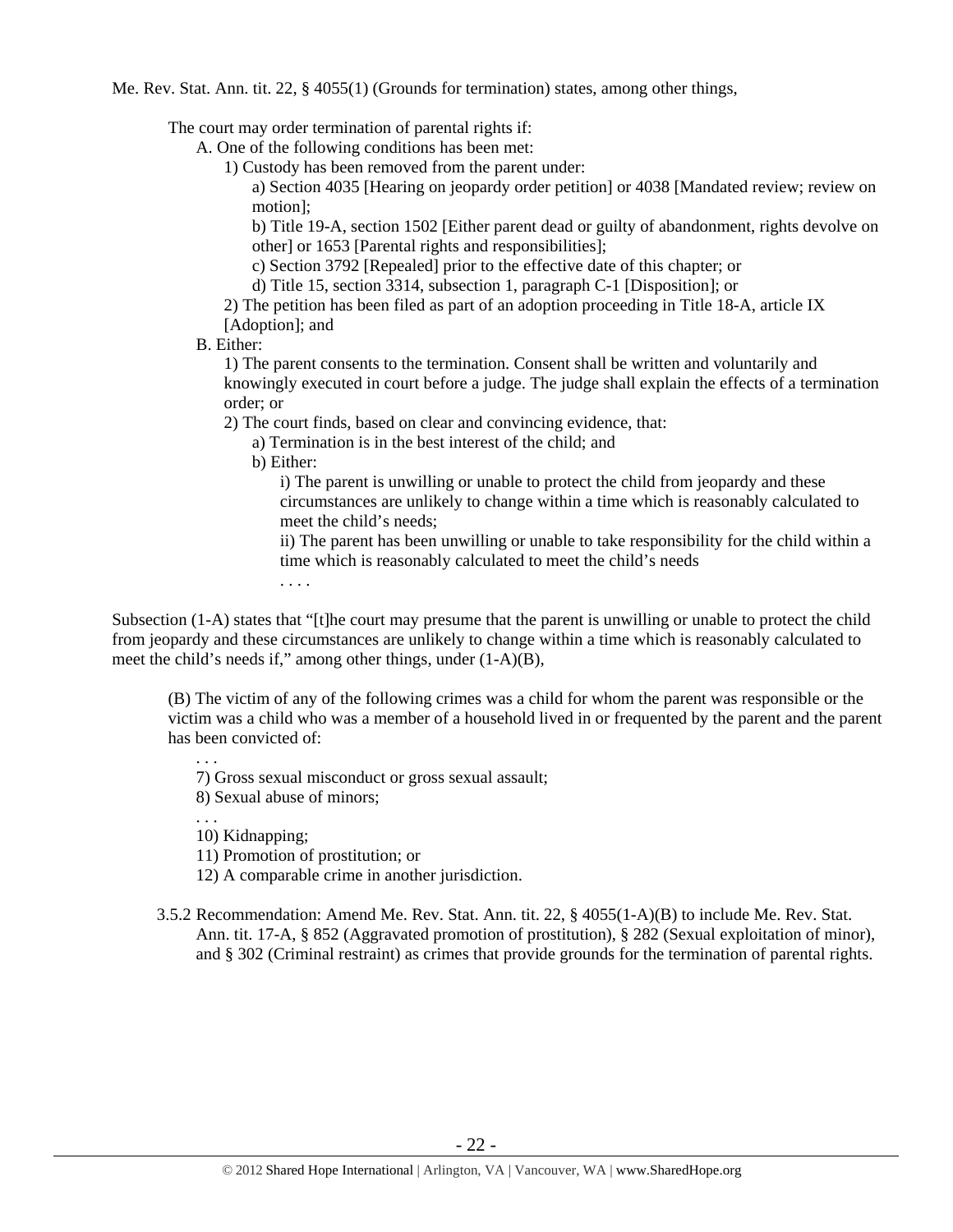### FRAMEWORK ISSUE 4: CRIMINAL PROVISIONS FOR FACILITATORS

#### *Legal Components:*

- *4.1 The acts of assisting, enabling, or financially benefitting from child sex trafficking are included as criminal offenses in the state sex trafficking statute.*
- *4.2 Financial penalties, including asset forfeiture laws, are in place for those who benefit financially from or aid and assist in committing domestic minor sex trafficking.*

*\_\_\_\_\_\_\_\_\_\_\_\_\_\_\_\_\_\_\_\_\_\_\_\_\_\_\_\_\_\_\_\_\_\_\_\_\_\_\_\_\_\_\_\_\_\_\_\_\_\_\_\_\_\_\_\_\_\_\_\_\_\_\_\_\_\_\_\_\_\_\_\_\_\_\_\_\_\_\_\_\_\_\_\_\_\_\_\_\_\_\_\_\_\_* 

- *4.3 Promoting and selling child sex tourism is illegal.*
- *4.4 Promoting and selling child pornography is illegal.*

#### *Legal Analysis:*

*4.1 The acts of assisting, enabling, or financially benefitting from child sex trafficking are included as criminal offenses in the state sex trafficking statute.*

Me. Rev. Stat. Ann. tit. 17-A, § 302 (Criminal restraint) and § 301 (Kidnapping), the primary statutes available to prosecute human trafficking, are unlikely to apply to facilitators who assist, enable, or financially benefit from domestic minor sex trafficking.

However, facilitators may be charged under Me. Rev. Stat. Ann. tit. 17-A, § 852(1)(B) (Aggravated promotion of prostitution), which makes it illegal if a person knowingly "[p]romotes prostitution by compelling<sup>41</sup> a person to enter into, engage in, or remain in prostitution," or who "[p]romotes prostitution of a person less than 18 years old."

"Promoting prostitution" is defined in Me. Rev. Stat. Ann. tit. 17-A, § 851(2) as,

A. Causing or aiding another to commit or engage in prostitution, other than as a patron;

. . .

 $\overline{a}$ 

D. Leasing or otherwise permitting a place controlled by the defendant, alone or in association with others, to be regularly used for prostitution;

E. Owning, controlling, managing, supervising or otherwise operating, in association with others, a house of prostitution or a prostitution business;

F. Transporting a person into or within the State with the intent that such other person engage in prostitution; or

G. Accepting or receiving, or agreeing to accept or receive, a pecuniary benefit pursuant to an agreement or understanding with any person, other than with a patron, whereby the person participates or the person is to participate in the proceeds of prostitution.

Violation of Me. Rev. Stat. Ann. tit. 17-A, § 852 (Aggravated promotion of prostitution) is a Class B crime punishable by imprisonment up to 10 years and a possible fine not to exceed \$20,000. Me. Rev. Stat. Ann. tit. 17-A, §§ 852(3), 1252(2)(B), 1301(1-A)(B).

4.1.1 Recommendation: Enact a human trafficking law that prohibits benefitting from or assisting and enabling sex trafficking of minors.

<sup>&</sup>lt;sup>41</sup> *See* Section 1.2 *supra* for full discussion of Me. Rev. Stat. Ann. tit. 17-A, § 852(1)(B) (Aggravated promotion of prostitution) and definition of "compelling."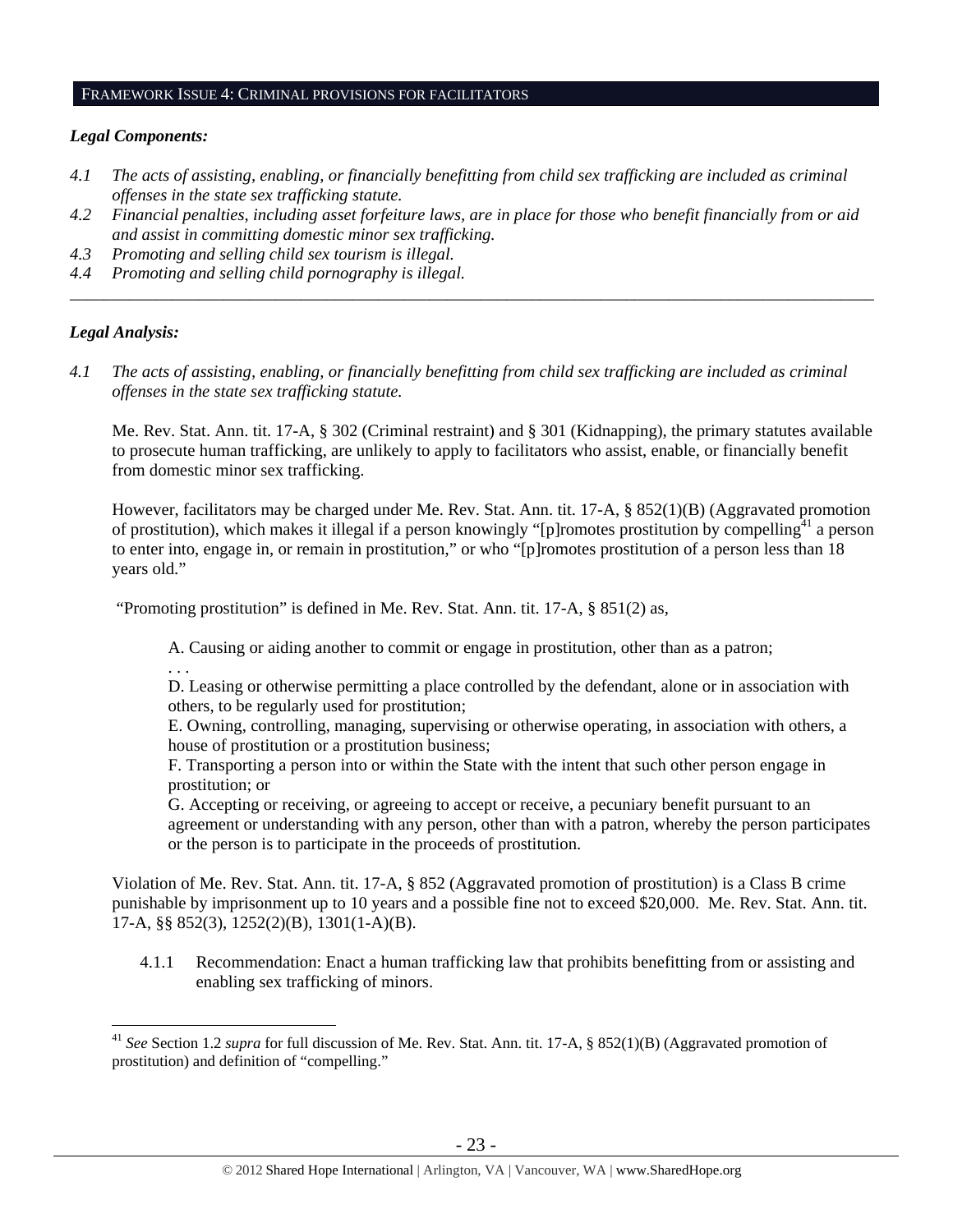## *4.2 Financial penalties, including asset forfeiture laws, are in place for those who benefit financially from or aid and assist in committing domestic minor sex trafficking.*

The operable statutes for human trafficking offenses, Me. Rev. Stat. Ann. tit. 17-A, § 302 (Criminal restraint) and § 301 (Kidnapping), do not appear to apply to facilitators who assist, enable, or financially benefit from domestic minor sex trafficking, which means that the provisions of Me. Rev. Stat. Ann. tit. 5,  $\S$  4701(1)(C) (Remedies for human trafficking) imposing civil liability on a human trafficking offender would not be applicable to most facilitators. Me. Rev. Stat. Ann. tit. 5,  $\S$  4701(2). Similarly, the asset for feiture provisions applicable to human trafficking offenders under Me. Rev. Stat. Ann. tit. 15, § 5821(9) (Subject property) are likely inapplicable to facilitators.<sup>42</sup>

Instead, limited, but mandatory criminal forfeiture provisions apply to facilitators. Pursuant to Me. Rev. Stat. Ann. tit. 17-A, § 285(1) (Forfeiture of equipment used to facilitate violations), a prosecutor may request the court order the forfeiture of "any equipment, including computers, that may have facilitated the commission of" Me. Rev. Stat. Ann. tit. 17-A, § 282 (Sexual exploitation of minor) or § 283 (Dissemination of sexually explicit material) if the State can prove "by a preponderance of the evidence that the equipment was used to facilitate the commission of a violation." Me. Rev. Stat. Ann. tit. 17-A, § 285(1), (3), (4). Where that is proven, the court 'shall order the equipment forfeited." Me. Rev. Stat. Ann. tit. 17-A, § 285. The court 'may, upon the written recommendation of the attorney for the State, provide in its order for the disposition or use of the equipment by any state, county or municipal law enforcement agency that made a substantial contribution to the investigation or prosecution of the case. Any equipment forfeited that is not transferred to an investigating or prosecuting agency must be sold and the proceeds deposited in the General Fund." Me. Rev. Stat. Ann. tit. 17- A, §285. In addition, any child pornography in the possession of a facilitator "that depicts a person who has not attained 16 years of age engaging in sexually explicit conduct is declared to be contraband and may be seized by the State." Me. Rev. Stat. Ann. tit. 17-A, § 284(4).

Facilitators convicted of Me. Rev. Stat. Ann. tit. 17-A, § 852 (Aggravated promotion of prostitution) may be required to pay a fine up to \$20,000. Me. Rev. Stat. Ann. tit. 17-A, §§ 852(3), 1301(1-A)(B). Additionally, facilitators convicted of any crime under Maine law may be ordered to make restitution to a victim. Me. Rev. Stat. Ann. tit. 17-A, §§ 1152(2-A), 1324(1). Pursuant to Me. Rev. Stat. Ann. tit. 17-A, § 1325(1) (Criteria for restitution),

Restitution may be authorized, in whole or in part, as compensation for economic loss.<sup>43</sup> In determining the amount of restitution authorized, the following shall be considered:

A. The contributory misconduct of the victim;

B. Failure to report the crime to a law enforcement officer within 72 hours after its occurrence,

without good cause for failure to report within that time; and

C. The present and future financial capacity of the offender to pay restitution.<sup>44</sup>

4.2.1 Recommendation: Amend Me. Rev. Stat. Ann. tit. 5, § 4701(1)(C) (Remedies for human trafficking) to include actions of facilitators of sex trafficking in order to permit asset forfeiture for these crimes.

<sup>&</sup>lt;sup>42</sup> Me. Rev. Stat. Ann. tit. 15, § 5821(9) (Subject property) states that "[a]ll assets, including money instruments, personal property and real property, used or intended for use in or traceable to a human trafficking offense as defined in Title 5, section 4701, subsection 1, paragraph C [Remedies for human trafficking]" are subject to forfeiture.<br><sup>43</sup> See supra Section 2.8 for the definition of "economic loss."

<sup>&</sup>lt;sup>44</sup> See infra Section 5.10 for limitations on access to restitution by domestic minor sex trafficking victims.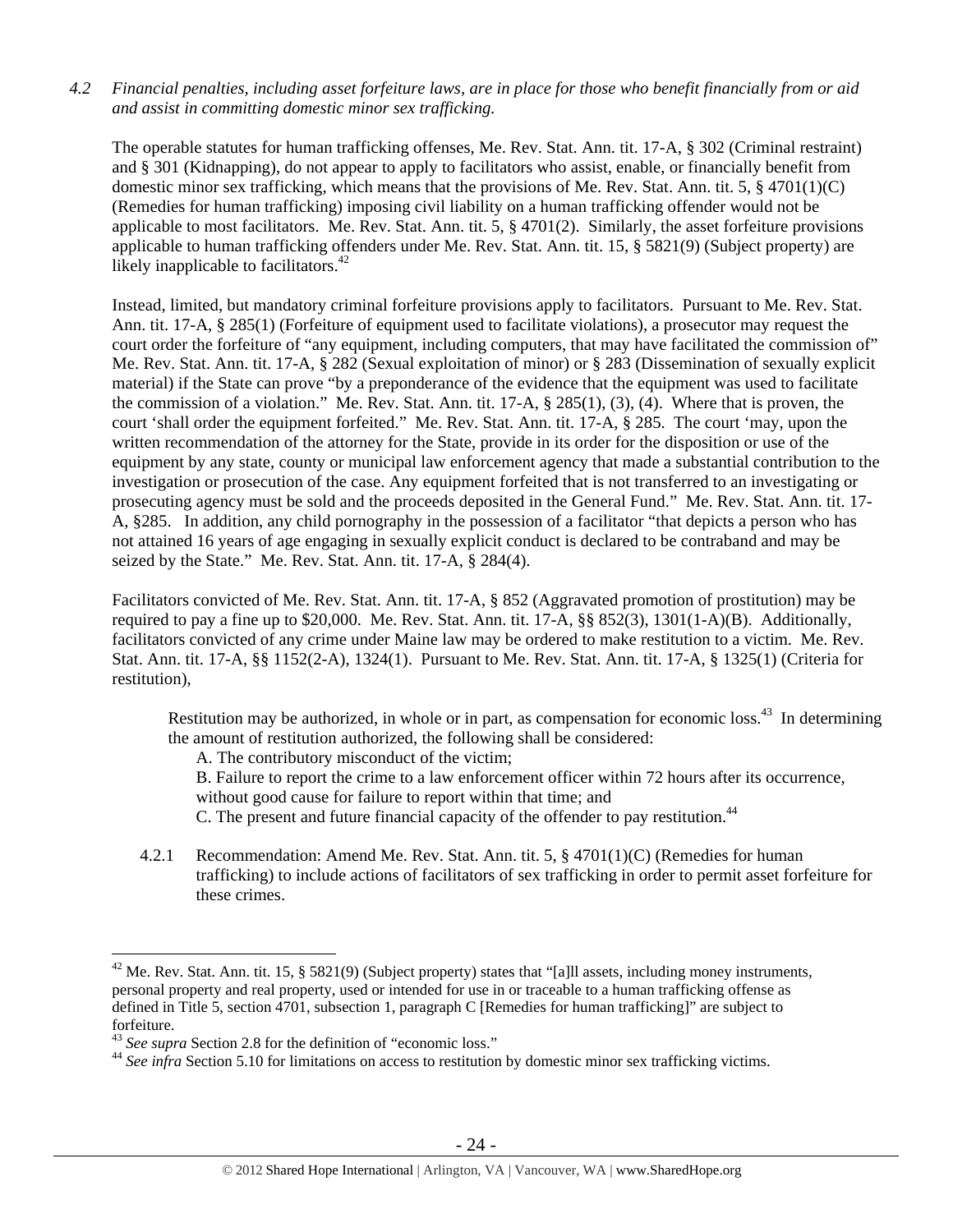## *4.3 Promoting and selling child sex tourism is illegal*.

Maine has no law prohibiting child sex tourism.

4.3.1 Recommendation: Enact a law that prohibits selling or offering to sell travel services that include or facilitate travel for the purpose of engaging in commercial sexual exploitation of a minor or prostitution of a minor, if the travel occurs in Maine.

## *4.4 Promoting and selling child pornography is illegal.*

 $\overline{a}$ 

Me. Rev. Stat. Ann. tit 17-A, § 283(1)(A) (Dissemination of sexually explicit material) criminalizes the act of

intentionally or knowingly disseminat [ing] or possess[ing] with intent to disseminate any book, magazine, newspaper, print, negative, slide, motion picture, videotape, computer data file or other mechanically, electronically or chemically reproduced visual image or material that depicts any minor<sup>45</sup> who the person knows or has reason to know is a minor engaging in sexually explicit conduct.

Dissemination of sexually explicit material is a Class C crime, but where the facilitator has a prior conviction for "engaging in substantially similar conduct" or where the victim is less than 12 years old, the violation increases to a Class B crime. Me. Rev. Stat. Ann. tit. 17-A, § 283(1)(B), (C). If the crime involves a child under 12 years of age and the facilitator has a prior conviction for "engaging in substantially similar conduct," the violation increases further to a Class A crime. Me. Rev. Stat. Ann. tit. 17-A, § 283(1)(D). Class C crimes are punishable by imprisonment up to 5 years and a possible fine not to exceed \$5,000. Me. Rev. Stat. Ann. tit. 17-A, §§ 1252(2)(C), 1301(1-A)(C). Class B crimes are punishable by imprisonment up to 10 years and a possible fine not to exceed \$20,000, while Class A crimes are punishable by imprisonment up to 30 years and a possible fine not to exceed \$50,000. Me. Rev. Stat. Ann. tit. 17-A, §§ 1252(2)(A), (B), 1301(1-A)(A), (B).

Me. Rev. Stat. Ann. tit. 17-A, § 284 (Possession of sexually explicit material) also applies to those who facilitate child pornography by "[i]ntentionally or knowingly" transporting or exhibiting material "the person knows or should know depicts another person engaging in sexually explicit conduct" where the child involved is under 16 years of age or the facilitator "knows or has reason to know that the [child] has not attained 16 years of age." Me. Rev. Stat. Ann. tit. 17-A, § 284(1)(A). Facilitators who violate Me. Rev. Stat. Ann. tit. 17-A, § 284 may be convicted of a Class D crime punishable by up to 1 year in county jail and a possible fine not to exceed \$2,000. Me. Rev. Stat. Ann. tit. 17-A, §§ 284(1)(A), 1252(1)(A), (2)(D), 1301(1-A)(D). If the facilitator has a prior conviction for "engaging in substantially similar conduct," or the child is less than 12 years old, the violation will be a Class C crime punishable by imprisonment up to 5 years and a possible fine not to exceed \$5,000. Me. Rev. Stat. Ann. tit. 17-A, §§ 284(1)(B), (C), 1252(2)(C), 1301(1-A)(C). If the crime involves a child under 12 and the facilitator has a prior conviction, then the violation increases further to a Class B crime punishable by imprisonment up to 10 years and a possible fine not to exceed \$20,000. Me. Rev. Stat. Ann. tit. 17-A, §§ 284(D), 1252(2)(B), 1301(1-A)(B).

4.4.1 Recommendation: Amend Me. Rev. Stat. Ann. tit. 17-A, § 284(1)(A) (Possession of sexually explicit material) to raise the age of protected minors to 18.

<sup>&</sup>lt;sup>45</sup> "Minor" is defined in Me. Rev. Stat. Ann. tit 17-A,  $\S$  281(2) as "a person who has not attained 18 years of age."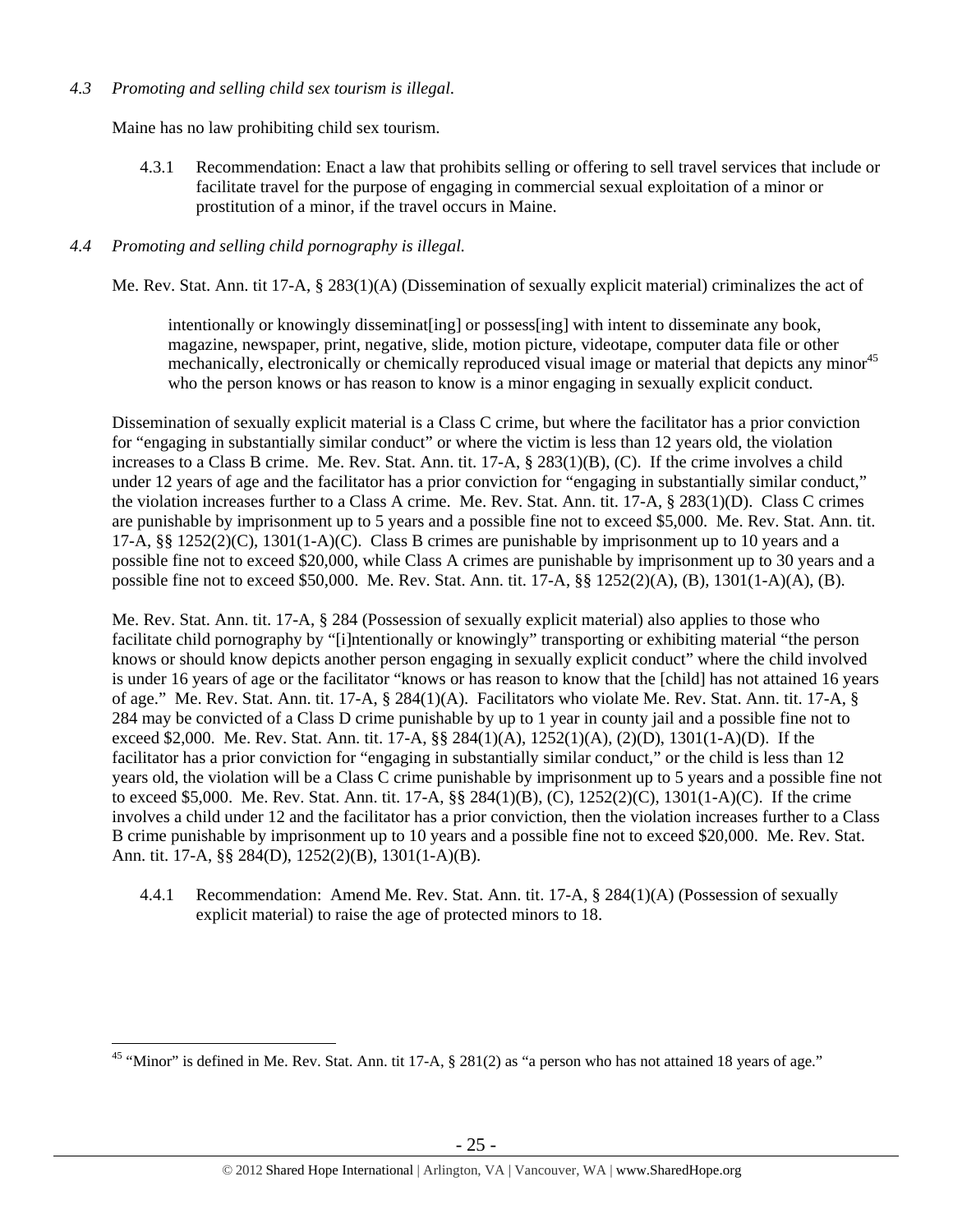#### FRAMEWORK ISSUE 5: PROTECTIVE PROVISIONS FOR THE CHILD VICTIMS

## *Legal Components:*

- *5.1 Statutorily-mandated victim services define "victim" to specifically include victims of domestic minor sex trafficking or commercial sexual exploitation of children (CSEC) to ensure prompt identification and access to victims' rights and services.*
- *5.2 The state sex trafficking statute expressly prohibits a defendant from raising consent of the minor to the commercial sex acts as a defense.*
- *5.3 Prostitution laws apply only to adults, making minors under 18 specifically immune from this offense.*
- *5.4 Child victims of sex trafficking or commercial sexual exploitation are provided with a child protection response, including specialized shelter and services, and are not detained in juvenile detention facilities.*
- *5.5 Commercial sexual exploitation or sex trafficking is identified as a type of abuse and neglect within child protection statutes.*
- *5.6 The definition of "caregiver" (or similar term) in the child welfare statutes is broad enough to include a trafficker who has custody or control of a child in order to bring a trafficked child into the protection of child protective services.*
- *5.7 Crime victims' compensation is specifically available to a child victim of sex trafficking or commercial sexual exploitation of children (CSEC) without regard to ineligibility factors.*
- *5.8 Victim-friendly procedures and protections are provided in the trial process for minors under 18.*
- *5.9 Expungement or sealing of juvenile delinquency records resulting from arrests or adjudications for prostitution-related offenses committed as a result of, or in the course of, the commercial sexual exploitation of a minor is available within a reasonable time after turning 18.*
- *5.10 Victim restitution and civil remedies for victims of domestic minor sex trafficking or commercial sexual exploitation of children (CSEC) are authorized by law.*
- *5.11 Statutes of limitations for civil and criminal actions for child sex trafficking or commercial sexual exploitation of children (CSEC) offenses are eliminated or lengthened sufficiently to allow prosecutors and victims a realistic opportunity to pursue criminal action and legal remedies.*

*\_\_\_\_\_\_\_\_\_\_\_\_\_\_\_\_\_\_\_\_\_\_\_\_\_\_\_\_\_\_\_\_\_\_\_\_\_\_\_\_\_\_\_\_\_\_\_\_\_\_\_\_\_\_\_\_\_\_\_\_\_\_\_\_\_\_\_\_\_\_\_\_\_\_\_\_\_\_\_\_\_\_\_\_\_\_\_\_\_\_\_\_\_\_* 

# *Legal Analysis:*

*5.1 Statutorily-mandated victim services define "victim" to specifically include victims of domestic minor sex trafficking or commercial sexual exploitation of children (CSEC) to ensure prompt identification and access to victims' rights and services.* 

The state Victims' Rights Act defines "victim" in part as "[a] person who is the victim of a crime." Me. Rev. Stat. Ann. tit. 17-A, § 1171(2). Me. Rev. Stat. Ann. tit. 5, § 4701 (Remedies for human trafficking), which provides a civil cause of action to victims of a human trafficking offense, defines a "trafficked person" as "a victim of a human trafficking offense," and "human trafficking offense" is defined as

kidnapping or criminal restraint under Title 17-A, section 301 or 302 when the crime involves restraining a person by destroying, concealing, removing, confiscating or possessing any actual or purported passport or other immigration document or other actual or purported government identification document of the other person or using any scheme, plan or pattern intended to cause that person to believe that if the person does not perform certain labor or services, including prostitution, that the person or another person will suffer serious harm or restraint.

For purposes of victim compensation, Me. Rev. Stat. Ann. § 3360-B(1)(A), (B) (Award of compensation; eligibility), victim compensation may be awarded to a person who, among other things,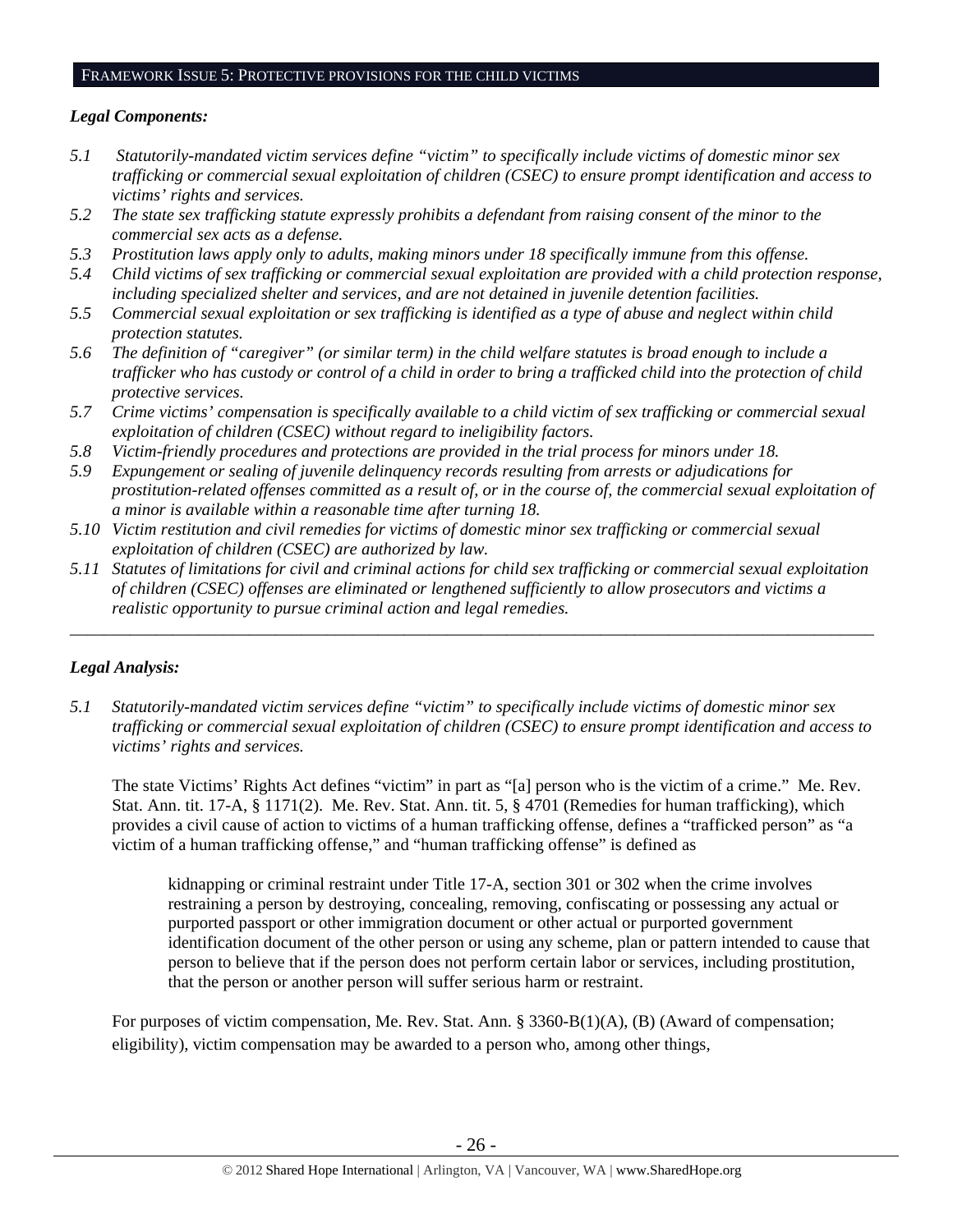A. Suffers personal injury<sup>46</sup> as a direct result of a crime specified in section 3360,<sup>47</sup> committed within the jurisdiction of the State;

B. Has been sexually assaulted within this State in violation of Title 17-A, chapter  $11^{48}$  without regard to whether bodily injury or the threat of bodily injury occurred.

While Me. Rev. Stat. Ann. § 3360 includes many CSEC offenses as well as the kidnapping and unlawful restraint statutes, it fails to include tit. 17-A, § 852 (Aggravated promotion of prostitution) and § 855 (Patronizing prostitution of minor).

For purposes of victim restitution, "victim" is defined as "a person who suffers personal injury, death or economic loss as a result of a crime or the good faith effort of any person to prevent a crime." Me. Rev. Stat. Ann. § 1322 (Definitions).

- 5.1.1 Recommendation: Amend the definition of "victim" Me. Rev. Stat. Ann. § 3360 (Award of compensation; eligibility) to include all CSEC victims by including victims of acts in violation of Me. Rev. Stat. Ann. tit. 17-A, § 852 (Aggravated promotion of prostitution) and § 855 (Patronizing prostitution of minor).
- 5.1.2 Recommendation: Amend Me. Rev. Stat. Ann. § 1322 (Definitions—Restitution) to expressly include victims of trafficking and CSEC offenses.

## *5.2 The state sex trafficking statute expressly prohibits a defendant from raising consent of the minor to the commercial sex acts as a defense.*

Me. Rev. Stat. Ann. tit. 17-A, § 302(2) (Criminal restraint) expressly provides that "[c]onsent by the person taken, retained or enticed is not a defense to prosecution under subsection 1, paragraph A." However, Me. Rev. Stat. Ann. tit. 17-A, § 301 (Kidnapping), § 852 (Aggravated promotion of prostitution), § 855 (Patronizing prostitution of minor), and § 282 (Sexual exploitation of minor) do not indicate whether consent is available as a defense for the perpetrator of the crime.

A general defense of consent is available to defendants pursuant to Me. Rev. Stat. Ann. tit. 17-A, § 109(1) (Consent), which states in subsection (1) "It is a defense that, when a defendant engages in conduct which would otherwise constitute a crime against the person or property of another, such other consented to the conduct and an element of the crime is negated as a result of such consent." Pursuant to Me. Rev. Stat. Ann. tit. 17-A, § 109(3),

Consent is not a defense within the meaning of this section if:

<sup>&</sup>lt;sup>46</sup> "Personal injury" is defined in Me. Rev. Stat. Ann. tit. 5, § 3360(6) as "bodily injury as defined in Title 17-A, section 2, subsection 5 or psychological injury incurred by a victim who has sustained the threat of bodily injury."

<sup>&</sup>lt;sup>47</sup> "Crime" is defined in Me. Rev. Stat. Ann. § 3360(3) as including the following: "A. Offenses against the person as described in Title 17-A, chapter 9; B. Sexual assaults as described in Title 17-A, chapter 11; C. Kidnapping and criminal restraint as described in Title 17-A, chapter 13; . . . H. Sexual exploitation of a minor as described in Title 17-A, chapter 12."

<sup>&</sup>lt;sup>48</sup> Offenses in this chapter include Me. Rev. Stat. Ann. tit. 17-A, § 254 (Sexual abuse of minors), § 253 (Gross sexual assault), § 255-A (Unlawful sexual contact), and § 259-A (Solicitation of a child to commit a prohibited act).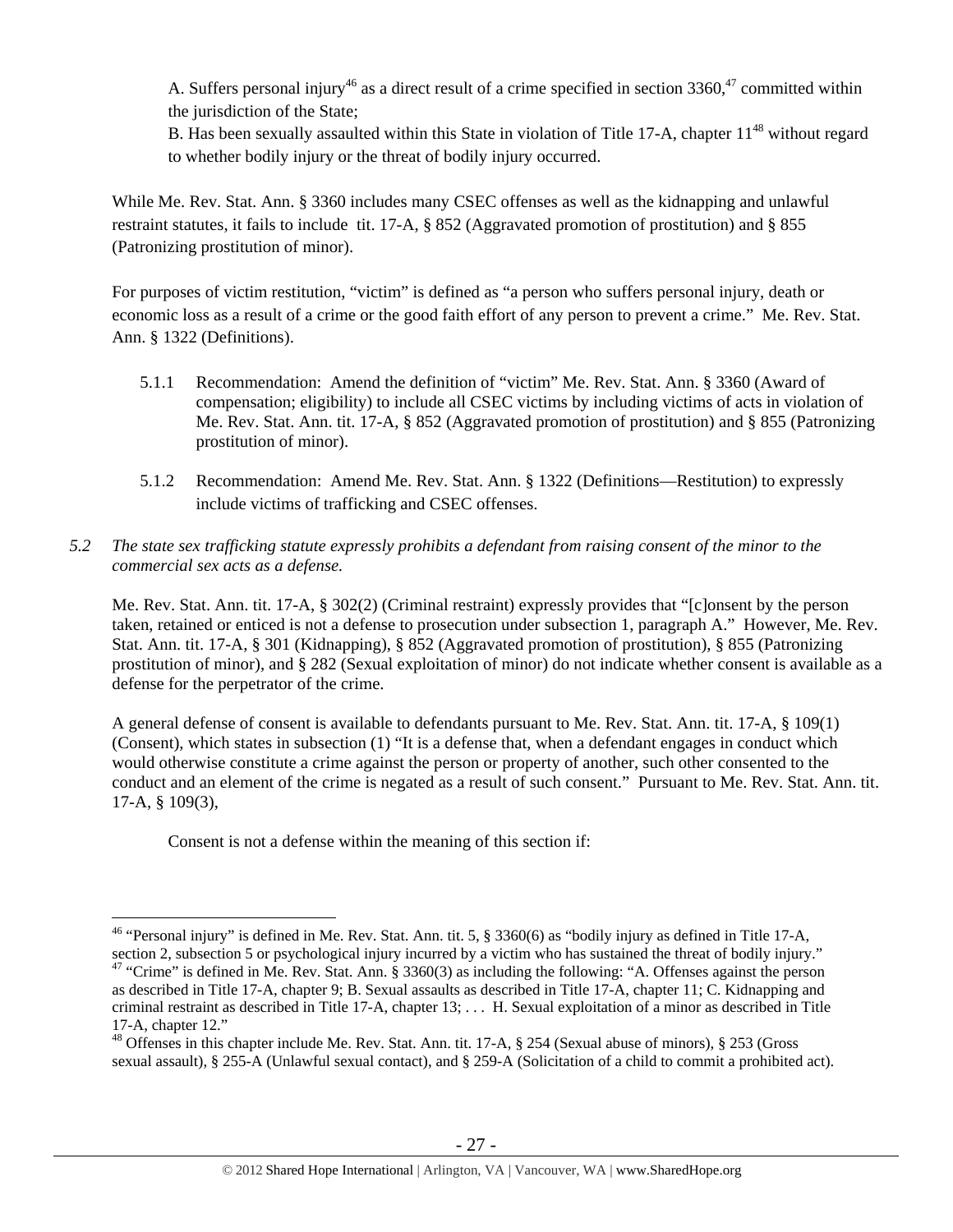A. It is given by a person who is declared by a statute or by a judicial decision to be legally incompetent to authorize the conduct charged to constitute the crime, and such incompetence is manifest or known to the actor;

B. It is given by a person who, by reason of intoxication, mental illness or defect, or youth, is manifestly unable, or known by the defendant to be unable, to make a reasonable judgment as to the nature or harmfulness of the conduct charged to constitute the crime; or C. It is induced by force, duress or deception.

5.2.1 Recommendation: Amend Me. Rev. Stat. Ann. tit. 17-A, § 301 (Kidnapping), § 852 (Aggravated promotion of prostitution), and § 855 (Patronizing prostitution of minor) to clarify that consent of the minor to a commercial sex act is immaterial to the crime of domestic minor sex trafficking and cannot be a defense for the perpetrator.

## *5.3 Prostitution laws apply only to adults, making minors under 18 specifically immune from this offense.*

Me. Rev. Stat. Ann. tit. 17-A, § 853-A (Engaging in prostitution) is age-neutral and allows for the arrest and prosecution of a minor for the Class E or D crime of engaging in prostitution. Specifically, Me. Rev. Stat. Ann. tit. 17-A, § 853-A(1)(A) (Engaging in prostitution) states in part, "A person is guilty of engaging in prostitution if: A. The person engages in prostitution as defined in section  $851.^{49}$ 

- 5.3.1 Recommendation: Amend Me. Rev. Stat. Ann. tit. 17-A, § 853-A (Engaging in prostitution) to make the law inapplicable to minors under the age of 18, referring such cases instead to the operable human trafficking laws, Me. Rev. Stat. Ann. tit. 17-A, § 301 (Kidnapping) and § 302 (Criminal restraint).
- *5.4 Child victims of sex trafficking or commercial sexual exploitation are provided with a child protection response, including specialized shelter and services, and are not detained in juvenile detention facilities.*

Some protective provisions are available to commercially sexually exploited children. For the purposes of the chapter on "Child and Family Services and Child Protection Act," "[i]f the court finds by a preponderance of the evidence presented in the sworn summary or otherwise that there is an immediate risk of serious harm to the child, it may order any disposition under section 4036," including taking a child into protective custody. Me. Rev. Stat. Ann. tit. 22, §§ 4034, 4036(1)(F), (F-1). Law enforcement, the Department of Health and Human Services (the department), or any group of at least 3 persons may bring a child protection petition alleging, among other things, facts that would constitute a basis for the petition and efforts made to prevent removing the child from the home. Me. Rev. Stat. Ann. tit. 22,  $\S$  4032(1), (2)(D), (I). If in a preliminary hearing, the charge includes an "aggravating factor," then "the court may order the department not to commence reunification . . . [and] conduct a hearing on jeopardy and conduct a permanency planning hearing." Me. Rev. Stat. Ann. tit. 22 § 4034(4).

On a jeopardy order petition, "[a]fter hearing evidence, the court shall make a finding, by a preponderance of the evidence, as to whether the child is in circumstances of jeopardy to the child's health or welfare."50 Me.

 $\overline{a}$ <sup>49</sup> "Prostitution" is defined in Me. Rev. Stat. Ann. tit. 17-A, § 851(1) as "engaging in, or agreeing to engage in, or offering to engage in a sexual act or sexual contact, as those terms are defined in section 251, in return for a pecuniary benefit to be received by the person engaging in prostitution or a 3rd person."<br><sup>50</sup> Me. Rev. Stat. Ann. tit. 22, § 4002(6) defines "jeopardy to health or welfare" or "jeopardy" as

serious abuse or neglect, as evidenced by:

A. Serious harm or threat of serious harm;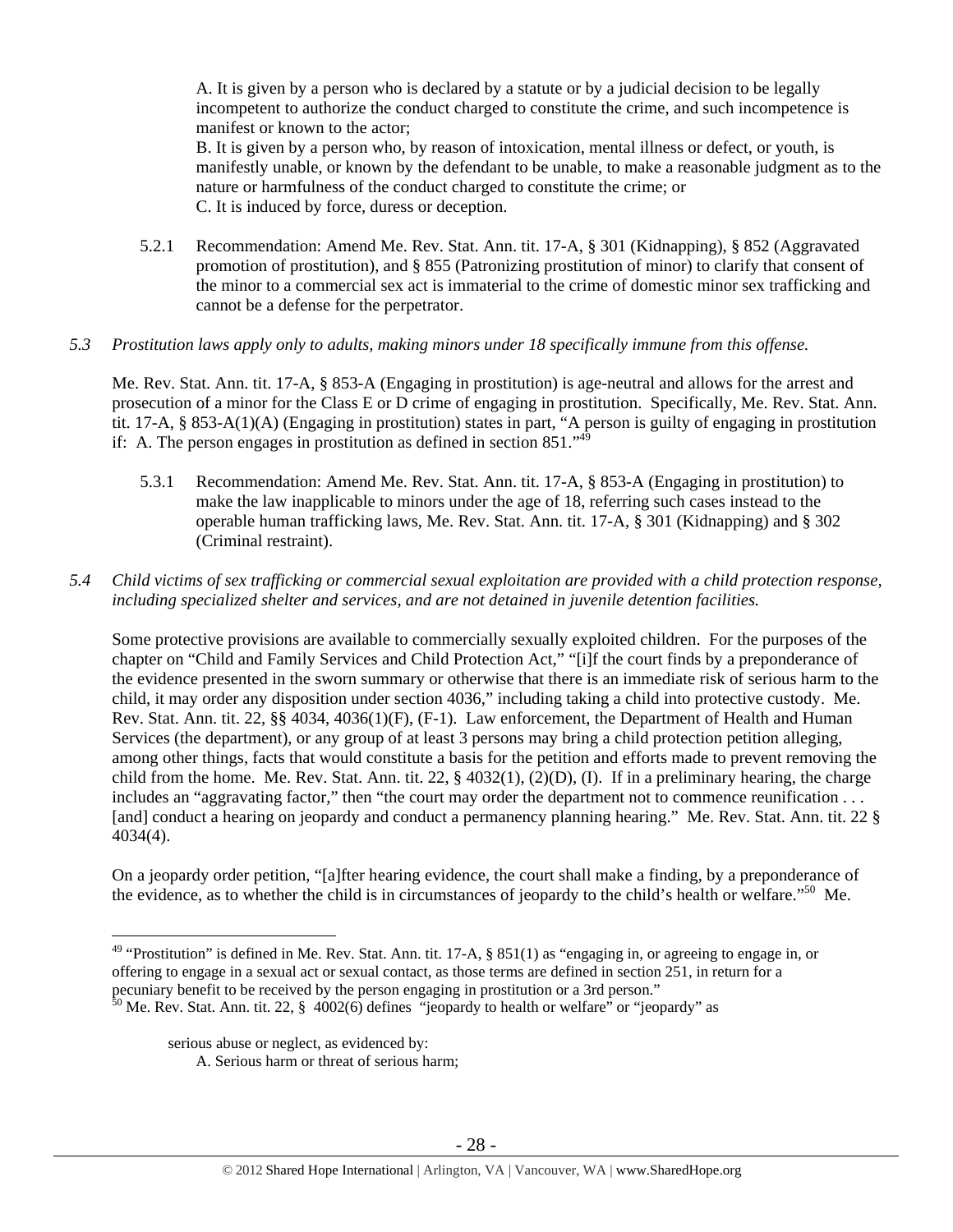Rev. Stat. Ann. tit. 22, § 4035(2). Pursuant to Me. Rev. Stat. Ann. tit. 22, § 4035(2-A)(A), a rebuttable presumption arises "[t]hat the person seeking custody or contact with the child would create a situation of jeopardy for the child if any contact were to be permitted and that contact is not in the best interest of the child if the court finds that the person: 1) Has been convicted of an offense listed in Title 19-A, section 1653, subsection 6-A, paragraph  $A^{51}$  in which the victim was a minor at the time of the offense and the person was at least 5 years older than the minor at the time of the offense except that, if the offense was gross sexual assault under Title 17-A, section 253, subsection 1, paragraph B or C, or an offense in another jurisdiction that involves conduct that is substantially similar to that contained in Title 17-A, section 253, subsection 1, paragraph B or C, and the minor victim submitted as a result of compulsion, the presumption applies regardless of the ages of the person and the minor victim at the time of the offense; or 2) Has been adjudicated in an action under Title 22, chapter 1071 of sexually abusing a person who was a minor at the time of the abuse." Me. Rev. Stat. Ann. tit. 22, § 4035(2-A)(B) sets forth a similar rebuttable presumption "if the parent or person allows, encourages or fails to prevent contact between the child and a person" that has been convicted of an offense as set out above. However, Me. Rev. Stat. Ann. tit. 22, § 4035(2-A)(B)(1) does not contain the phrase "or an offense in another

> B. Deprivation of adequate food, clothing, shelter, supervision or care or education when the child is at least 7 years of age and has not completed grade 6;

B-1. Deprivation of necessary health care when the deprivation places the child in danger of serious harm;

C. Abandonment of the child or absence of any person responsible for the child, which creates a threat of serious harm; or

D. The end of voluntary placement, when the imminent return of the child to his custodian causes a threat of serious harm.

Me. Rev. Stat. Ann. tit. 22, § 4002(10) defines **"**serious harm" as

A. Serious injury;

B. Serious mental or emotional injury or impairment which now or in the future is likely to be evidenced by serious mental, behavioral or personality disorder, including severe anxiety, depression or withdrawal, untoward aggressive behavior, seriously delayed development or similar serious dysfunctional behavior; or

C. Sexual abuse or exploitation. 51 Me. Rev. Stat. Ann. tit. 19-A, § 1653(6-A)(A) states,

6-A. CUSTODY AND CONTACT LIMITED; CONVICTIONS FOR SEXUAL OFFENSES. The award of primary residence and parent-child contact with a person who has been convicted of a child-related sexual offense is governed by this subsection.

A. For the purposes of this section, "child-related sexual offense" means the following sexual offenses

if, at the time of the commission of the offense, the victim was under 18 years of age:

1) Sexual exploitation of a minor, under Title 17-A, section 282;

2) Gross sexual assault, under Title 17-A, section 253;

3) Sexual abuse of a minor, under Title 17-A, section 254;

4) Unlawful sexual contact, under Title 17-A, section 255-A or former section 255;

5) Visual sexual aggression against a child, under Title 17-A, section 256;

6) Sexual misconduct with a child under 14 years of age, under Title 17-A, section 258;

6-A) Solicitation of a child to commit a prohibited act, under Title 17-A, section 259-A; or

7) An offense in another jurisdiction that involves conduct that is substantially similar to that contained in subparagraph  $(1)$ ,  $(2)$ ,  $(3)$ ,  $(4)$ ,  $(5)$ ,  $(6)$  or  $(6-A)$ ...

Here and elsewhere in this report that Me. Rev. Stat. Ann. tit. 19-A, § 1653(6-A)(A) is quoted or cited, it has been updated to reflect the amendments added by the passage of Legislative Document 1673. L.D. 1673, 125th Leg. Assemb., Second Reg. Sess. (Me. 2012) (effective April 2, 2012). Me. Rev. Stat. Ann. tit. 17-A, § 259 (Solicitation of child by computer to commit a prohibited act) was repealed by Legislative Document 1673 during the Second Regular Session of the 125th Maine Legislature (2012).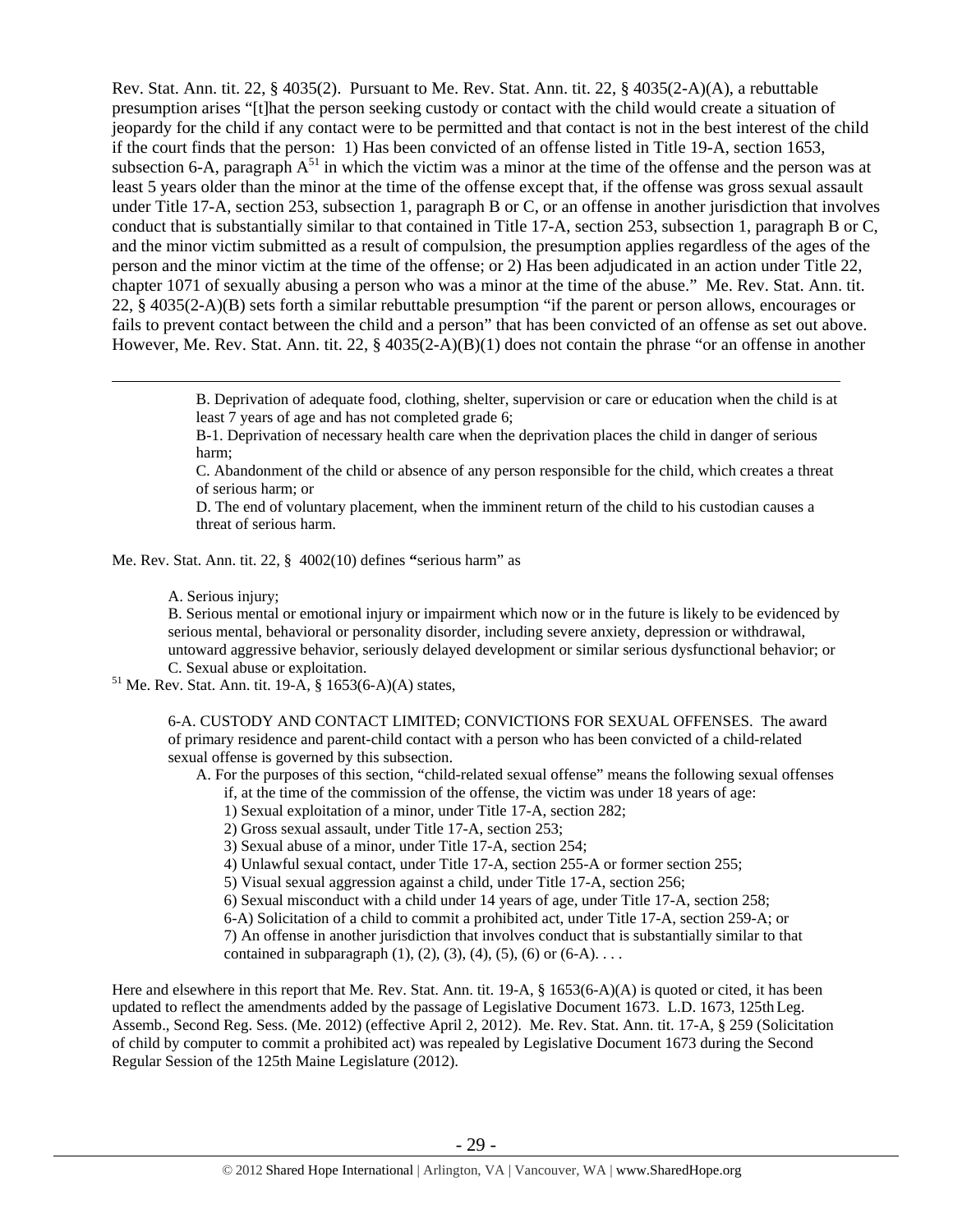jurisdiction that involves conduct that is substantially similar to that contained in Title 17-A, section 253, subsection 1, paragraph B or C."

Me. Rev. Stat. Ann. tit. 22, § 4035(3) states in part,

If the court determines that the child is in circumstances of jeopardy to the child's health or welfare, the court shall hear any relevant evidence regarding proposed dispositions, including written or oral reports, recommendations or case plans. The court shall then make a written order of any disposition under section 4036.

Under Me. Rev. Stat. Ann. tit. 22, § 4036(1) (Disposition and principles), a court may, among other things, order removal of the child or the perpetrator from the household, and if the court orders removal of the child, it may grant custody to "a noncustodial parent, other person or the department." Me. Rev. Stat. Ann. tit. 22, § 4036(1)(F), (F-1). A child taken into the department's custody will then be cared for "in licensed or approved family foster homes, in other residential child care facilities or in other living arrangements as appropriate to meet the child's individual needs." Me. Rev. Stat. Ann. tit. 22, § 4061(1).

Some additional services are available to sexually exploited homeless children and runaways. Me. Rev. Stat. Ann. tit. 22, § 4099-E(1) (Comprehensive program for homeless youth) states,

The department shall establish and support a comprehensive program for homeless youth<sup>52</sup> in the State by contracting with organizations and agencies licensed by the department that provide street outreach, shelter and transitional living services for homeless youth. The department shall by rule establish licensure requirements and shall establish performance-based contracts with organizations and agencies to provide the following programs and services:

1. STREET AND COMMUNITY OUTREACH AND DROP-IN PROGRAMS. Youth drop-in centers to provide walk-in access to crisis intervention and ongoing supportive services, including one-to-one case management services on a self-referral basis and street and community outreach programs to locate, contact and provide information, referrals and services to homeless youth, youth at risk of homelessness and runaways. Information, referrals and services provided may include, but are not limited to family reunification services; conflict resolution or mediation counseling; assistance in obtaining temporary emergency shelter; case management aimed at obtaining food, clothing, medical care or mental health counseling; counseling regarding violence, prostitution, substance abuse, sexually transmitted diseases, HIV and pregnancy; referrals to other agencies that provide support services to homeless youth, youth at risk of homelessness and runaways; assistance with education, employment and independent living skills; aftercare services; and specialized services for highly vulnerable runaways and homeless youth, including teen parents, sexually exploited youth and youth with mental illness or developmental disabilities.

2. EMERGENCY SHELTER PROGRAM. Emergency shelter programs to provide homeless youth and runaways with referrals and walk-in access to short-term residential care on an emergency basis. The program must provide homeless youth and runaways with safe, dignified, voluntary housing, including private shower facilities, beds and at least one meal each day, and assist a runaway with reunification with family or a legal guardian when required or appropriate.

 $52$  Pursuant to Me. Rev. Stat. Ann. tit. 22, § 4099-D(1), "homeless youth" is defined as,

a person 21 years of age or younger who is unaccompanied by a parent or guardian and is without shelter where appropriate care and supervision are available, whose parent or legal guardian is unable or unwilling to provide shelter and care or who lacks a fixed, regular and adequate nighttime residence. "Homeless youth" does not include a person incarcerated or otherwise detained under federal or state law.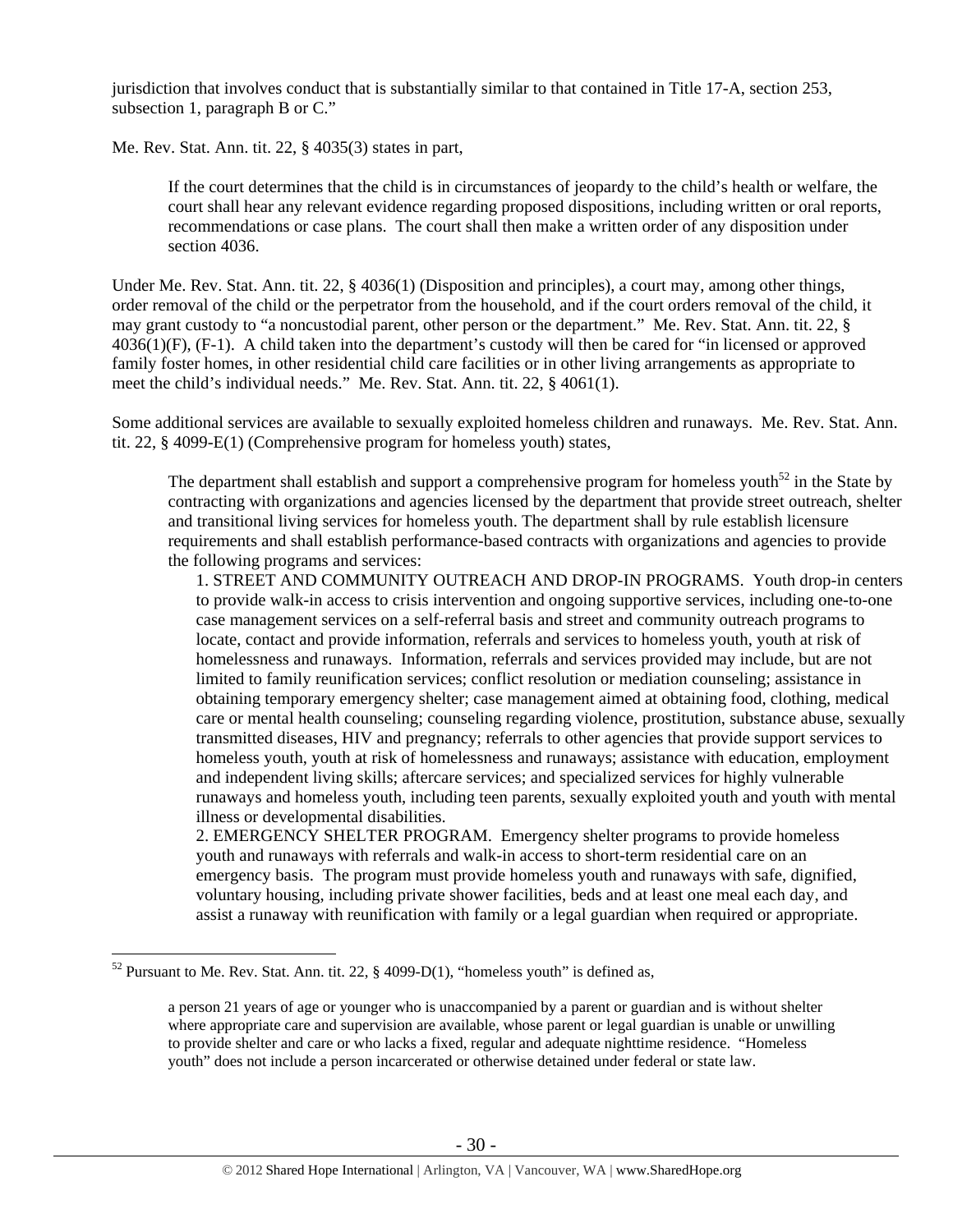The services provided at emergency shelters may include, but are not limited to, family reunification services or referral to safe, dignified housing; individual, family and group counseling; assistance obtaining clothing; access to medical and dental care and mental health counseling; education and employment services; recreational activities; case management, advocacy and referral services; independent living skills training; and aftercare, follow-up services and transportation; and

3. TRANSITIONAL LIVING PROGRAMS. Transitional living programs to help homeless youth find and maintain safe, dignified housing. The program may also provide rental assistance and related supportive services or may refer youth to other organizations or agencies that provide such services. Services provided may include, but are not limited to, provision of safe, dignified housing; educational assessment and referrals to educational programs; career planning, employment, job skills training and independent living skills training; job placement; budgeting and money management; assistance in securing housing appropriate to needs and income; counseling regarding violence, prostitution, substance abuse, sexually transmitted diseases and pregnancy; referral for medical services or chemical dependency treatment; parenting skills; self-sufficiency support services or life skills training; and aftercare and follow-up services.

A child may also be arrested and detained by law enforcement for actions related to being a trafficking victim. If a child is treated as a juvenile within the Juvenile Code, pursuant to Me. Rev. Stat. Ann. tit. 15, § 3501(1) (Interim care), a law enforcement officer may take a child into "interim care" without a court order when

the officer has reasonable grounds to believe that:

 $\overline{a}$ 

A. The juvenile is abandoned, lost or seriously endangered in his surroundings and that immediate removal is necessary for his protection; or

B. The juvenile has left the care of his parents, guardian or legal custodian without the consent of such person.

Children taken into interim care may not be "held involuntarily for more than 6 hours." Me. Rev. Stat. Ann. tit. 15, § 3501(2). Also, they "may not be placed in a jail or other secure detention or correctional facility intended or used to detain adults accused or convicted of crimes or juveniles accused or adjudicated of juvenile crimes;" however, if "no other appropriate placement is available," a juvenile may be held "in the public sections of a facility described in section 3203-A, subsection 7, paragraph  $B^{53}$  if there is an adequate staff to supervise the juvenile's activities at all times or in accordance with section 3203-A, subsection 7-A." Me. Rev. Stat. Ann. tit. 15, § 3501 (7). Additionally, "[t]o the extent practicable, a juvenile taken into interim care shall not be placed or transported in any police or other vehicle which at the same time contains an adult under arrest." Me. Rev. Stat. Ann. tit. 15, § 3501 (7)(C). Instead, the Department of Health and Human Services will specify where the child should be held. Me. Rev. Stat. Ann. tit. 15, § 3501(5)(A).

Children who commit "juvenile crimes," which would include children who are found in prostitution, a Class D or E crime under Me. Rev. Stat. Ann. tit. 17-A, § 851 or § 853-A (Engaging in prostitution), may be arrested by a law enforcement officer without a warrant. Me. Rev. Stat. Ann. tit. 15, § 3201(1). "Juvenile crimes" are defined as, among other specified conduct, "[c]onduct that, if committed by an adult, would be defined as criminal by Title 17-A, the Maine Criminal Code, or by any other criminal statute outside that code, including any rule or regulation under a statute . . . ." Me. Rev. Stat. Ann. tit. 15, § 3103(1)(A). Me. Stat. Ann. tit. 15, § 3201(1) (Warrantless arrests) states in part that "[a]rrests without warrants of juveniles for juvenile crimes

<sup>53</sup> Me. Rev. Stat. Ann. tit. 15, § 3203-A(7)(B) states, "A juvenile may be held in custody or detention in any detention facility approved or operated by the Department of Corrections exclusively for juveniles or a temporary holding resource that provides secure supervision approved by the Department of Corrections, pending the juvenile's release or hearing in the Juvenile Court."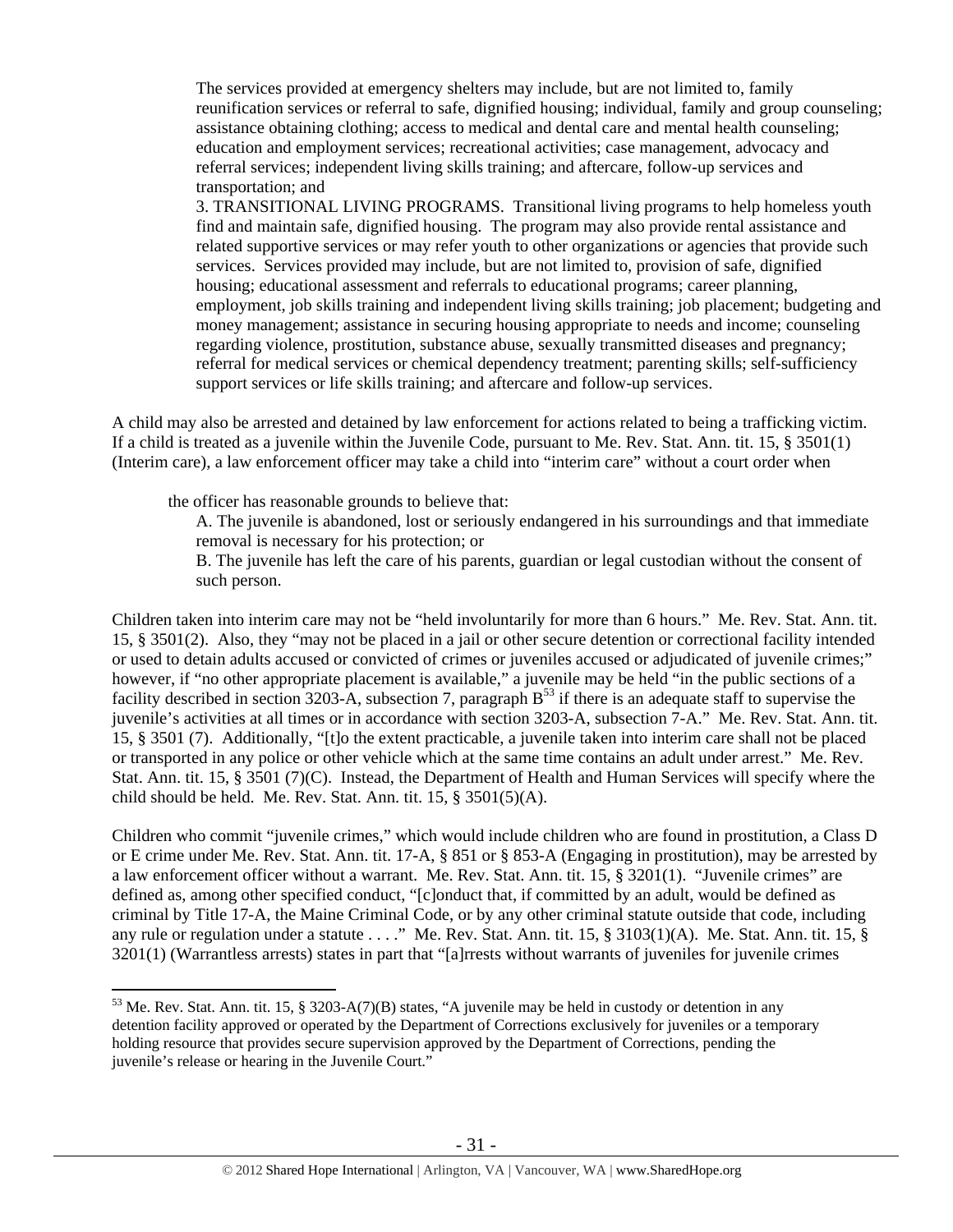defined by section 3103 [Juvenile crimes], subsection 1, paragraphs A, E, F, G and H by law enforcement officers or private person must be made pursuant to the provisions of Title 17-A, sections 15 and 16. . . . "<sup>54</sup> Me. Rev. Stat. Ann. tit 17-A, § 15(1)(B) authorizes a law enforcement officer to "arrest without a warrant . . . [a]ny person who has committed or is committing in the officer's presence any Class D or Class E crime." Me. Rev. Stat. Ann. tit. 15, § 3203-A requires a law enforcement officer who arrests a child, and determines that Juvenile Court proceedings should be commenced against the child, to initially determine whether the child should be detained. In all cases, the law enforcement officer must provide notice to a juvenile community corrections officer. Me. Rev. Stat. Ann. tit. 15, § 3203-A. If after arresting a child, the arresting law enforcement officer determines that the Juvenile Court should commence proceedings against the juvenile, "but [that] detention is not necessary, [then] ... the law enforcement officer shall notify the juvenile community corrections officer within 12 hours following the arrest." However, even where the arresting officer determines that detention of the child is unnecessary, the juvenile may be sent "to any public or private agency that provides nonsecure services to juveniles" if "the officer is unable to immediately return the juvenile to the custody of the juvenile's legal custodian or another suitable person" and "with the juvenile's consent." Me. Rev. Stat. Ann. tit. 15, §  $3203-A(1)(A-1)$ . Additionally, pursuant to Me. Rev. Stat. Ann. tit. 15, § 3203-A(1)(B),

When, in the judgment of a law enforcement officer, a juvenile should be detained prior to the juvenile's initial appearance in juvenile court, the law enforcement officer shall immediately notify a juvenile community corrections officer.

1) Detention under this section must be requested by the law enforcement officer within 2 hours after the juvenile's arrest or the juvenile must be released.

2) After the law enforcement officer notifies the juvenile community corrections officer and requests detention, the juvenile community corrections officer shall order the conditional or unconditional release or shall effect a detention placement within 12 hours following the juvenile's arrest.

The arresting officer may also determine that the child requires "immediate secure detention," but only if it is necessary "to prevent a juvenile from imminently inflicting bodily harm on others or the juvenile," and refer the child "for temporary, emergency detention in a jail or other secure facility intended or primarily used for the detention of adults approved pursuant to subsection 7, paragraph A or a facility approved pursuant to subsection 7, paragraph B, prior to notifying a juvenile community corrections officer."55 Me. Rev. Stat. Ann. tit. 15, § 3203-A(1)(B-1). Normally, a child may be detained in this type of secure detention for up to 2 hours.

<sup>&</sup>lt;sup>54</sup> Specifically, Me. Stat. Ann. tit. 15, § 3103(1)(A) includes the following as conduct constituting a juvenile crime: "[c]onduct that, if committed by an adult, would be defined as criminal by Title 17-A, the Maine Criminal Code, or by any other criminal statute outside that code, including any rule or regulation under a statute, except for those provisions of Titles 12 and 29-A not specifically included in paragraphs E and F."

 $55$  However, Me. Rev. Stat. Ann. tit. 15, § 3203-A(7) requires,

A. A juvenile may be detained in a jail or other secure detention facility intended for use or primarily used for the detention of adults only when the serving facility:

<sup>1)</sup> Contains an area where juveniles are under direct staff observation at all times, in a separate section for juveniles that complies with mandatory sight and sound separation standards established by the Department of Corrections pursuant to Title 34-A, section 1208;

<sup>2)</sup> Provides for no regular contact between the juveniles with the adult detainees or inmates; and

<sup>3)</sup> Has an adequate staff to provide direct observation and supervise the juvenile's activities at all times during emergency detention.

Juveniles detained in adult-serving facilities may be placed only in the separate juvenile sections that comply with mandatory separation standards established by the Department of Corrections pursuant to Title 34-A, section 1208, unless the juvenile is held in an adult section of a facility under section 3205, subsection 2 or is bound over as an adult and held in an adult section of a facility pursuant to court order.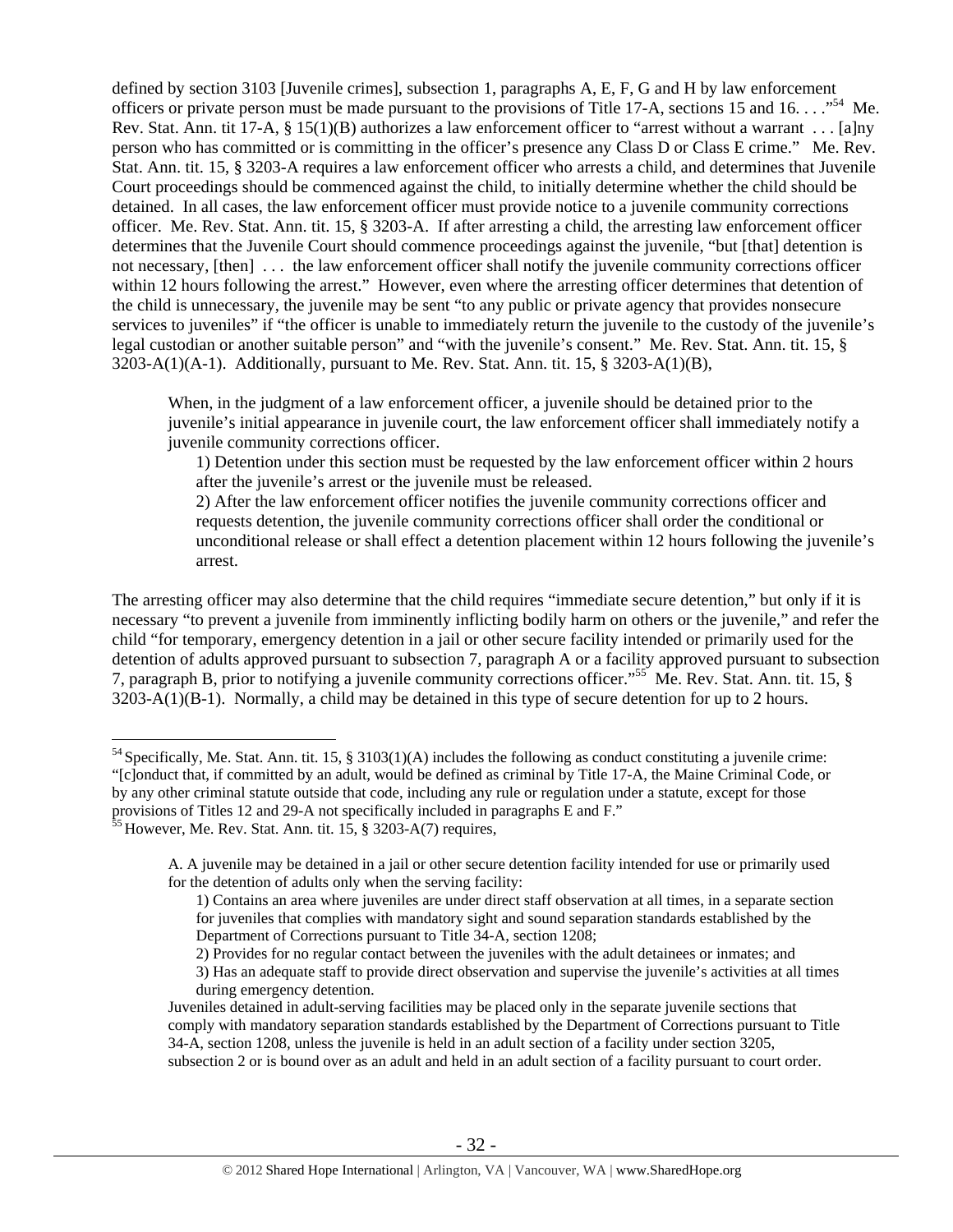However, if a juvenile community corrections officer subsequently determines that continued detention is necessary to "prevent the juvenile from imminently inflicting bodily harm on others or the juvenile," the child may be detained for an additional 4 hours. Subsection (1)(B-1) further states,

Following any temporary emergency detention, the juvenile community corrections officer shall order the conditional or unconditional release of a juvenile or shall effect a detention placement. Except as otherwise provided by law, any detention beyond 6 hours must be in a placement other than a facility intended or primarily used for the detention of adults and must be authorized by a juvenile community corrections officer. It is the responsibility of the law enforcement officer to remain at the facility until the juvenile community corrections officer has released the juvenile or has authorized detention.

However, pursuant to Me. Rev. Stat. Ann. tit. 15, § 3203-A(7-A), "Notwithstanding other provisions of this Part, a juvenile may be held for up to 12 hours in nonsecure custody in a building housing a jail or other secure detention facility intended or primarily used for the detention of adults" pursuant to certain criteria.

In addition to emergency detention pursuant to Me. Rev. Stat. Ann. tit. 15, § 3203-A(1)(B-1), Me. Rev. Stat. Ann. tit. 15, § 3203-A(4)(A) requires that the juvenile community corrections officer "direct the release or detention of a juvenile pending that juvenile's initial appearance before the court," after being notified of the arrest of a juvenile pursuant to Me. Rev. Stat. Ann. tit. 15, § 3203-A(1). Under Me. Rev. Stat. Ann. tit. 15, § 3203-A(4)(B)-(D), the juvenile community correction officer or the Juvenile Court may determine that the child can be conditionally or unconditionally released, detained in "the least restrictive residential setting" that is appropriate, or detained in a detention facility.<sup>56</sup> However, "[d]etention may not be ordered when either unconditional or conditional release is appropriate." Me. Rev. Stat. Ann. tit. 15, § 3203-A(4)(D). Also, Me. Rev. Stat. Ann. Tit. 15, § 3203-A(4)(D) states in part,

If, in the judgment of the juvenile community corrections officer, based on an assessment of risk, or in the judgment of the Juvenile Court, it is not necessary or appropriate to detain a juvenile who satisfies the criteria for detention, the juvenile community corrections officer or the Juvenile Court may order the placement of the juvenile in the juvenile's home or in an alternative facility or service, such as a group home, emergency shelter, foster placement or attendant care, subject to specific conditions, including supervision by a juvenile community corrections officer or a designated supervisor. Such a placement is considered a conditional release.

there is probable cause to believe the juvenile:

 $\overline{a}$ 

4) Has committed the juvenile crime that would be escape if the juvenile was an adult;

<sup>&</sup>lt;sup>56</sup> Under Me. Rev. Stat. Ann. tit. 15, § 3203-A(4)(D), a child may only be detained in a detention facility when

<sup>1)</sup> Has committed an act that would be murder or a Class A, Class B or Class C crime if committed by an adult; [Me. Rev. Stat. Ann. tit. 17-A, § 853-A (Engaging in prostitution) is only a Class D or E crime.]

<sup>2)</sup> Has refused to participate voluntarily in a conditional release placement or is incapacitated to the extent of being incapable of participating in a conditional release placement;

<sup>3)</sup> Has intentionally or knowingly violated a condition imposed as part of conditional release on a pending offense or has committed an offense subsequent to that release that would be a crime if committed by an adult;

<sup>5)</sup> Has escaped from a facility to which the juvenile had been committed pursuant to an order of adjudication or is absent without authorization from a prior placement by a juvenile community corrections officer or the Juvenile Court; or

<sup>6)</sup> Has a prior record of failure to appear in court when so ordered or summonsed by a law enforcement officer, juvenile community corrections officer or the court or has stated the intent not to appear.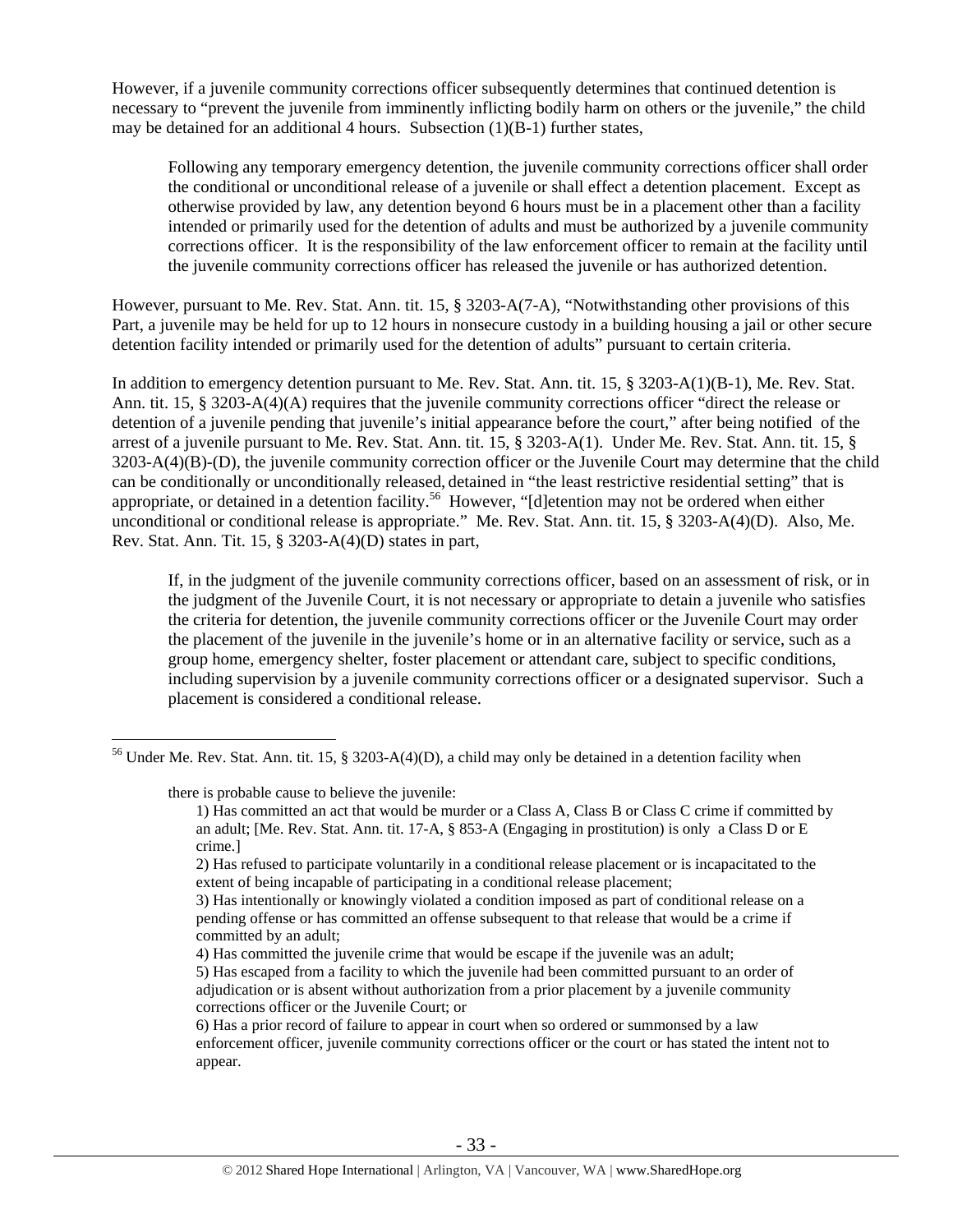Pursuant to Me. Rev. Stat. Ann. tit. 15, § 3203-A(5) "Upon petition by a juvenile community corrections officer who ordered the detention or an attorney for the State who ordered the detention," the juvenile court is to review in a detention hearing within 48 hours, and the court must order the juvenile's release unless a "preponderance of the evidence" suggests that continued detention is essential and "there is probable cause<sup>57</sup> to believe that the juvenile has committed a juvenile crime." Me. Rev. Stat. Ann. tit. 15, § 3203-A(5).

If the juvenile is accused of having committed a juvenile crime, Me. Rev. Stat. Ann. tit. 15, § 3301 (Preliminary investigation, informal adjustment and petition initiation) provides that the juvenile community corrections officer shall, with some exceptions, investigate and determine whether to pursue further action, which might include requesting that "a petition be filed." Under Me. Rev. Stat. Ann. tit. 15, § 3314(1) (Disposition),

1. DISPOSITIONAL ALTERNATIVES. When a juvenile has been adjudicated as having committed a juvenile crime, the court shall enter a dispositional order containing one or more of the following alternatives.

A. The court may allow the juvenile to remain in the legal custody of his parents or a guardian under such conditions as the court may impose. . . .

B. The court may require a juvenile to participate in a supervised work or service program. . . . . . . .

C-1. The court may commit a juvenile to the custody of the Department of Health and Human Services when the court has determined that reasonable efforts have been made to prevent or eliminate the need for removal of the juvenile from the juvenile's home or that no reasonable efforts are necessary because of the existence of an aggravating factor as defined in Title 22, section 4002, subsection 1-B, and that continuation therein would be contrary to the welfare of the juvenile. . . . . . . .

C-2. The court may commit a juvenile to the custody of a relative or other person when the court determines that this is in the best interest of the juvenile . . . .

. . . .

. . . .

F. The court may commit the juvenile to a Department of Corrections juvenile correctional facility. . . .

. . . .

 $\overline{a}$ 

H. The court may order the juvenile to serve a period of confinement that may not exceed 30 days, with or without an underlying suspended disposition of commitment to a Department of Corrections juvenile correctional facility, which confinement must be served concurrently with any other period of confinement previously imposed and not fully discharged or imposed on the same date but may be served intermittently as the court may order and must be ordered served in a facility approved or operated by the Department of Corrections exclusively for juveniles. . . . I. The court order the juvenile unconditionally discharged.

Alternatively, "[t]he court may impose any of the dispositional alternatives provided in subsection 1 and may suspend its disposition and place the juvenile on a specified period of probation . . . ." Me. Rev. Stat. Ann. tit. 15, § 3314 (2). If the court revokes the child's probation, causing the child to be committed to a juvenile correctional facility pursuant to Me. Rev. Stat. Ann. tit. 15, § 3314(1)(F), or to serve a period of confinement under Me. Rev. Stat. Ann. tit. 15, § 3314(1)(H), the court must determine whether "reasonable efforts have been

 $57$  Me. Rev. Stat. Ann. tit. 15, § 3203-A(4-A) requires a probable cause determination be made "[e]xcept in a bona fide emergency or other extraordinary circumstance, when a juvenile arrested without a warrant for a juvenile crime or a violation of conditional release is not released from custody or does not receive a detention hearing within 48 hours after arrest, including Saturdays, Sundays and legal holidays . . . ."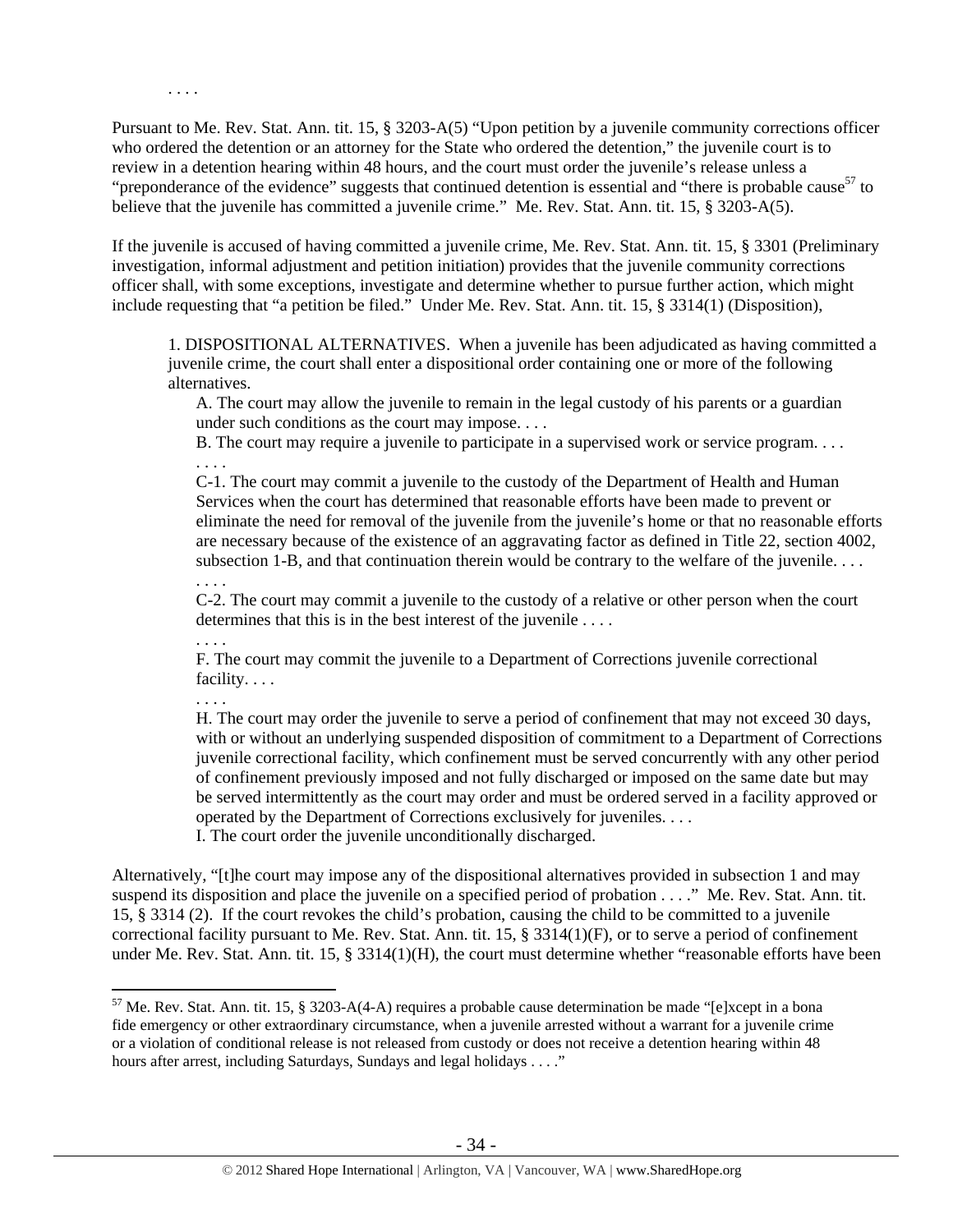made to prevent or eliminate the need for removal of the juvenile from the juvenile's home or that no reasonable efforts are necessary because of the existence of an aggravating factor as defined in Title 22, section 4002, subsection 1-B and whether continuation in the juvenile's home would be contrary to the welfare of the juvenile." Me. Rev. Stat. Ann. tit. 15, § 3314(2).

Me. Rev. Stat. Ann. tit. 15, § 3313(1) (Criteria for withholding an institutional disposition) prohibits the court from confining a juvenile adjudicated delinquent in a secure institution unless, taking into account the crime and the juvenile's history and character,

it finds that his confinement is necessary for protection of the public because:

A. There is undue risk that, during the period of a suspended sentence or probation, the juvenile will commit another crime;

B. The juvenile is in need of correctional treatment that can be provided most effectively by his commitment to an institution; or

C. A lesser sentence will depreciate the seriousness of the juvenile's conduct.

The court may consider additional factors under Me. Rev. Stat. Ann. tit. 15, § 3313(2) in deciding not to confine a juvenile in a secure institution.

- 5.4.1 Recommendation: Establish a mandatory response law directing any minor victim of commercial sexual exploitation away from the criminal justice system and into a child protection system.
- *5.5 Commercial sexual exploitation or sex trafficking is identified as a type of abuse and neglect within child protection statutes.*

Sexual exploitation is included within the definition of abuse and neglect under Maine's Child and Family Services and Child Protection Act. Me. Rev. Stat. Ann. tit. 22, § 4002(1) (Definitions) defines "abuse or neglect" as "a threat to a child's health or welfare by physical, mental or emotional injury or impairment, sexual abuse or exploitation, deprivation of essential needs or lack of protection from these or failure to ensure compliance with [specified] school attendance requirements . . . by a person responsible for the child." This chapter also regularly uses the phrase, "jeopardy to health or welfare," which is defined as "serious abuse or neglect," as indicated by the following:

A. Serious harm or threat of serious harm;<sup>58</sup>

B. Deprivation of adequate food, clothing, shelter, supervision or care or education when the child is at least 7 years of age and has not completed grade 6;

B-1. Deprivation of necessary health care when the deprivation places the child in danger of serious harm;

C. Abandonment of the child or absence of any person responsible for the child, which creates a threat of serious harm; or

D. The end of voluntary placement, when the imminent return of the child to his custodian causes a threat of serious harm.

<sup>58 &</sup>quot;Serious harm" is defined in Me. Rev. Stat. Ann. tit. 22, § 4002(10) as,

A. Serious injury;

B. Serious mental or emotional injury or impairment which now or in the future is likely to be evidenced by serious mental, behavioral or personality disorder, including severe anxiety, depression or withdrawal, untoward aggressive behavior, seriously delayed development or similar serious dysfunctional behavior; or C. Sexual abuse or exploitation.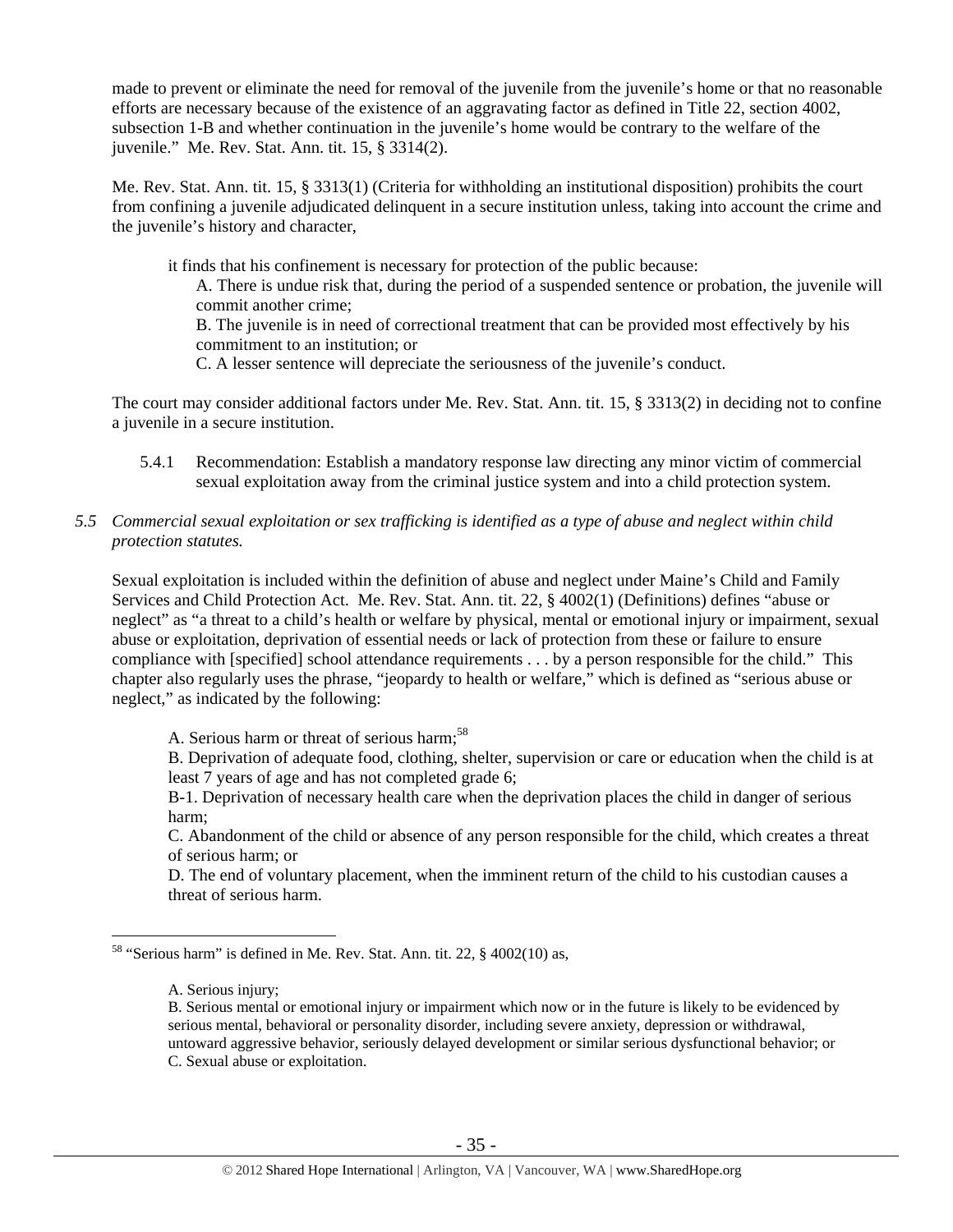- 5.5.1 Recommendation: Amend Me. Rev. Stat. Ann. tit. 22, § 4002 (Definitions) to define "abuse or neglect" to include Me. Rev. Stat. Ann. tit. 17-A, § 302 (Criminal restraint), § 301 (Kidnapping), § 282 (Sexual exploitation of a minor), § 852 (Aggravated promotion of prostitution), and § 855 (Patronizing prostitution of minor).
- *5.6 The definition of "caregiver" (or similar term) in the child welfare statutes is broad enough to include a trafficker who has custody or control of a child in order to bring a trafficked child into the protection of child protective services.*

Within Maine's Child and Family Services and Child Protection Act, Me. Rev. Stat. Ann. tit. 22, § 4002(5) (Definitions) defines "custodian" as "the person who has legal custody and power over the person of a child." Additionally, Me. Rev. Stat. Ann. tit. 22, § 4002(9) defines the term "person responsible for the child," as "a person with responsibility for a child's health or welfare, whether in the child's home or another home or a facility which, as a part of its function, provides for care of the child. It includes the child's custodian."

- 5.6.1 Recommendation: Amend the definition of "custodian" to include a person exercising control over a child in order to bring a child controlled by a trafficker within the ambit of protection of child protective services.
- *5.7 Crime victims' compensation is specifically available to a child victim of sex trafficking or commercial sexual exploitation of children (CSEC) without regard to ineligibility factors.*

Pursuant to Me. Rev. Stat. Ann. tit. 5, § 3360-B(1)(A), (B) (Award of compensation; eligibility), victim compensation may be awarded to a person who, among other things,

A. Suffers personal injury<sup>59</sup> as a direct result of a crime specified in section  $3360,^{60}$  committed within the jurisdiction of the State;

B. Has been sexually assaulted within this State in violation of Title 17-A, chapter  $11<sup>61</sup>$  without regard to whether bodily injury or the threat of bodily injury occurred.

Several requirements in Me. Rev. Stat. Ann. tit. 5, § 3360-C(1) (Requirements and exclusions) could present difficulties for domestic minor sex trafficking victims, such as requiring that the crime be reported to law enforcement "within 5 days of the occurrence or discovery of the crime or of the resultant injury" and that a claim for compensation be filed within 3 years of the crime's occurrence. However, Me. Rev. Stat. Ann. tit. 5, § 3360-C(3) states that "[t]he board may waive the time requirements of subsection 1 for good cause shown and shall waive the time requirements on behalf of a child or when the claimant is a child and the crime and the claim have been properly reported to law enforcement officers and the board by an adult who becomes aware of the crime and of the compensable injury." Other ineligibility factors, including, under subsection (2)(A) a claimant's failure to "fully cooperate with the board or with the reasonable requests of law enforcement officers or prosecution authorities," or, under subsection  $(2)(B)$ , the claimant's violation of "a criminal law that caused

<sup>59 &</sup>quot;Personal injury" is defined in Me. Rev. Stat. Ann. tit. 5, § 3360(6) as "bodily injury as defined in Title 17-A, section 2, subsection 5 or psychological injury incurred by a victim who has sustained the threat of bodily injury."

 $60$  "Crime" is defined in Me. Rev. Stat. Ann. § 3360(3) as including the following: "A. Offenses against the person as described in Title 17-A, chapter 9; B. Sexual assaults as described in Title 17-A, chapter 11; C. Kidnapping and criminal restraint as described in Title 17-A, chapter 13; . . . H. Sexual exploitation of a minor as described in Title 17-A, chapter 12."

 $61$  Offenses in this chapter include Me. Rev. Stat. Ann. tit. 17-A,  $\S$  254 (Sexual abuse of minors),  $\S$  253 (Gross sexual assault), § 255-A (Unlawful sexual contact), and § 259(1-A) (Solicitation of a child by computer to commit a prohibited act).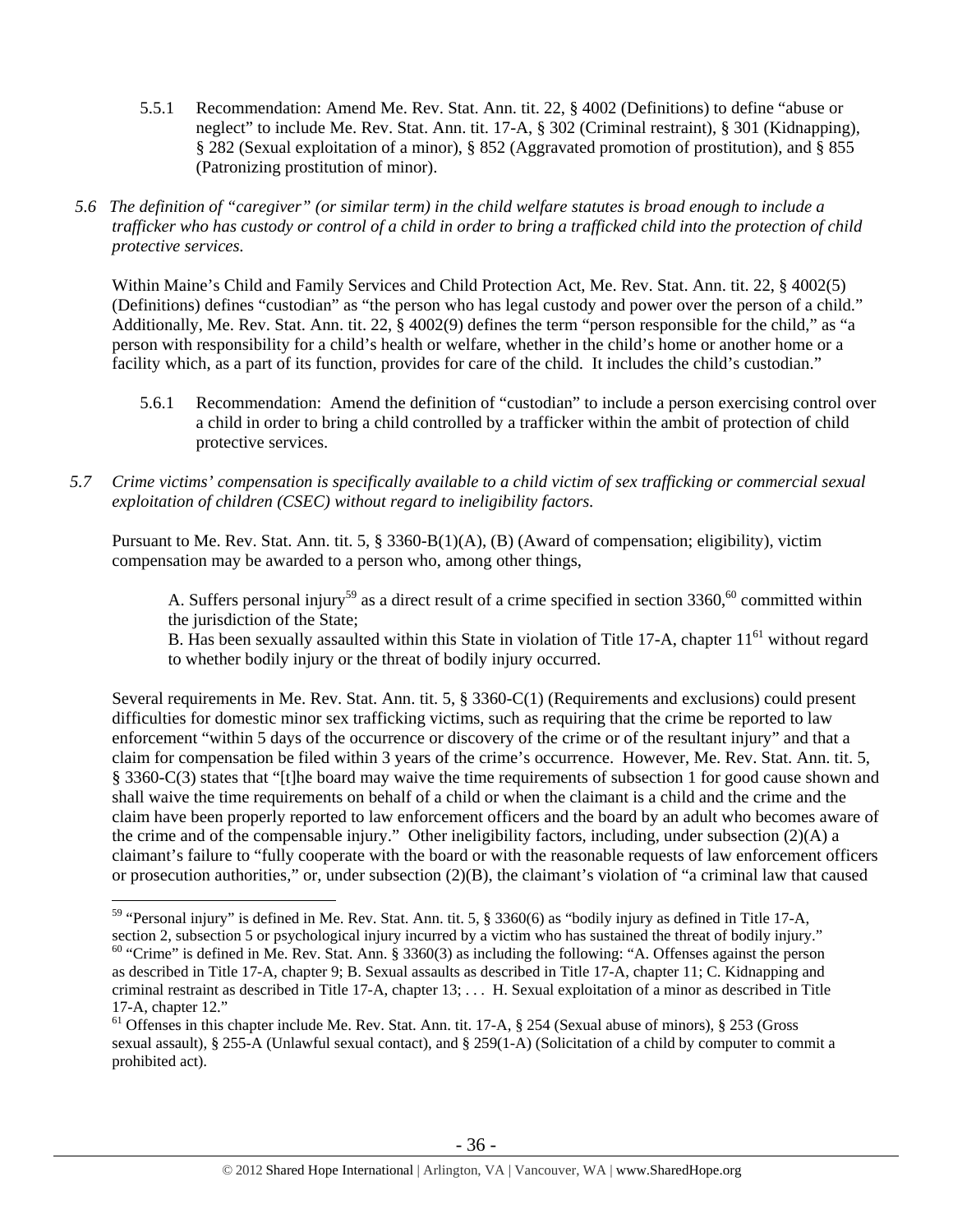or contributed to the injury or death for which compensation is sought," are not subject to waiver. Me. Rev. Stat. Ann. tit. 5, § 3360-C(2), (3).

5.7.1 Recommendation: Amend Me. Rev. Stat. Ann. tit. 5, § 3360-C(3) to provide an exception to the listed ineligibility factors for victims of domestic minor sex trafficking.

## *5.8 Victim-friendly procedures and protections are provided in the trial process for minors under 18.*

In both civil and criminal cases in which the defendant is accused of sexual misconduct, reputation or opinion evidence of the victim's past sexual behavior is not admissible under Me. R. Evid. 412(a) (Past sexual behavior of victim). However, pursuant to Me. R. Evid. 412(b).

In a criminal case in which a person is accused of sexual misconduct toward a victim the only evidence of the alleged victim's past sexual behavior that may be admitted is the following:

(1) Evidence, other than reputation or opinion evidence, of sexual behavior with persons other than the accused, offered by the accused upon the issue of whether the accused was or was not, with respect to the alleged victim, the source of semen or injury; or

(2) Evidence, other than reputation or opinion evidence, of sexual behavior with the accused offered by the accused on the issue of whether the alleged victim consented to the sexual behavior with respect to which the accused is charged.

(3) Evidence the exclusion of which would violate the constitutional rights of the defendant.

In civil cases, "evidence of specific instances of sexual behavior by the individual may only be admitted if the court finds that the probative value of such evidence on a controverted issue outweighs the danger of unfair prejudice, confusion of the issues, misleading the jury and unwarranted harm" to the victim. Me. R. Evid. 412(c).

Additionally, in criminal cases, hearsay statements made by children under the age of sixteen that describe "any incident involving a sexual act or sexual conduct performed with or on the minor or person by another, may not be excluded as evidence" if the court finds that the "mental or physical well-being [of the child under sixteen] will more likely than not be harmed if that person were to testify in open court." Me. Rev. Stat. Ann. tit. 15, § 1205(1). However, the statement still must be "made under oath, subject to all of the rights of confrontation secured to an accused by the Constitution of Maine or the United States Constitution and the statement has been recorded by any means approved by the court, and is made in the presence of a judge or justice." Me. Rev. Stat. Ann. tit. 15, § 1205(2).

In addition, Maine's Victims' Rights Act affords victims of crimes several additional protections. Records relating to a victim's address or location generally must be kept confidential. Me. Rev. Stat. Ann. tit. 17-A, § 1176(1). Communications between a victim of sexual assault and sexual assault counselors, and coordinators also are confidential and privileged from disclosure. Me. Rev. Stat. Ann. tit. 17-A, § 1177. Crime victims are to be informed, if practicable, of the details of any plea agreement reached, the time and place of trial and sentencing, and may participate in sentencing and comment on any plea agreement or proposed early termination of probation. Me. Rev. Stat. Ann. tit. 17-A, §§ 1172–1174.

- 5.8.1 Recommendation: Enact a provision permitting closed circuit television testimony for child victims of commercial sexual exploitation to reduce the trauma of testifying in a prosecution of their perpetrator.
- *5.9 Expungement or sealing of juvenile delinquency records resulting from arrests or adjudications for prostitution-related offenses committed as a result of, or in the course of, the commercial sexual exploitation of a minor is available within a reasonable time after turning 18.*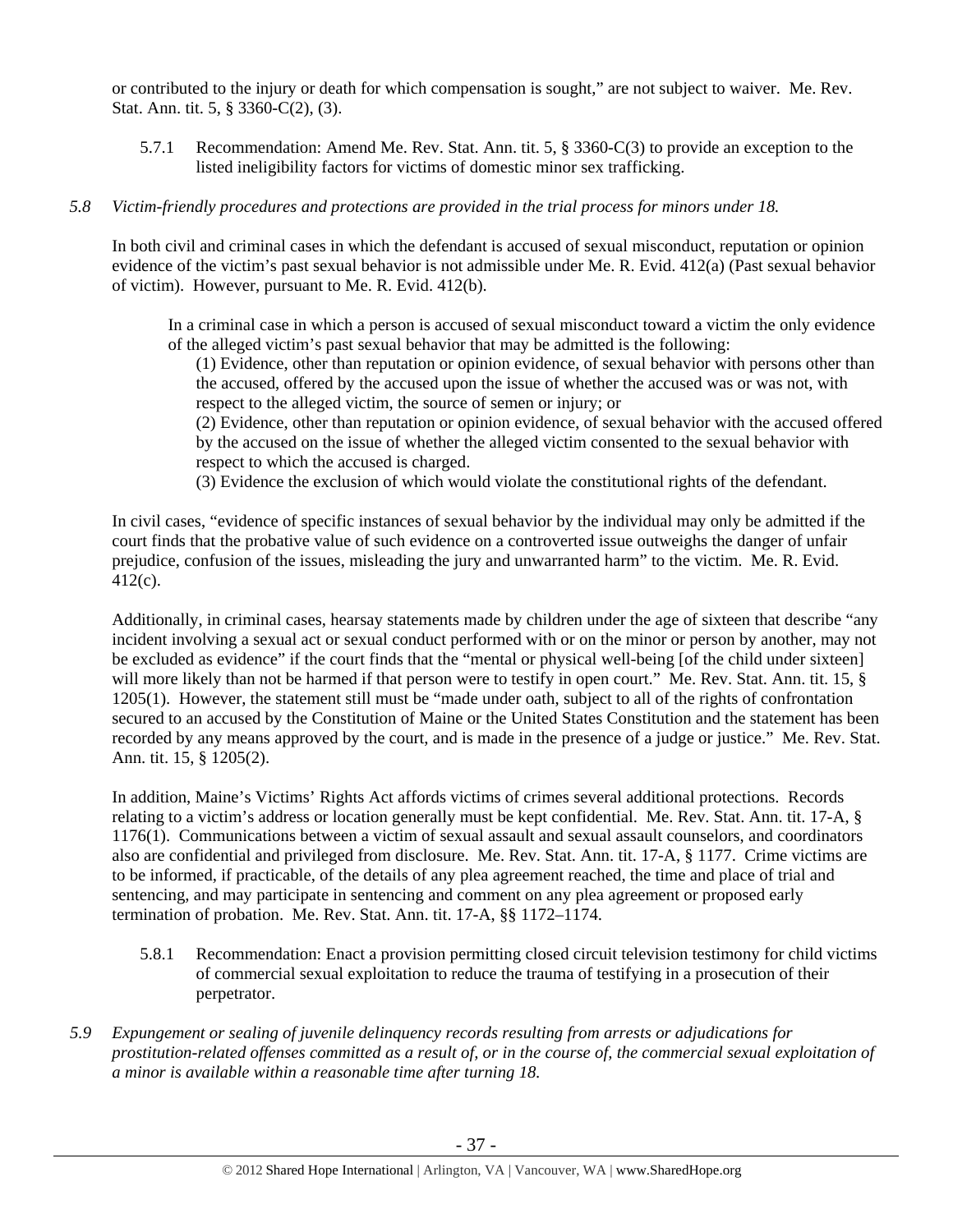Maine has a process for reviewing and challenging information in a criminal record. However, this does not appear to be similar to expungement. <sup>62</sup> In fact, while a person may file a Petition for Executive Clemency and request that the Governor grant a pardon for criminal offenses and offenses of juvenile delinquency pursuant to the authority granted in Me. Const. Art. V, Part First, Section 11, a pardoned conviction will still not be expunged from a person's record. <sup>63</sup> Regardless of the grant of a pardon, records of juvenile proceedings may not be inspected except as provided in Me. Rev. Stat. Ann. tit. 15, § 3308 (Court records; inspection) and Me. Rev. Stat. Ann. tit. 16, § 612(3) (Application). Specifically, records of juvenile court proceedings or information from those records may be shared between criminal justice agencies and with certain persons at the child's school or other agencies responsible for the child's health or welfare, and others authorized under Me. Rev. Stat. Ann. tit. 15, § 3308. Me. Rev. Stat. Ann. tit. 15, § 3308(7)(B), (B-1). Also, the following records are not available for inspection without the court's consent or unless they are a part of the record of a hearing open to the public under Me. Rev. Stat. Ann. tit. 15, § 3307 [Publicity and record]: "[p]olice records, juvenile community corrections officers' records and all other reports of social and clinical studies."

Me. Rev. Stat. Ann. tit. 15, § 3308(8)(A) states,

A. A person adjudicated to have committed a juvenile crime may petition the court to seal from public inspection all records pertaining to the juvenile crime and its disposition, and to any prior juvenile records and their dispositions if:

1) At least 3 years have passed since the person's discharge from the disposition ordered for that juvenile crime;

2) Since the date of disposition, the person has not been adjudicated to have committed a juvenile crime and has not been convicted of committing a crime; and

3) There are no current adjudicatory proceedings pending for a juvenile or other crime.

Where the petition to seal a juvenile's records is granted, the petitioner may "respond to inquiries from other than the courts and criminal justice agencies about that person's juvenile crimes, the records of which have been sealed, as if the juvenile crimes had never occurred, without being subject to any sanctions." Me. Rev. Stat. Ann. tit. 15, § 3308(8)(D).

If a juvenile is adjudicated as an adult, his or her nonconviction data<sup>64</sup> can only be released in the following situations: a criminal justice agency requests the information, the disclosure is authorized by statute, court order,

 $\overline{a}$ 

"Nonconviction data" means criminal history record information of the following types:

- A. Arrest information without disposition, if an interval of one year has elapsed from the date of the arrest and no active prosecution of the charge is pending. To be an active prosecution the case must be still actively in process, with arraignment completed and the case docketed for court trial;
- B. Information disclosing that the police have elected not to refer a matter to a prosecutor;
- C. Information disclosing that a prosecutor has elected not to commence criminal proceedings;

D. Information disclosing that criminal proceedings have been indefinitely postponed, e.g. a "filed" case, or a case which cannot be tried because the defendant is found to be mentally incompetent to stand trial;

E. A dismissal;

F. An acquittal, excepting an acquittal by reason of mental disease or defect; and

G. Information disclosing that a person has been granted a full and free pardon or amnesty.

<sup>62</sup> *See Criminal Record Challenge Process*, MAINE STATE BUREAU OF IDENTIFICATION,

http://www.maine.gov/dps/Sbi/challenge.html (last visited Aug. 17, 2011).<br><sup>63</sup> Id.

<sup>&</sup>lt;sup>64</sup> Me. Rev. Stat. Ann. tit. 16, § 611(9) (Definitions) states,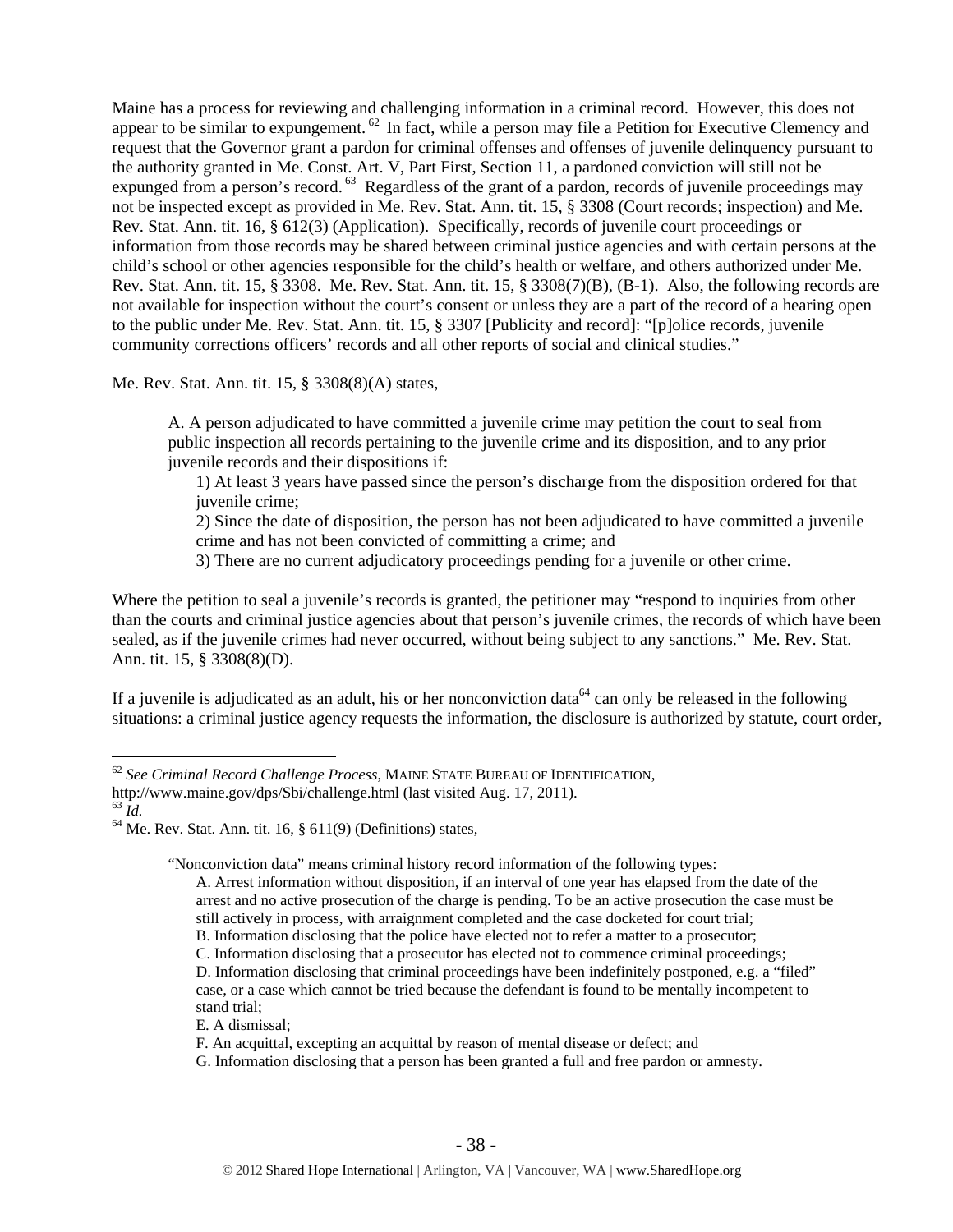or executive order, or the information is requested for statistical research purposes and is kept confidential. Me. Rev. Stat. Ann. tit. 16, § 613. "Any person with a specific agreement with a criminal justice agency to provide services required for the administration of criminal justice or to conduct investigations determining the employment suitability of prospective law enforcement officers" also has access to a juvenile's nonconviction data but all information will be kept confidential, secure, and limited to the purpose for which it is to be used. Me. Rev. Stat. Ann. Tit. 16, § 613(3).

## *5.10 Victim restitution and civil remedies for victims of domestic minor sex trafficking or commercial sexual exploitation of children (CSEC) are authorized by law.*

Me. Rev. Stat. Ann. tit. 5, § 4701(2) authorizes victims of human trafficking offenses to "bring a civil action for actual damages, compensatory damages, punitive damages, injunctive relief, any combination of those or any other appropriate relief. A prevailing plaintiff is entitled to an award of attorney's fees and costs."

Additionally, victims of any crime under Maine law may be entitled to restitution. Me. Rev. Stat. Ann. tit. 17- A, §§ 1152(2-A), 1324(1). Me. Rev. Stat. Ann. tit. 17-A, § 1323(1) (Mandatory consideration of restitution) states that "[t]he court shall, whenever practicable, inquire of a prosecutor, law enforcement officer or victim with respect to the extent of the victim's financial loss, and shall order restitution when appropriate." Pursuant to Me. Rev. Stat. Ann. tit. 17-A, § 1325(1) (Criteria for restitution),

Restitution may be authorized, in whole or in part, as compensation for economic loss.<sup>65</sup> In determining the amount of restitution authorized, the following shall be considered:

A. The contributory misconduct of the victim;

B. Failure to report the crime to a law enforcement officer within 72 hours after its occurrence,

without good cause for failure to report within that time; and

C. The present and future financial capacity of the offender to pay restitution.

However, Me. Rev. Stat. Ann. tit. 17-A, § 1330-B (Restitution for benefit of victim) states,

When compensation is awarded from the Victims' Compensation Fund pursuant to Title 5, chapter 316- A, the amount of any restitution ordered to be paid to or for the benefit of the victim and collected as part of a sentence imposed must be paid by the agency collecting the restitution in an amount not to exceed the amount of the payments from the fund, directly to the fund if, when added to the payments from the fund, the restitution exceeds the victim's actual loss.

## *5.11 Statutes of limitations for civil and criminal actions for child sex trafficking or commercial sexual exploitation of children (CSEC) offenses are eliminated or lengthened sufficiently to allow prosecutors and victims a realistic opportunity to pursue criminal action and legal remedies.*

The civil cause of action available to victims of human trafficking offenses under Me. Rev. Stat. Ann. tit. 5, § 4701 (Remedies for human trafficking) is subject to a 10-year statute of limitations that begins on the date the trafficking victim "was freed from the trafficking situation." Me. Rev. Stat. Ann. tit. 5, § 4701(3). The statute of limitation also tolls while the plaintiff is a minor and "during the pendency of any criminal proceedings against the trafficked person." Me. Rev. Stat. Ann. tit. 5, § 4701(3)(B), (D). In addition, the defendant cannot raise a statute of limitations defense if the victim's reason for not filing the claim was because of "1) Conduct by the defendant inducing the plaintiff to delay the filing of the action or preventing the plaintiff from filing the action; or 2) Threats made by the defendant that caused duress to the plaintiff." Me. Rev. Stat. Ann. tit. 5,  $§$  4701(3)(C).

 $\overline{a}$ <sup>65</sup> *See supra* Section 2.8 for definition of "economic loss."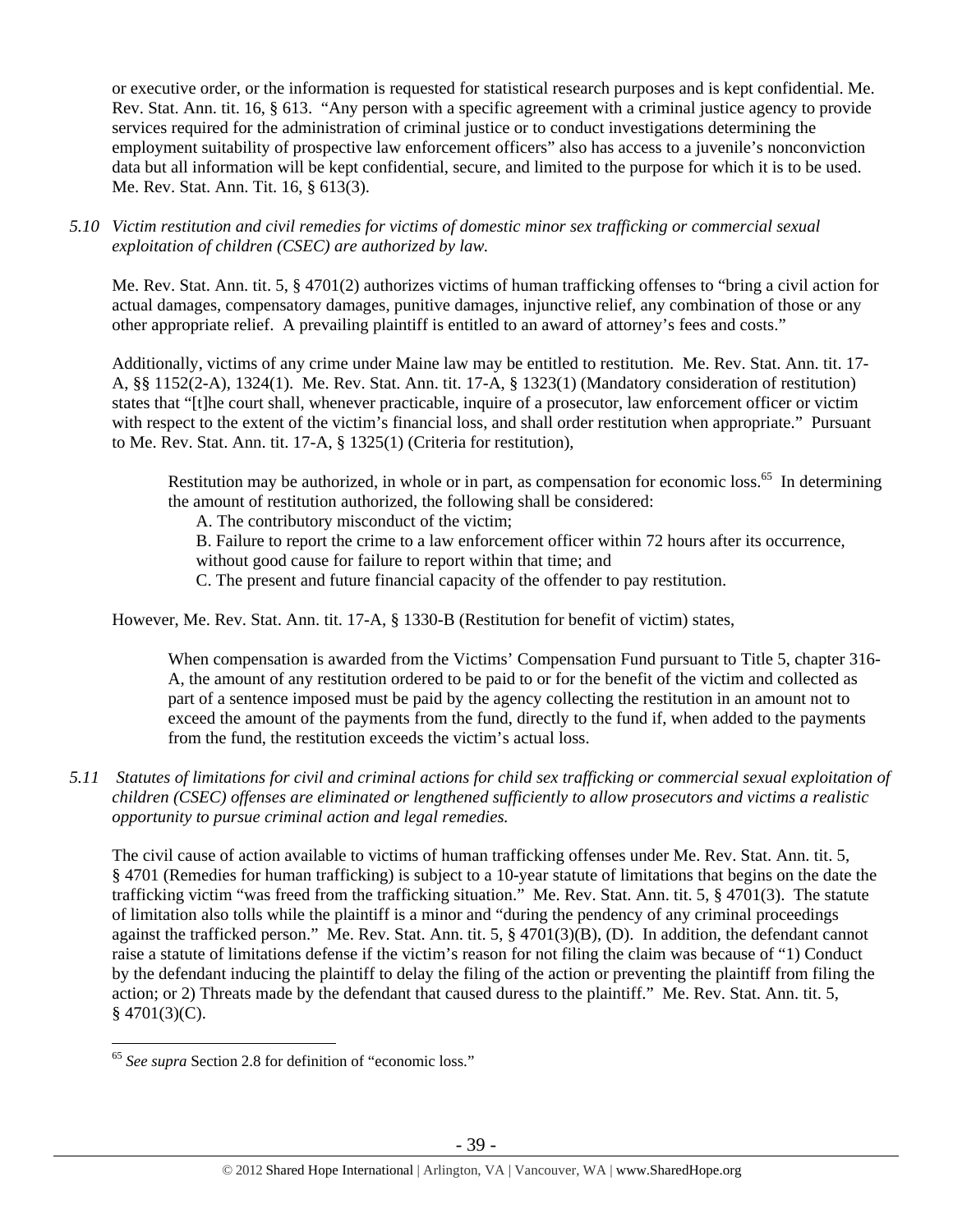Pursuant to Me. Rev. Stat. Ann. tit. 17-A, § 8(1),

 $\overline{a}$ 

a prosecution for murder or criminal homicide in the first or 2nd degree, or, if the victim had not attained the age of 16 years at the time of the crime, a prosecution for: incest; unlawful sexual contact; sexual abuse of a minor; rape or gross sexual assault, formerly denominated as gross sexual misconduct, may be commenced at any time.

Prosecutions for Class A, B, or C crimes<sup>66</sup> must be commenced within 6 years after commission of the crime. Me. Rev. Stat. Ann. tit. 17-A, § 8(2)(A). Prosecutions for Class D or E crimes<sup>67</sup> must be commenced within 3 years after commission of the crime. Me. Rev. Stat. Ann. tit 17-A, § 8(2)(B).

<sup>&</sup>lt;sup>66</sup> Class A-C crimes include the following: criminal restraint of a victim under 8, kidnapping, aggravated promotion of prostitution, patronizing prostitution of someone that defendant knows is a minor, visual sexual aggression against child under 12, solicitation of child under 12 by computer to commit a prohibited act, dissemination of sexually explicit material, possession of sexually explicit material depicting child under 12, and sexual exploitation of a minor.

 $67$  Class D or E crimes include the following: criminal restraint of a victim at least 8 years old, patronizing prostitution of someone defendant does not know is a minor, sexual abuse of minors over 16, unlawful sexual touching, visual sexual aggression against child between 12 and 14, solicitation of child between 12 and 14 by computer to commit a prohibited act, and possession of sexually explicit material depicting child between 12 and 16.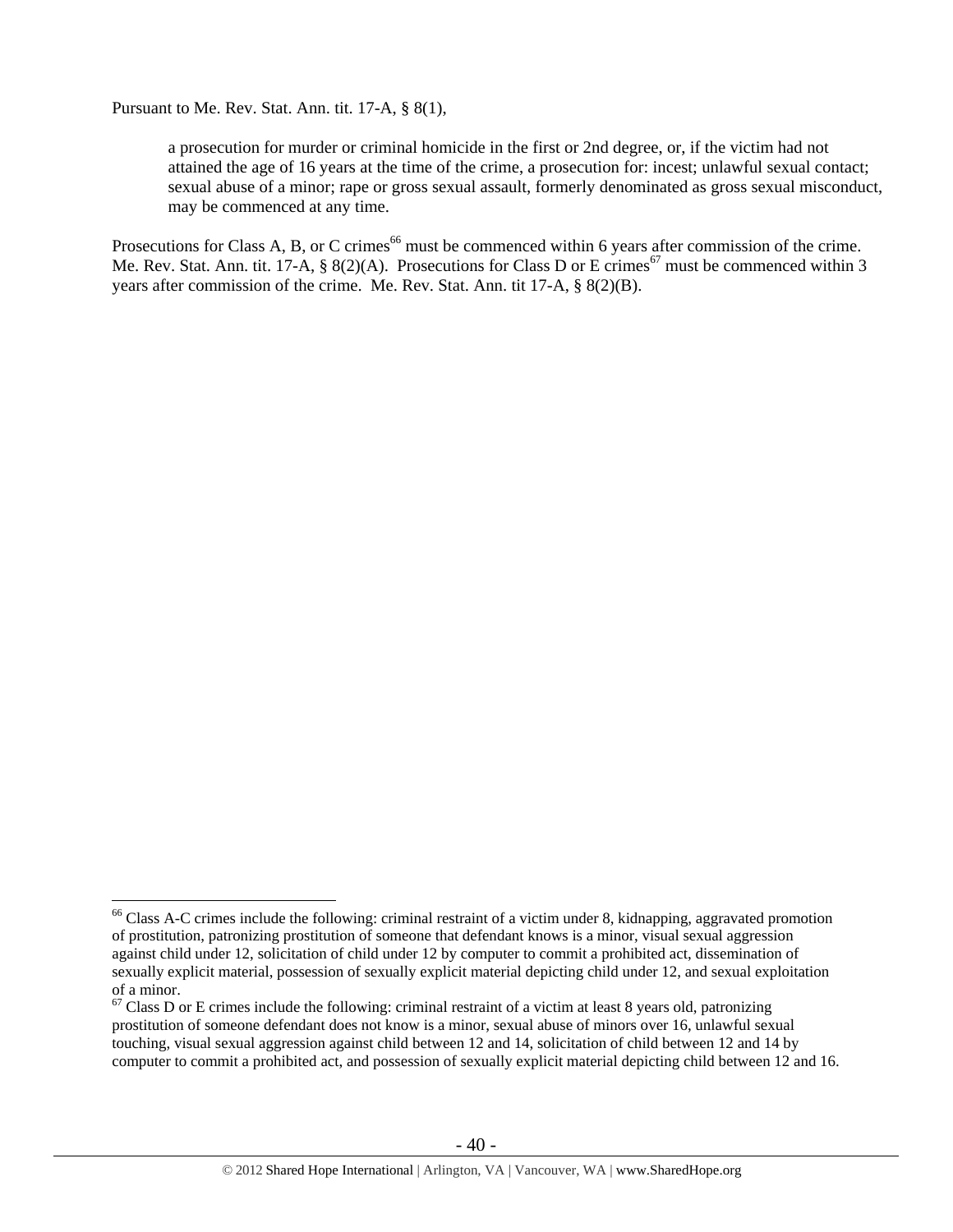#### FRAMEWORK ISSUE 6: CRIMINAL JUSTICE TOOLS FOR INVESTIGATION AND PROSECUTIONS

## *Legal Components:*

- *6.1 Training on human trafficking and domestic minor sex trafficking for law enforcement is statutorily mandated.*
- *6.2 Single party consent to audiotaping is permitted in law enforcement investigations.*
- *6.3 Wiretapping is an available tool to investigate domestic minor sex trafficking.*
- *6.4 Using a law enforcement decoy posing as a minor to investigate buying or selling of commercial sex acts is not a defense to soliciting, purchasing, or selling sex with a minor.*
- *6.5 Using the Internet to investigate buyers and traffickers is a permissible investigative technique.*
- *6.6 Law enforcement and child welfare agencies are mandated to promptly report missing and recovered children. \_\_\_\_\_\_\_\_\_\_\_\_\_\_\_\_\_\_\_\_\_\_\_\_\_\_\_\_\_\_\_\_\_\_\_\_\_\_\_\_\_\_\_\_\_\_\_\_\_\_\_\_\_\_\_\_\_\_\_\_\_\_\_\_\_\_\_\_\_\_\_\_\_\_\_\_\_\_\_\_\_\_\_\_\_\_\_\_\_\_\_\_\_\_*

# *Legal Analysis:*

*6.1 Training on human trafficking and domestic minor sex trafficking for law enforcement is statutorily mandated.*

Law enforcement officers in Maine must complete a "basic training course at the Maine Criminal Justice Academy approved by the board" within their first year of employment. Me. Rev. Stat. Ann. tit. 25, § 2804- C(1). While Me. Rev. Stat. Ann. tit. 25, § 2804-C (Basic law enforcement training; core curriculum requirements) does not impose any training requirements regarding human trafficking or domestic minor sex trafficking, the statute does mandate training on other issues, such as homelessness and mental illness. Me. Rev. Stat. Ann. tit. 25, § 2804-C(2-B), (2-D). Although it is not statutorily mandated, the Maine Criminal Justice Academy's current basic training curriculum includes training on both child abuse and domestic violence,68 and training documents regarding human trafficking have already been prepared for use by the Maine Criminal Justice Academy.<sup>69</sup>

- 6.1.1 Recommendation: Amend Me. Rev. Stat. Ann. tit. 25, § 2804-C (Basic law enforcement training; core curriculum requirements) to require that law enforcement officers complete training on domestic minor sex trafficking.
- *6.2 Single party consent to audiotaping is permitted in law enforcement investigations.*

Single party consent to audio recording and interception of oral communications is permitted in Maine. "Interception" in general is forbidden by Me. Rev. Stat. Ann. tit. 15, § 710 (Offenses). However, Me. Rev. Stat. Ann. tit. 15, § 709(4) (Definitions) defines the term "intercept" as "to hear, record or aid another to hear or record the contents of any wire or oral communication through the use of any intercepting device by any person other than: A. The sender or receiver of that communication; B. A person within the range of normal unaided hearing or subnormal hearing corrected to not better than normal; or C. A person given prior authority by the sender or receiver." Because recording the contents of a conversation by one of the parties to the conversation is not considered an actual "interception," single party consent to audio-taping does not appear to be forbidden. Therefore, in an investigation by law enforcement, the consent of the officer as a party to the communication is

 $\overline{a}$ <sup>68</sup> *See Curriculum*, MAINE CRIMINAL JUSTICE ACADEMY, http://www.maine.gov/dps/mcja/training/preservice/ curriculum.htm (last visited Nov. 21, 2012).

<sup>69</sup> *See* JOHN B. ROGERS, MAINE CRIMINAL JUSTICE ACADEMY, HUMAN TRAFFICKING LESSON PLAN (2010), *available at*

http://www.maine.gov/dps/mcja/training/mandatory/documents/HumanTraffickingLessonPlanfor2010MandatoryTra ining3-1-2010.doc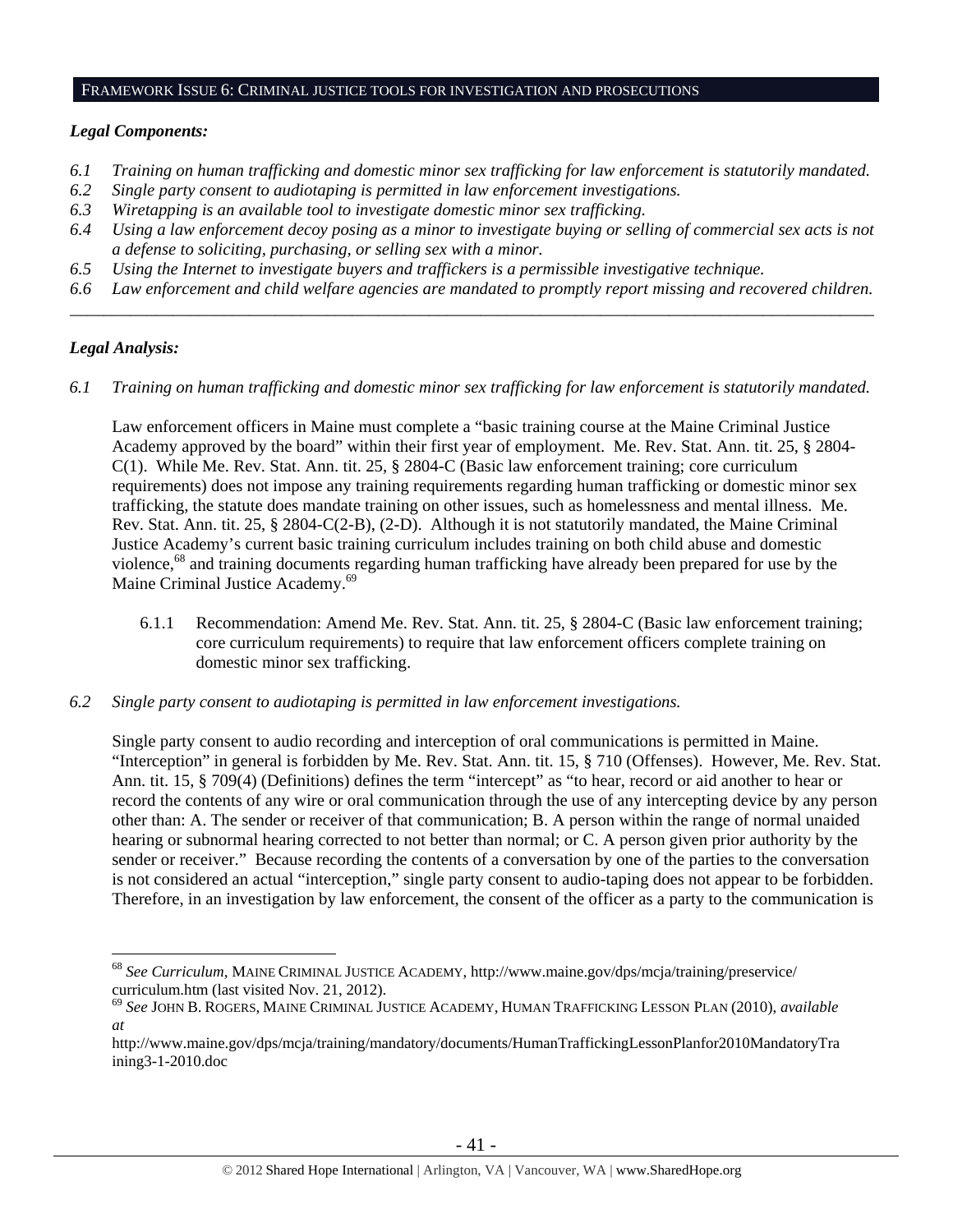sufficient to remove the intercepted communication from the restrictions contained in Me. Rev. Stat. Ann. tit. 15, § 710 (Offenses).

*6.3 Wiretapping is an available tool to investigate domestic minor sex trafficking.* 

Me. Rev. Stat. Ann. tit. 15, § 709(4) (Definitions) defines the term "intercept" as "to hear, record or aid another to hear or record the contents of any wire or oral communication through the use of any intercepting device by any person other than: A. The sender or receiver of that communication; B. A person within the range of normal unaided hearing or subnormal hearing corrected to not better than normal; or C. A person given prior authority by the sender or receiver." Therefore, in an investigation by law enforcement, the consent of the officer as a party to the communication is sufficient to remove the intercepted communication from the restrictions contained in Me. Rev. Stat. Ann. tit. 15, § 710 (Offenses).

However, Me. Rev. Stat. Ann. tit. 15, § 713 (Evidence) states,

The contents of an interception are not admissible in court, except that the contents of an interception of any oral or wire communication that has been legally obtained under the laws of another jurisdiction in which the interception occurred or that has been legally obtained pursuant to section 712, subsection 2 or 3 [interception of communications within a Department of Correction (DOC) facility or a county jail by an investigative officer or DOC staff] is admissible in the courts of this State, subject to the Maine Rules of Evidence.

- 6.3.1 Recommendation: Maine should enact a law authorizing wiretapping by law enforcement in investigations related to Me. Rev. Stat. Ann. tit. 17-A, § 301 (Kidnapping), § 302 (Criminal restraint), § 852 (Aggravated promotion of prostitution), § 855 (Patronizing prostitution of minor), and § 282(1) (Sexual exploitation of minor).
- *6.4 Using a law enforcement decoy posing as a minor to investigate buying or selling of commercial sex acts is not a defense to soliciting, purchasing, or selling sex with a minor.*

No statute seems to explicitly permit the use of a decoy by law enforcement. In fact, certain crimes specify that a crime is only committed when the victim "has not in fact attained" or "is in fact less than" a certain age. Me. Rev. Stat. Ann. tit. 17-A, § 253 (Gross sexual assault), § 255-A (Unlawful sexual contact), § 256 (Visual sexual aggression against child), § 260 (Unlawful sexual touching), § 282 (Sexual exploitation of a minor), § 302(1)(A)(4) (Criminal restraint). Me. Rev. Stat. Ann. tit. 17-A, § 855 (Patronizing prostitution of minor) applies only when the victim "has not in fact attained 18 years of age" or when the actor "knows that the person whose prostitution is sought has not yet attained 18 years of age." This language does not seem to allow for using a decoy.

Using a decoy by law enforcement does seem to be available in investigations of Me. Rev. Stat. Ann. tit. 17-A, § 259 (Solicitation of a child to commit a prohibited act), which makes it illegal when a person "with the intent to engage in a prohibited act with the other person, knowingly solicits directly or indirectly that person by any means to engage in a prohibited act and . . . Knows or believes that the other person is less than 14 years of age." Me. Rev. Stat. Ann. tit. 17-A, § 259-A(1). "A prohibited act" includes "A. A sexual act; B. Sexual contact; or C. Sexual exploitation of a minor pursuant to section 282." Me. Rev. Stat. Ann. tit. 17-A, § 259-  $A(2)(A),(B),(C).^{70}$ 

<sup>70</sup> *See supra* note 7.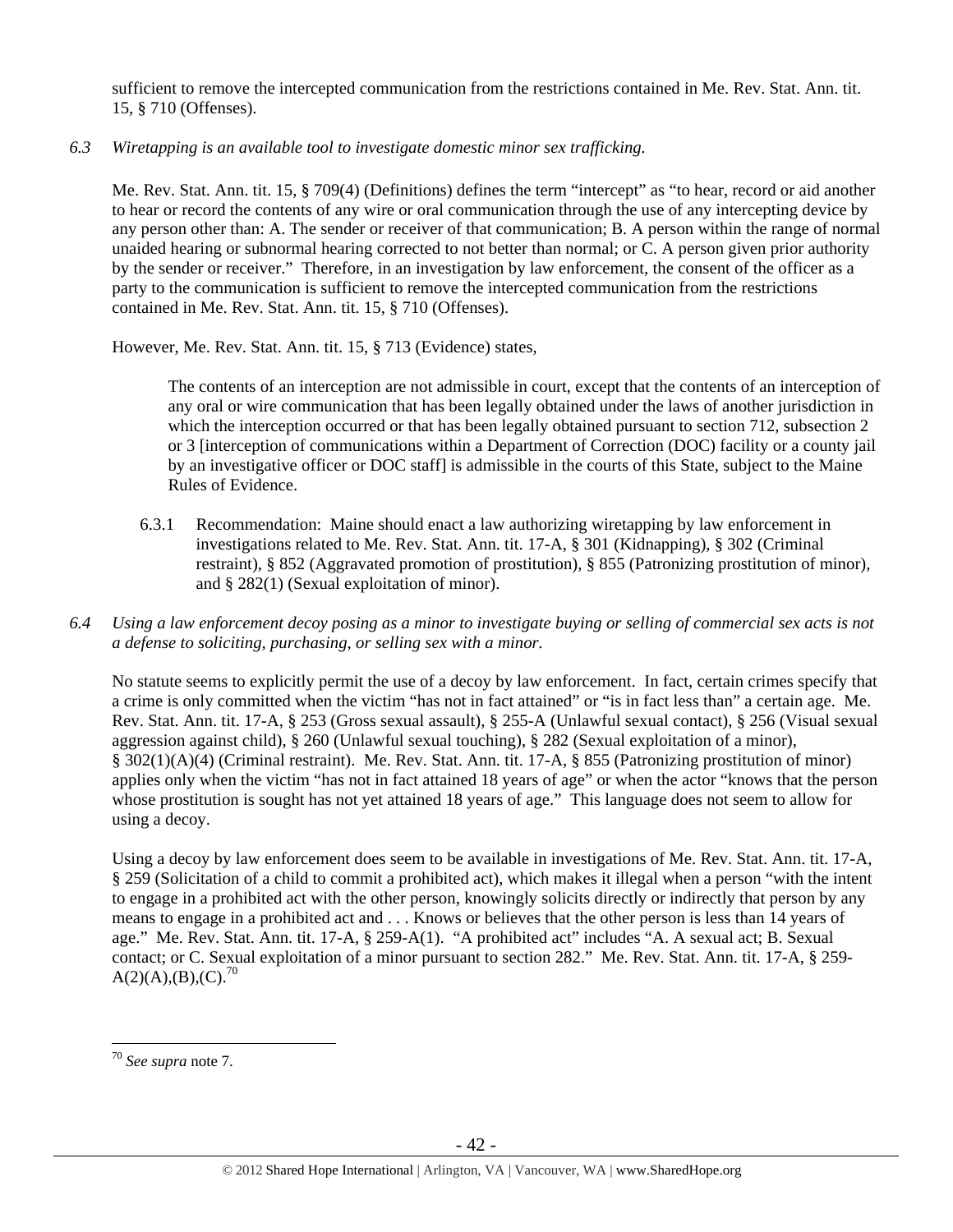6.4.1 Recommendation: Amend Me. Rev. Stat. Ann. tit. 17-A, § 301 (Kidnapping), § 302 (Criminal restraint), § 852 (Aggravated promotion of prostitution), § 855 (Patronizing prostitution of minor), § 282(1) (Sexual exploitation of minor), and § 259 (Solicitation of a child to commit a prohibited act) to expressly provide that the use of a decoy by law enforcement in the investigation of Me. Rev. Stat. Ann. tit. 17-A, § 855 (Patronizing prostitution of minor) or §852 (Aggravated promotion of prostitution) is not a defense to the purchase of sex with a minor.

## *6.5 Use of the Internet to investigate buyers and traffickers is a permissible investigative technique.*

Me. Rev. Stat. Ann. tit. 17-A, § 259-A(1)(A)(2)<sup>71</sup> (Solicitation of a child to commit a prohibited act) makes it illegal when a person "with the intent to engage in a prohibited act with the other person, knowingly solicits directly or indirectly that person by any means to engage in a prohibited act and . . . knows or believes that the other person is less than 14 years of age." Me. Rev. Stat. Ann. tit. 17-A, § 259-A(1)(A). While the solicitation may be "by any means," and the standard of "knows or believes that the other person is less than 14 years of age" appears to open the possibility of law enforcement using the Internet to pose as a minor in investigating this offense, $72$  the lack of an express reference to use of the Internet fails to clearly permit such use.

6.5.1 Recommendation: Amend Maine's CSEC laws to expressly permit use of the Internet to investigate these crimes.

## *6.6 Law enforcement and child welfare agencies are mandated to promptly report missing and recovered children.*

Maine does not mandate the reporting of rescued domestic minor sex trafficking victims; however, pursuant to Maine's Missing Children Act, Me. Rev. Stat. Ann. tit. 25, § 2154 (Missing child reports), law enforcement agencies that receive notification of a missing child<sup>73</sup> are required to immediately do the following:

A. Inform all on-duty law enforcement officers of the missing child report; B. Communicate the report to every other law enforcement agency having jurisdiction in the county in which the report was filed;

C. Enter or cause the report to be entered for inclusion in the State Police and National Crime Information Center computer files on missing children; and

Additional requirements apply when a missing child is considered a victim or possible victim of Me. Rev. Stat. Ann. tit. 17-A, § 301 (Kidnapping) or § 302 (Criminal restraint). In such cases, law enforcement shall also inform the child's school (if instate), the "municipality in which the child's birth records are kept," and the Vital Records Unit of the Division of Data Research and Vital Statistics in the Department of Health and Human Services that the agency has received a missing child report. Me. Rev. Stat. Ann. tit. 24, § 2154-A(1).

D. Submit information in the missing child report to the clearinghouse.

 $1$ <sup>71</sup> See supra note 22, note 7.

<sup>&</sup>lt;sup>72</sup> In *State v. Webster*, 955 A.2d 240, 241 (Me. 2008), a person associated with the South Portland Police Department did in fact communicate with the defendant "through various means on the Internet" as part of an investigation, which ultimately resulted in the defendant's arrest, prosecution, and conviction under Me. Rev. Stat. Ann. tit. 17-A, § 259 (Solicitation of child by computer to commit a prohibited act) and an attempted violation of § 253 (Gross sexual assault). The holding dismissed an entrapment defense by stating, "[W]e find that there was sufficient evidence for the jury to conclude that government action did not induce Webster to commit the crimes of which he was convicted and/or that Webster was predisposed to commit the crimes." *Id.* at 244.

<sup>&</sup>lt;sup>73</sup> "Missing child" is defined in Me. Rev. Stat. Ann. tit. 25, § 2153(5) as "an individual: A. Who is under 18 years of age; B. Whose temporary or permanent residence is in or is believed to be in this State; C. Whose location is not determined; and D. Who has been reported as missing to a law enforcement agency."